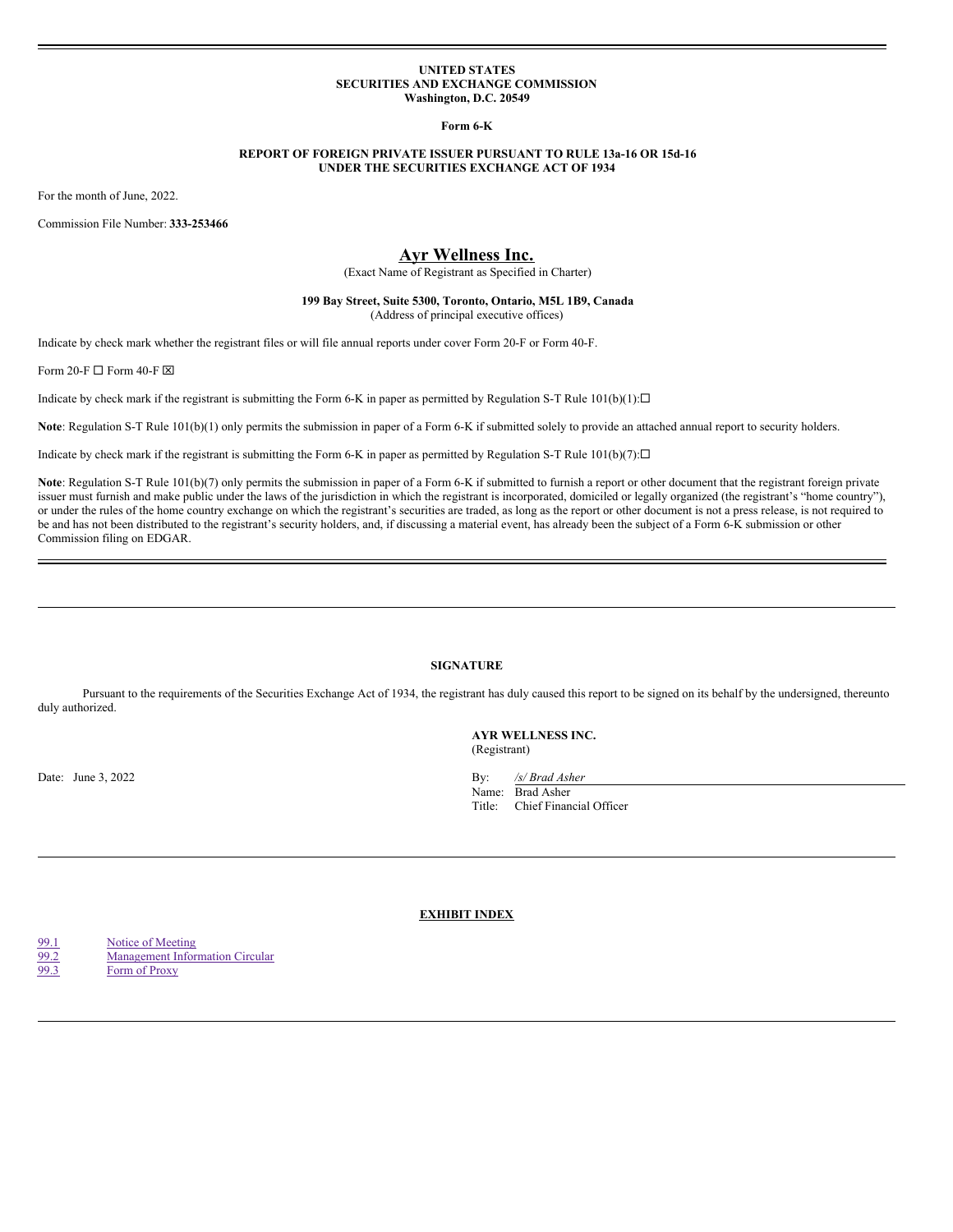## **NOTICE OF ANNUAL GENERAL AND SPECIAL MEETING OF SHAREHOLDERS**

<span id="page-1-0"></span>**NOTICE IS HEREBY GIVEN** that the annual general and special meeting of shareholders (the "**Meeting**") of Ayr Wellness Inc. (" **Ayr**", the "**Corporation**" or "**we**") will be held at the offices of Stikeman Elliott LLP, 199 Bay Street, Commerce Court West, 53rd Floor, Toronto, Ontario M5L 1B9 on Thursday, June 23, 2022 at 10:00 a.m. (Eastern time), for the purposes of:

- 1. receiving the consolidated financial statements of the Corporation for the fiscal year ended December 31, 2021, together with the auditors' report thereon;
- 2. electing directors for the ensuing year;
- 3. appointing auditors for the ensuing year;
- 4. considering, and if thought advisable, adopting an ordinary resolution (the "**Equity Incentive Plan Resolution**", the full text of which is reproduced as Appendix "A" to the accompanying management information circular dated May 26, 2022 (the "**Circular**")) to approve and renew the Ayr Wellness Inc. Amended and Restated Equity Incentive Plan dated May 2, 2021 (the "**Equity Incentive Plan**") (the full text of which is set forth in Appendix "B" to this Circular); and
- 5. transacting such other businesversns as may properly come before the Meeting or any adjournment(s) or postponement(s) thereof.

The Equity Incentive Plan Resolution will be required to be approved by an ordinary resolution of all of the holders (collectively, the **A**" **yr Shareholders**") of the Corporation's subordinate voting shares ("Subordinate Voting Shares"), restricted voting shares ('Restricted Voting Shares"), limited voting shares ("Limited Voting Shares", and collectively with the Subordinate Voting Share and Restricted Voting Shares, " **Equity Shares**") and multiple voting shares ("**Multiple Voting Shares** ", and together with the Equity Shares, "**Shares**"), voting together as if they were a single class of shares. Each Equity Share entitles its holder to one vote per share and each Multiple Voting Share entitles its holder to 25 votes per share on the Equity Incentive Plan Resolution.

Holders of the Corporation's limited voting shares are not entitled to vote on the election of directors.

The record date for the determination of registered Ayr Shareholders entitled to receive notice of, and to vote at, the Meeting is the close of business on May 16, 2022 (the " **Record Date**"). Only Ayr Shareholders whose names are entered in the Corporation's register of shareholders as of the close of business on the Record Date will be entitled to receive notice of, and to vote their shares at, the Meeting. Registered Ayr Shareholders and duly appointed proxyholders will be able to attend, participate, vote and ask questions at the Meeting. Beneficial Ayr Shareholders (being Ayr Shareholders who hold their shares through a securities dealer or broker, bank, trust company or trustee, custodian, nominee or other intermediary) who have not duly appointed themselves as their own proxy will not be able to attend the Meeting (as the Corporation does not have any record of beneficial Ayr Shareholders). Accordingly, if you are a beneficial Ayr Shareholder and wish to attend the Meeting, you **MUST** duly appoint yourself as your own proxy pursuant to the instructions in your enclosed voting instruction form.

Ayr Shareholders may exercise their rights by attending the Meeting or by completing a form of proxy or voting instruction form, as applicable. If you are a registered Ayr Shareholder that is unable to attend the Meeting or if you are a beneficial Ayr Shareholder, please complete, date and sign the enclosed form of proxy (registered Ayr Shareholders) or voting instruction form (beneficial Ayr Shareholders), as applicable, and deal with it as directed. An Ayr Shareholder who wishes to appoint a person other than the management nominees identified in the form of proxy or voting instruction form (the "**Ayr proxyholders**") to represent such shareholder at the Meeting may do so by inserting such person's name in the blank space provided in the form of proxy or voting instruction form and following the instructions for submitting such form of proxy or voting instruction form.

Proxies must be received by Odyssey (Odyssey Trust Company, Attn: Proxy Department, 67 Yonge St, Suite 702, Toronto, Ontario M5E 1J8) no later than 10:00 a.m. (Eastern time) on the second business day preceding the day of the Meeting (being Tuesday, June 21, 2022) or any adjournment(s) or postponement(s) thereof. Your shares will be voted in accordance with your instructions as indicated on the proxy.

If you are a registered Ayr Shareholder, contact Odyssey at www.odysseycontact.com for any voting questions you may have.

This notice of annual general and special meeting of Ayr Shareholders is accompanied by the Circular and a form of proxy (for registered Ayr Shareholders) or a voting instruction form (for beneficial Ayr Shareholders). As an Ayr Shareholder, it is very important that you read these documents carefully, as they contain important information and detailed instructions about how to vote your shares and participate in the Meeting.

Dated at Miami, Florida on May 26, 2022.

By order of the Board of Directors,

/s/ Jonathan Sandelman Jonathan Sandelman

Chairman, Chief Executive Officer and Corporate Secretary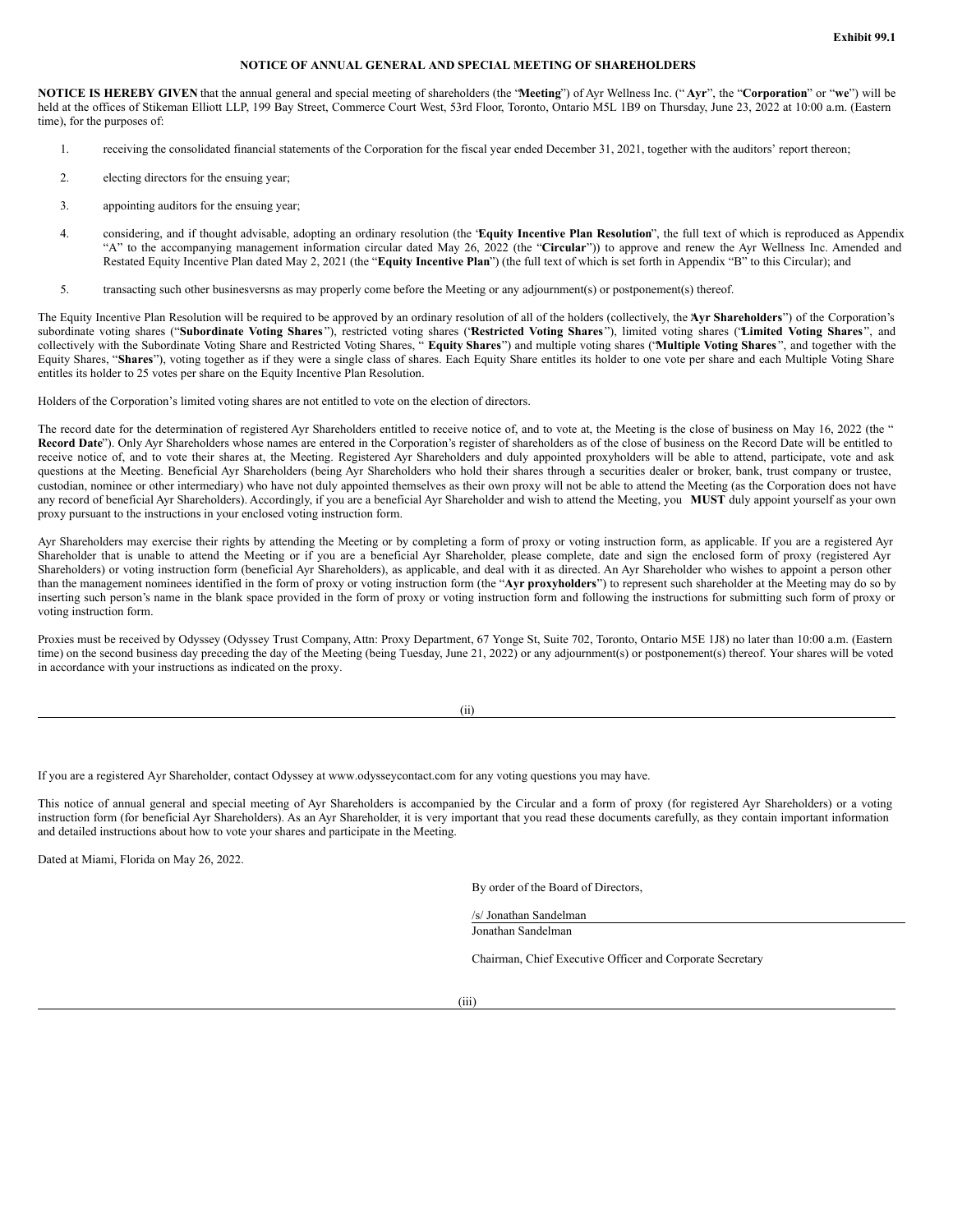No securities regulatory authority has in any way passed upon the merits of the transactions described in this management information circular.

## **AYR WELLNESS INC.**

## **NOTICE OF ANNUAL GENERAL AND SPECIAL MEETING OF SHAREHOLDERS scheduled to be held on June 23, 2022**

**and**

# **MANAGEMENT INFORMATION CIRCULAR**

In order to attend the meeting in person, each attendee will have to be fully vaccinated against COVID-19 and must have not have:

- **had recent symptoms of COVID-19;**
- **had a recent positive test for COVID-19;**
- **been recently identified as a close contact of someone with COVID-19 or with symptoms; or**
- **been told by health or government personnel to isolate or to stay in quarantine.**

As the COVID-19 pandemic is continually evolving, additional requirements or questions may apply at the date of the meeting, and attendees should be prepared to show their proof of vaccination and will be required to certify that they satisfy the applicable conditions.

#### **NOTICE OF ANNUAL GENERAL AND SPECIAL MEETING OF SHAREHOLDERS**

**NOTICE IS HEREBY GIVEN** that the annual general and special meeting of shareholders (the "**Meeting**") of Ayr Wellness Inc. (" **Ayr**", the "**Corporation**" or "**we**") will be held at the offices of Stikeman Elliott LLP, 199 Bay Street, Commerce Court West, 53rd Floor, Toronto, Ontario M5L 1B9 on Thursday, June 23, 2022 at 10:00 a.m. (Eastern time), for the purposes of:

- 1. receiving the consolidated financial statements of the Corporation for the fiscal year ended December 31, 2021, together with the auditors' report thereon;
- 2. electing directors for the ensuing year;
- 3. appointing auditors for the ensuing year;
- 4. considering, and if thought advisable, adopting an ordinary resolution (the "**Equity Incentive Plan Resolution**", the full text of which is reproduced as Appendix "A" to the accompanying management information circular dated May 26, 2022 (the "**Circular**")) to approve and renew the Ayr Wellness Inc. Amended and Restated Equity Incentive Plan dated May 2, 2021 (the "**Equity Incentive Plan**") (the full text of which is set forth in Appendix "B" to this Circular); and
- 5. transacting such other businesversns as may properly come before the Meeting or any adjournment(s) or postponement(s) thereof.

The Equity Incentive Plan Resolution will be required to be approved by an ordinary resolution of all of the holders (collectively, the **A**" **yr Shareholders**") of the Corporation's subordinate voting shares ("Subordinate Voting Shares"), restricted voting shares ('Restricted Voting Shares"), limited voting shares ("Limited Voting Shares", and collectively with the Subordinate Voting Share and Restricted Voting Shares, " **Equity Shares**") and multiple voting shares ("**Multiple Voting Shares** ", and together with the Equity Shares, "**Shares**"), voting together as if they were a single class of shares. Each Equity Share entitles its holder to one vote per share and each Multiple Voting Share entitles its holder to 25 votes per share on the Equity Incentive Plan Resolution.

Holders of the Corporation's limited voting shares are not entitled to vote on the election of directors.

The record date for the determination of registered Ayr Shareholders entitled to receive notice of, and to vote at, the Meeting is the close of business on May 16, 2022 (the "**Record Date**"). Only Ayr Shareholders whose names are entered in the Corporation's register of shareholders as of the close of business on the Record Date will be entitled to receive notice of, and to vote their shares at, the Meeting. Registered Ayr Shareholders and duly appointed proxyholders will be able to attend, participate, vote and ask questions at the Meeting. Beneficial Ayr Shareholders (being Ayr Shareholders who hold their shares through a securities dealer or broker, bank, trust company or trustee, custodian, nominee or other intermediary) who have not duly appointed themselves as their own proxy will not be able to attend the Meeting (as the Corporation does not have any record of beneficial Ayr Shareholders). Accordingly, if you are a beneficial Ayr Shareholder and wish to attend the Meeting, you **MUST** duly appoint yourself as your own proxy pursuant to the instructions in your enclosed voting instruction form.

Ayr Shareholders may exercise their rights by attending the Meeting or by completing a form of proxy or voting instruction form, as applicable. If you are a registered Ayr Shareholder that is unable to attend the Meeting or if you are a beneficial Ayr Shareholder, please complete, date and sign the enclosed form of proxy (registered Ayr Shareholders) or voting instruction form (beneficial Ayr Shareholders), as applicable, and deal with it as directed. An Ayr Shareholder who wishes to appoint a person other than the management nominees identified in the form of proxy or voting instruction form (the "**Ayr proxyholders**") to represent such shareholder at the Meeting may do so by inserting such person's name in the blank space provided in the form of proxy or voting instruction form and following the instructions for submitting such form of proxy or voting instruction form.

Proxies must be received by Odyssey (Odyssey Trust Company, Attn: Proxy Department, 67 Yonge St, Suite 702, Toronto, Ontario M5E 1J8) no later than 10:00 a.m. (Eastern time) on the second business day preceding the day of the Meeting (being Tuesday, June 21, 2022) or any adjournment(s) or postponement(s) thereof. Your shares will be voted in accordance with your instructions as indicated on the proxy.

If you are a registered Ayr Shareholder, contact Odyssey at www.odysseycontact.com for any voting questions you may have.

This notice of annual general and special meeting of Ayr Shareholders is accompanied by the Circular and a form of proxy (for registered Ayr Shareholders) or a voting instruction form (for beneficial Ayr Shareholders). As an Ayr Shareholder, it is very important that you read these documents carefully, as they contain important information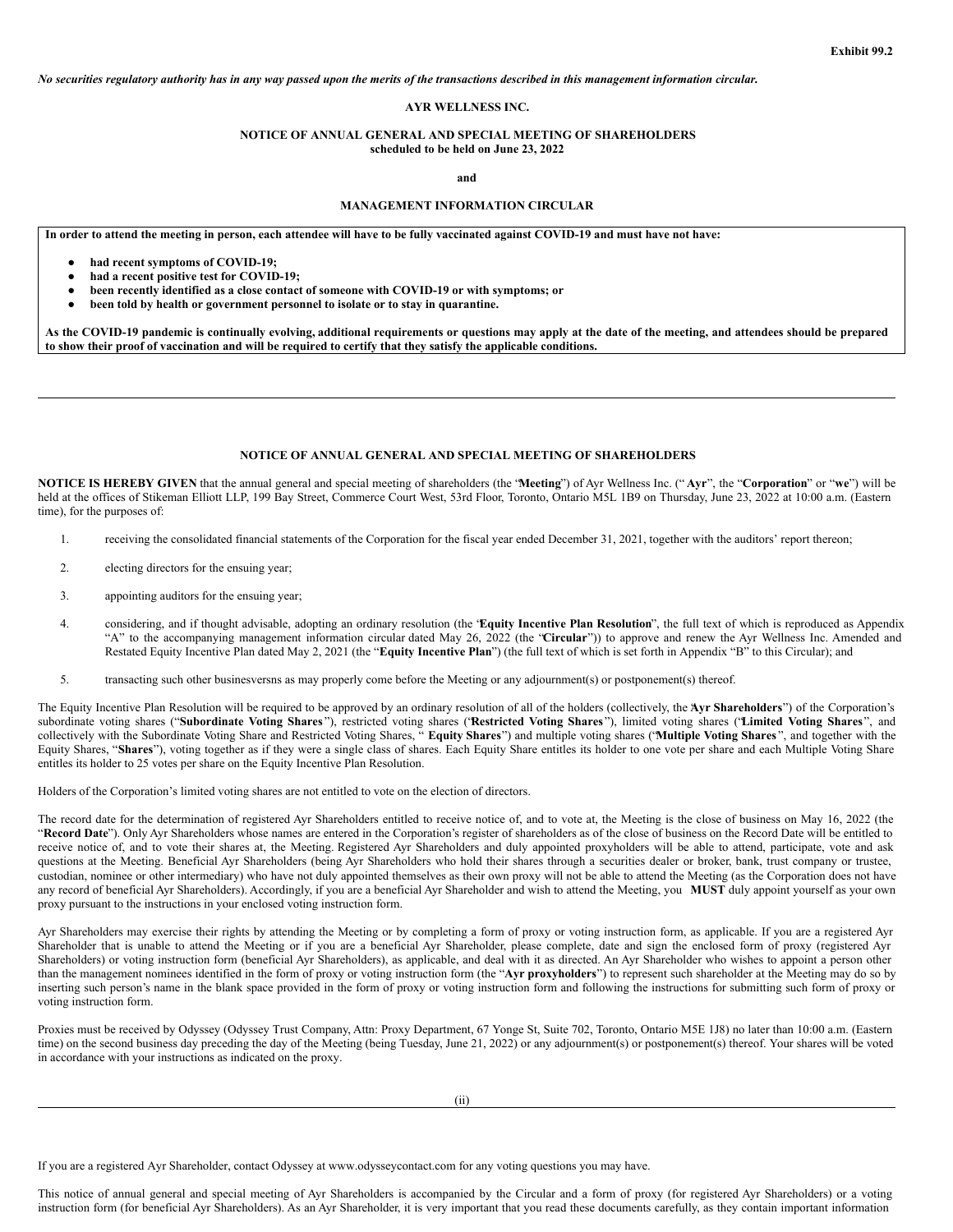and detailed instructions about how to vote your shares and participate in the Meeting.

Dated at Miami, Florida on May 26, 2022.

By order of the Board of Directors,

/s/ Jonathan Sandelman

Jonathan Sandelman Chairman, Chief Executive Officer and Corporate Secretary

(iii)

## **INVITATION TO SHAREHOLDERS**

Dear Shareholders:

On behalf of the board of directors and management of the Corporation, we are pleased to invite you to attend the annual general and special meeting of shareholders that will be held this year on Thursday, June 23, 2022 at 10:00 a.m. (Eastern time), which will be held at the offices of Stikeman Elliott LLP, 199 Bay Street, Commerce Court West, 53rd Floor, Toronto, Ontario M5L 1B9.

The annual general and special meeting is your opportunity to vote on a number of important matters as well as hear first-hand about our performance and strategic plans for the future. The enclosed management information circular describes the business to be conducted at the meeting. Registered Ayr Shareholders and duly appointed proxyholders will be able to attend, participate, vote (as applicable) and ask questions at the meeting. Non-registered Ayr Shareholders who have not duly appointed themselves as their own proxy will not be able to attend the Meeting (as the Corporation does not have any record of beneficial Ayr Shareholders).

Your participation in the meeting is important to us and we value your input as shareholders. You can vote by attending the meeting and voting, or alternatively, by completing and returning the enclosed form of proxy or voting instruction form.

**TABLE OF CONTENTS**

We look forward to welcoming you at the meeting and thank you for your continued support.

Sincerely,

## /s/ Jonathan Sandelman **Jonathan Sandelman**

President, Chief Executive Officer and Chairman of the Board of Directors

| FORWARD-LOOKING STATEMENTS                                                                                                                                                                                                                                                                     | 3                                            |
|------------------------------------------------------------------------------------------------------------------------------------------------------------------------------------------------------------------------------------------------------------------------------------------------|----------------------------------------------|
| SUMMARY                                                                                                                                                                                                                                                                                        | $\tau$                                       |
| <b>GENERAL PROXY INFORMATION</b>                                                                                                                                                                                                                                                               | 8                                            |
| Solicitation of Proxies<br>Appointment of Proxies<br>Voting of Proxies                                                                                                                                                                                                                         | 8<br>10<br>11                                |
| <b>BUSINESS OF THE MEETING</b>                                                                                                                                                                                                                                                                 | 13                                           |
| PRESENTATION OF FINANCIAL STATEMENTS<br>1.<br>2.<br><b>ELECTION OF DIRECTORS</b><br>3.<br>APPOINTMENT OF AUDITORS<br>RENEWAL OF THE EQUITY INCENTIVE PLAN<br>4.                                                                                                                                | 13<br>13<br>22<br>23                         |
| OTHER BUSINESS                                                                                                                                                                                                                                                                                 | 23                                           |
| COMPENSATION DISCUSSION AND ANALYSIS                                                                                                                                                                                                                                                           | 24                                           |
| Overview and Objectives<br>Named Executive Officer and Director Compensation<br>Director Compensation<br>Employment, Consulting and Management Agreements<br>Termination and Change of Control Benefits<br><b>Compensation Governance</b><br>Report of C&CG Committee<br>Pension Plan Benefits | 24<br>25<br>28<br>32<br>32<br>33<br>34<br>35 |
| STATEMENT OF CORPORATE GOVERNANCE PRACTICES                                                                                                                                                                                                                                                    | 35                                           |
| Board<br>Directorships<br>Orientation and Continuing Education<br><b>Ethical Business Conduct</b>                                                                                                                                                                                              | 35<br>35<br>35<br>36                         |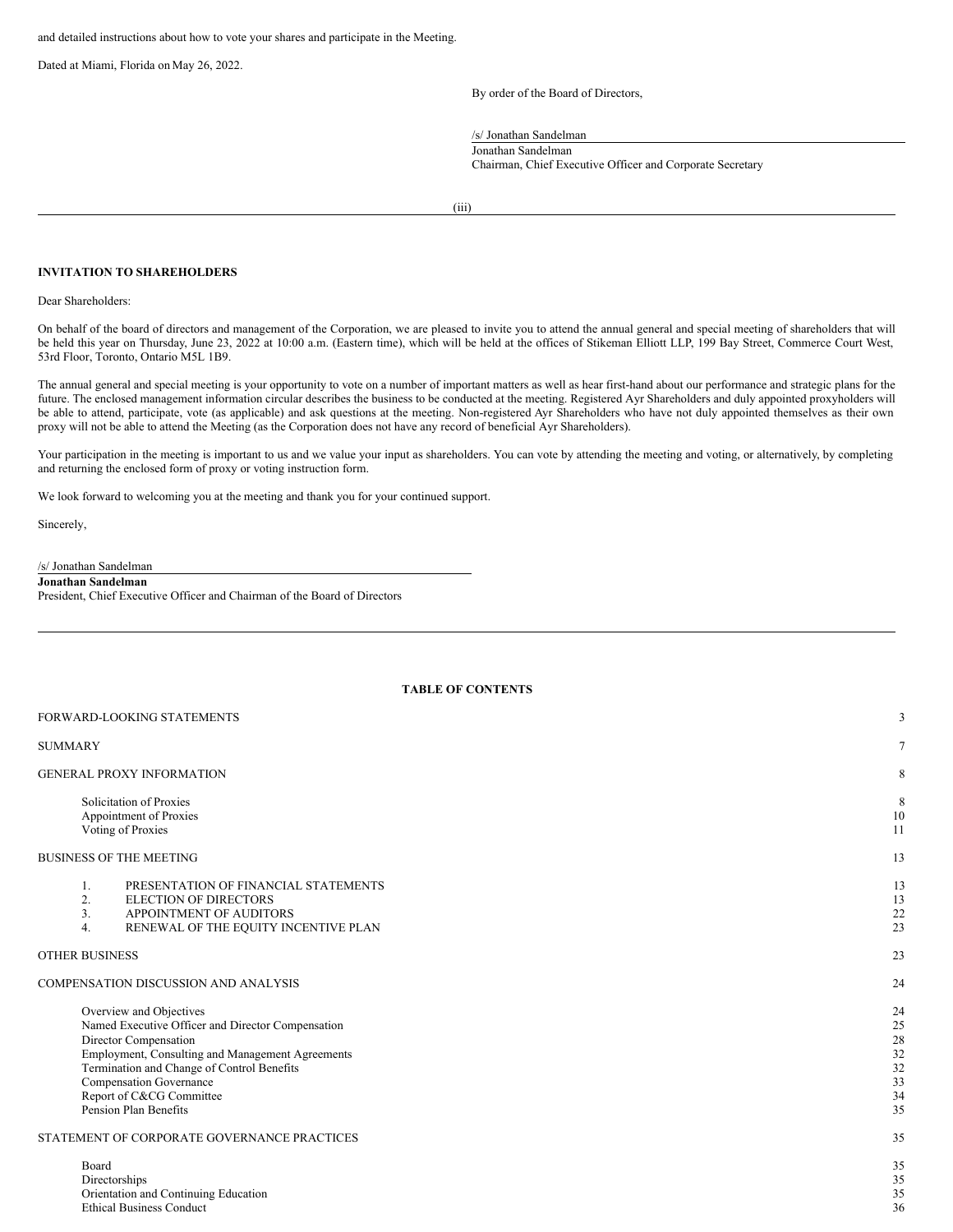#### **ADDENDA**

## APPENDIX "A" – EQUITY INCENTIVE PLAN RESOLUTION APPENDIX "B" – AYR WELLNESS INC. AMENDED AND RESTATED EQUITY INCENTIVE PLAN

(ii)

## **MANAGEMENT INFORMATION CIRCULAR**

(All dollar amounts herein are in United States dollars, unless indicated otherwise)

#### **INTRODUCTION**

This management information circular (this "**Circular**") is furnished in connection with the solicitation by management of Ayr Wellness Inc. ("**Ayr**", the "**Corporation**" or "we") of proxies for use at the annual generaland special meeting of shareholders of the Corporation ("Ayr Shareholders") to be held on June 23, 2022 at 10:00 a.m. (Eastern time), or any postponement(s) or adjournment(s) thereof (the "**Meeting**"), for the purposes set forth in the accompanying notice of the annual general and special meeting of shareholders (the "**Notice of Meeting**").

Unless otherwise noted, references to "Ayr" and the "Corporation" refer to Ayr Wellness Inc. and its direct and indirect subsidiaries, predecessors and other entities controlled by them. Unless otherwise indicated, all references to "\$" or "dollars" in this Circular refer to U.S. dollars. Certain totals, subtotals and percentages throughout this Circular may not reconcile due to rounding. This Circular is dated May 26, 2022, and all information, unless indicated otherwise, is as at that date.

Avr derives its revenues from the cannabis industry in certain states ("States" and each, a "state") of the United States of America ("U.S." or "United States"), which industry is illegal under U.S. federal law. Ayr is a vertically integrated multi-State operator in the U.S. cannabis sector. Currently, through its operating companies, Ayr is a leading cultivator, manufacturer, and retailer of cannabis products and branded cannabis packaged goods, and is engaged in the manufacture, possession, use, sale or distribution of cannabis and/or holds licenses in the adult-use and/or medicinal cannabis marketplace, in the States of Massachusetts, Nevada, **Pennsylvania, Florida, Arizona, New Jersey, and Ohio.**

## **FORWARD-LOOKING STATEMENTS**

This Circular and the documents incorporated by reference herein contain certain "forward-looking statements" and "forward-looking information" within the meaning of applicable securities laws, including Canadian securities laws and United States securities laws (collectively, "forward-looking statements"). All information, other than statements of historical facts, included in this Circular and the documents incorporated by reference herein, including estimates, plans, expectations, opinions, forecasts, projections, targets and guidance, constitutes forward-looking information. Forward-looking statements include statements that are predictive in nature, depend upon or refer to future events or conditions, or include words such as "pro forma", "expects", "anticipates", "plans", "believes", "estimates", "intends", "targets", "projects", "forecasts", "seeks", "likely" or negative versions thereof and other similar expressions, or future or conditional verbs such as "may", "will", "should", "would" and "could".

By their nature, forward-looking statements are subject to inherent risks and uncertainties that may be general or specific and which give rise to the possibility that expectations, forecasts, predictions, projections or conclusions will not prove to be accurate, that assumptions may not be correct and that objectives, strategic goals and priorities will not be achieved. A variety of material factors, many of which are beyond the parties' control, could affect operations, business, financial condition, performance and results of the parties that may be expressed or implied by such forward-looking statements and could cause actual results to differ materially from current expectations of estimated or anticipated events or results.

These factors include, but are not limited to, the following:

- the extent of the impact of COVID-19, including government and/or regulatory responses to the outbreak;
- laws and regulations and any amendments thereto applicable to our business and the impact thereof, including uncertainty regarding the application of U.S. state and federal law to U.S. cannabis products and the scope of any regulations by the U.S. Food and Drug Administration, the U.S. Drug Enforcement Administration, the U.S. Federal Trade Commission, the U.S. Patent and Trademark Office, the U.S. Department of Agriculture and any state equivalent regulatory agencies over U.S. cannabis products;

3

- climate change impacting economic factors such as prices and supply chain disruption, as well as governmental response through laws or regulations regarding greenhouse gas emissions;
- assumptions and expectations described in the Corporation's significant accounting judgments and estimates;
- the adoption and impact of certain accounting pronouncements;
- the number of users of cannabis or the size of the regulated cannabis market in the United States;
- the potential time frame for the implementation of legislation to legalize and regulate medical or adult-use cannabis (and the consumer products derived from each of the foregoing) in the United States, and the potential form the legislation and regulations will take;
- the Corporation's future financial and operating performance and anticipated profitability;
- future performance, results and terms of strategic initiatives, strategic agreements and supply agreements;
- the market for the Corporation's current and proposed products and services, as well as the Corporation's ability to capture market share;
- the benefits and applications of the Corporation's products and services and expected sales thereof;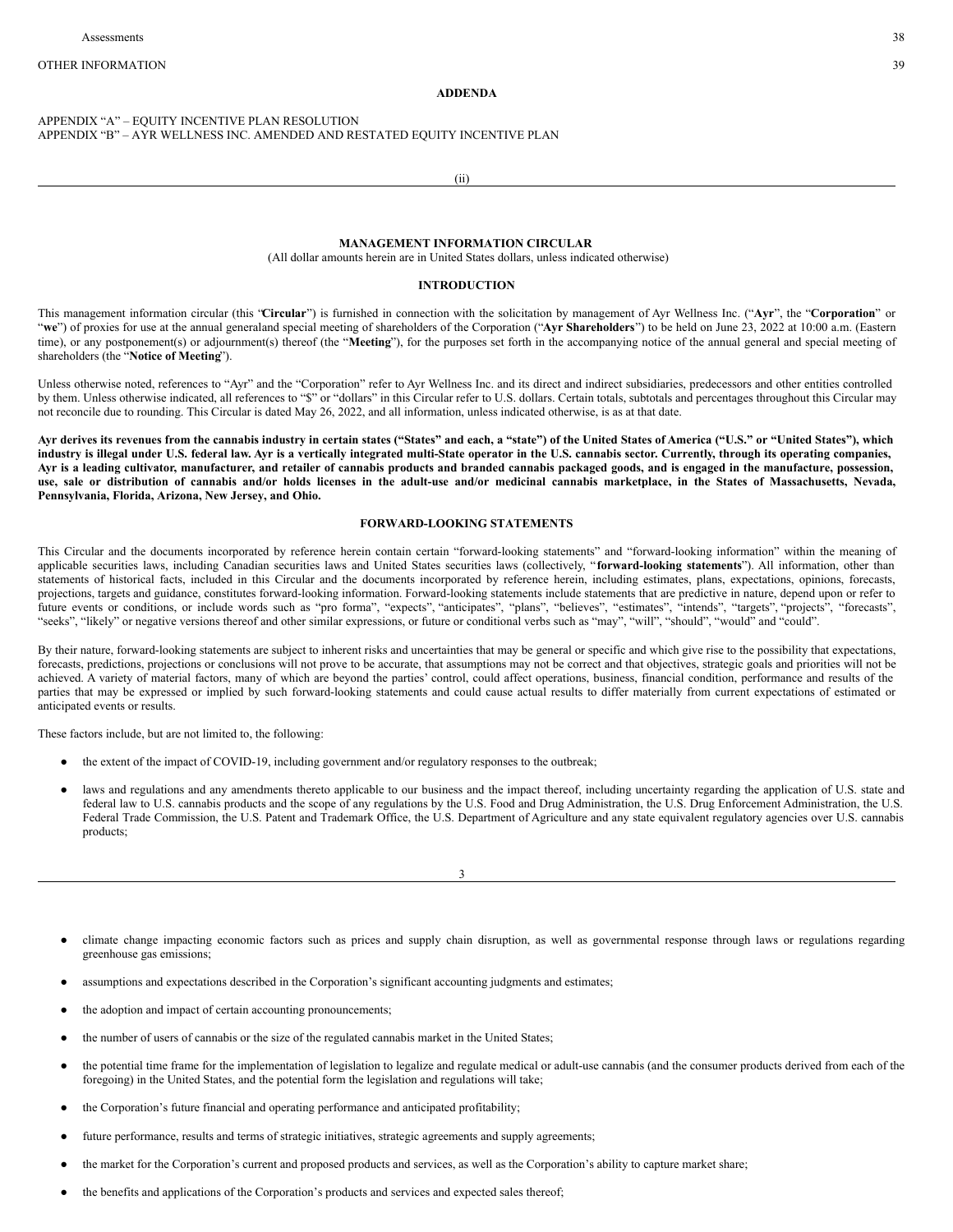- development of affiliated brands, product diversification and future corporate development;
- anticipated investment in and results of research and development;
- inventory and production capacity, including discussions of plans or potential for expansion of capacity at existing or new facilities;
- future expenditures, strategic investments and capital activities;
- the competitive landscape in which the Corporation operates and the Corporation's market expertise;
- the Corporation's ability to comply with any applicable debt covenants;
- the Corporation's ability to secure further equity or debt financing, if required;
- changes in U.S. generally accepted accounting principles or in the interpretation thereof;
- consistent or increasing pricing of various cannabis products;
- the level of demand for cannabis products, including the Corporation's and third-party products sold by the Corporation;
- the Corporation's ability to mitigate risks relating to the cannabis industry, the larger economy such as inflation or fluctuations in interest rates, breaches of and unauthorized access to the Corporation's systems and related cybersecurity risks, money laundering, costly litigation, and health pandemics;
- the ability to gain appropriate regulatory approvals for announced acquisitions in the timeframe anticipated;
- the application for additional licenses and the grant of licenses or renewals of existing licenses that have been applied for;

4

- the rollout of new dispensaries, including as to the number of planned dispensaries to be opened in the future and the timing and location in respect of the same, and related forecasts;
- the Corporation's ability to hit anticipated development targets of cultivation and production projects;
- the ability to successfully integrate and maintain employees from recent acquisitions;
- the ability to develop the Corporation's brand and meet growth objectives;
- the risk related to limited market data and difficulty to forecast results;
- the concentrated voting control of the Corporation;
- market volatility and the risks associated with selling of substantial amount of Equity Shares (as defined in this Circular);
- product liability claims related to the products the Corporation cultivates, produces, and sells;
- other events or conditions that may occur in the future; and
- management's success in anticipating and managing the foregoing factors, as well as the risks described in the Corporation's annual information form for the financial year ended December 31, 2021 and dated March 30, 2022.

No assurance can be given that these expectations will prove to be correct and such forward-looking information included in this Circular should not be unduly relied upon, and the Corporation does not undertake any obligation to revise or update any forward-looking information or statements other than as required by applicable law. In making these statements, in addition to those described above and elsewhere herein, the parties have made assumptions with respect to, without limitation, receipt of requisite regulatory approvals on a timely basis, receipt and/or maintenance of required licenses and third-party consents in a timely manner, successful integration of the Corporation's and its subsidiaries' operations, and no unplanned materially adverse changes to its facilities, assets, customer base and the economic conditions affecting the Corporation's current and proposed operations. These assumptions, although considered reasonable by the Corporation at the time of preparation, may prove to be incorrect. In addition, the Corporation has assumed that there will be no material adverse change to the current regulatory landscape affecting the cannabis industry and has also assumed that the Corporation will remain compliant in the future with all State and local laws, regulations and rules imposed upon it by law. The Corporation's forward-looking information is expressly qualified in its entirety by this cautionary statement.

## **Management's Definition and Reconciliation of Non-U.S. GAAP Measures**

Management reports certain non-United States Generally Accepted Accounting Practices ("**U.S. GAAP**") measures that are used to evaluate the performance of its businesses and the performance of their respective segments, as well as to manage their capital structures. As non-U.S. GAAP measures generally do not have a standardized meaning, they may not be comparable to similar measures presented by other issuers. Securities regulations require such measures to be clearly defined and reconciled with their most directly comparable U.S. GAAP measure.

The Corporation references non-U.S. GAAP measures, including cannabis industry metrics, in certain of its publicly filed documents, including the 2021 Financial Statements (as defined in this Circular). Non-U.S. GAAP measures are not recognized measures under U.S. GAAP and do not have a standardized meaning prescribed by U.S. GAAP and are therefore unlikely to be comparable to similar measures presented by other companies. Rather, these are provided as additional information to complement those U.S. GAAP measures by providing further understanding of the results of the operations of the Corporation from management's perspective. Accordingly, these measures should not be considered in isolation, nor as a substitute for analysis of the Corporation's financial information reported under U.S. GAAP. Non-U.S. GAAP measures used to analyze the performance of the Corporation include "Adjusted EBITDA" and "Adjusted Gross Profit".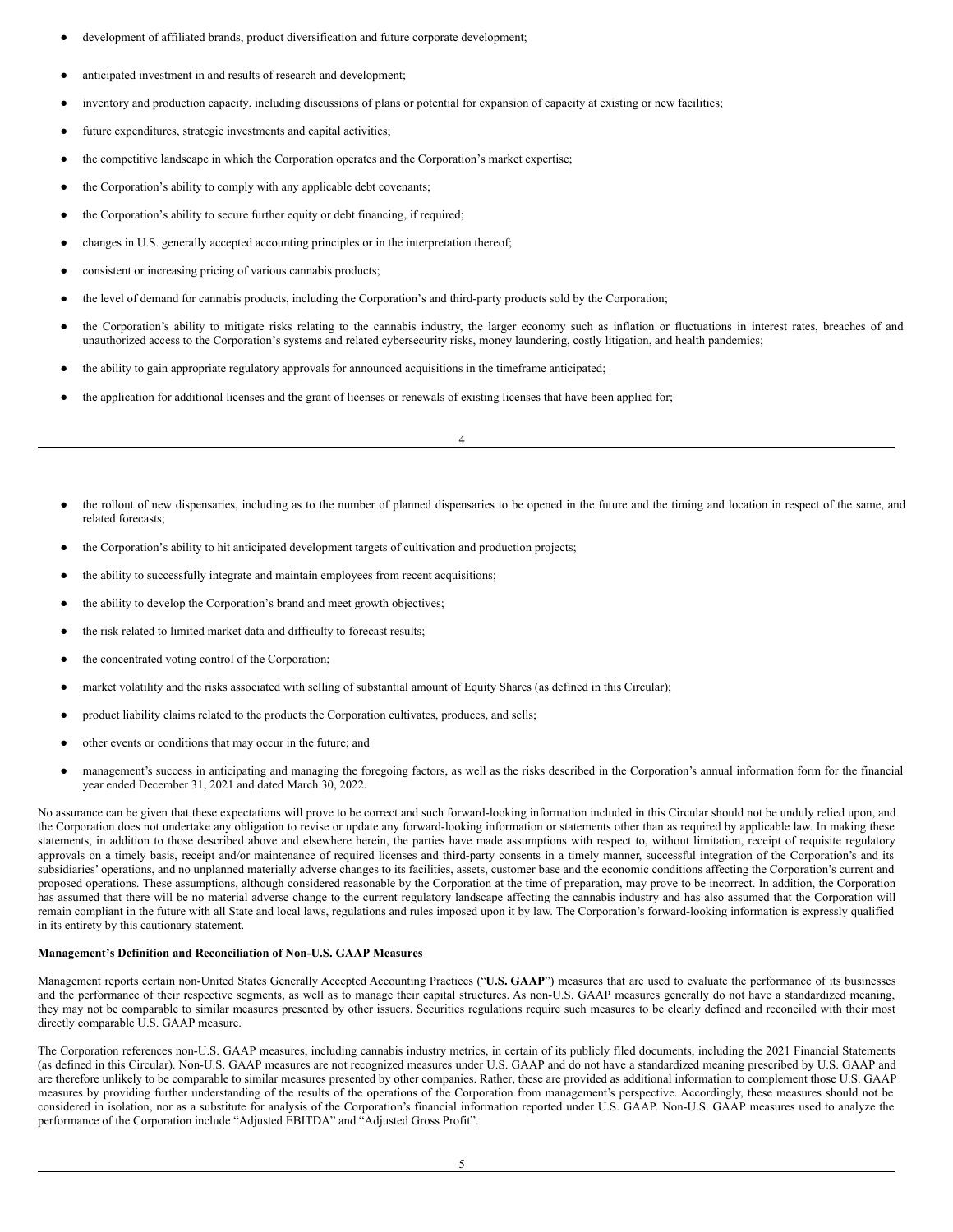The Corporation believes that these non-U.S. GAAP financial measures provide meaningful supplemental information regarding the Corporation's performances and may be useful to investors because they allow for greater transparency with respect to key metrics used by management in its financial and operational decision-making. These financial measures are intended to provide investors with supplemental measures of the Corporation's operating performances and thus highlight trends in the Corporation's core businesses that may not otherwise be apparent when solely relying on the U.S. GAAP measures.

Please refer to the Corporation's management's discussion and analysis for the year ended December 31, 2021 (the "**2021 MD&A**") for a further discussion of the Corporation's non-U.S. GAAP measures and reconciliations of such measures to their corresponding U.S. GAAP measures.

## **SUMMARY**

The following is a summary of certain information contained in this Circular. This summary is not intended to be complete and is qualified in its entirety by the more detailed information and financial statements, including the notes thereto contained elsewhere in this Circular and the attached Appendices all of which are important and should be reviewed carefully. All dollar amounts refer to U.S. dollars unless indicated otherwise.

### **Date, Time and Place of the Meeting**

The Meeting is scheduled to be heldat the offices of Stikeman Elliott LLP, 199 Bay Street, Commerce Court West, 53rd Floor, Toronto, Ontario M5L 1B9 on Thursday, June 23, 2022 at 10:00 a.m. (Eastern time). Only Ayr Shareholders of record at 5:00 pm (Eastern time) on May 16, 2022 will be entitled to receive notice of and vote (as applicable) at the Meeting, or any adjournment(s) or postponement(s) thereof.

In order to attend the meeting in person, each attendee will have to be fully vaccinated against COVID-19 and must have not have:

- **had recent symptoms of COVID-19;**
- **had a recent positive test for COVID-19;**
- **been recently identified as a close contact of someone with COVID-19 or with symptoms; or**
- **been told by health or government personnel to isolate or to stay in quarantine.**

As the COVID-19 pandemic is continually evolving, additional requirements or questions may apply at the date of the meeting, and attendees should be prepared to show their proof of vaccination and will be required to certify that they satisfy the applicable conditions.

#### **Business of the Meeting**

The Meeting will be held for the purposes of:

- 1. receiving the consolidated financial statements of the Corporation for the fiscal year ended December 31, 2021, together with the auditors' report thereon;
- 2. electing directors for the ensuing year;
- 3. appointing auditors for the ensuing year;
- 4. considering, and if thought advisable, adopting an ordinary resolution (the "**Equity Incentive Plan Resolution**", the full text of which is reproduced as Appendix "A" to this management information circular dated May 26, 2022 (this "**Circular**")) to approve and renew the Ayr Wellness Inc. Amended and Restated Equity Incentive Plan dated May 2, 2021 (the "**Equity Incentive Plan**") (the full text of which is set forth in Appendix "B" to this Circular); and
- 5. transacting such other business as may properly come before the Meeting or any adjournment(s) or postponement(s) thereof.

The Equity Incentive Plan Resolution will be required to be approved by an ordinary resolution of all of the holders (collectively, the **A**" **yr Shareholders**") of the Corporation's subordinate voting shares ("Subordinate Voting Shares"), restricted voting shares ('Restricted Voting Shares"), limited voting shares ('Limited Voting Shares", and collectively with the Subordinate Voting Share and Restricted Voting Shares, " **Equity Shares**") and multiple voting shares ("**Multiple Voting Shares** ", and together with the Equity Shares, "**Shares**"), voting together as if they were a single class of shares. Each Equity Share entitles its holder to one vote per share and each Multiple Voting Share entitles its holder to 25 votes per share on the Equity Incentive Plan Resolution.

7

See "*Business of the Meeting – Approval and Renewal of the Equity Incentive Plan*".

Holders of Limited Voting Shares are not entitled to vote on the election of directors.

#### **Recommendation of the board of directors (the "Board") with respect to the Equity Incentive Plan Resolution**

The Board has unanimously determined that the approval and renewal of the Equity Incentive Plan is in the best interests of the Corporation**A**. **ccordingly, the Board has** unanimously approved the Equity Incentive Plan and unanimously recommends that the Ayr Shareholders vote FOR the Equity Incentive Plan Resolution.

## **GENERAL PROXY INFORMATION**

## **Solicitation of Proxies**

This Circular is sent in connection with the solicitation by the management of the Corporation of proxies to be used at the annual general and special meeting of shareholders of the Corporation to be held at the offices of Stikeman Elliott LLP, 199 Bay Street, Commerce Court West, 53rd Floor, Toronto, Ontario M5L 1B9 on Thursday, June 23, 2022 (the "**Meeting**") from 10:00 a.m. (Eastern time), and for the purposes set forth in the Notice of Annual Meeting of Shareholders (the "**Notice of Meeting**"), and at any adjournment(s) or postponement(s) thereof. The solicitation is being made primarily by mail, but proxies may also be solicited by telephone, facsimile or other personal contact by officers or other employees of the Corporation. The cost of the solicitation will be borne by the Corporation other than the cost of solicitation of the Objecting Beneficial Shareholders (as defined herein). See the section entitled "*Advice to Beneficial Ayr Shareholders*" below.

A form of proxy is a document that authorizes someone to attend the Meeting and cast your vote(s) for you. If you are a registered Ayr Shareholder, the Corporation has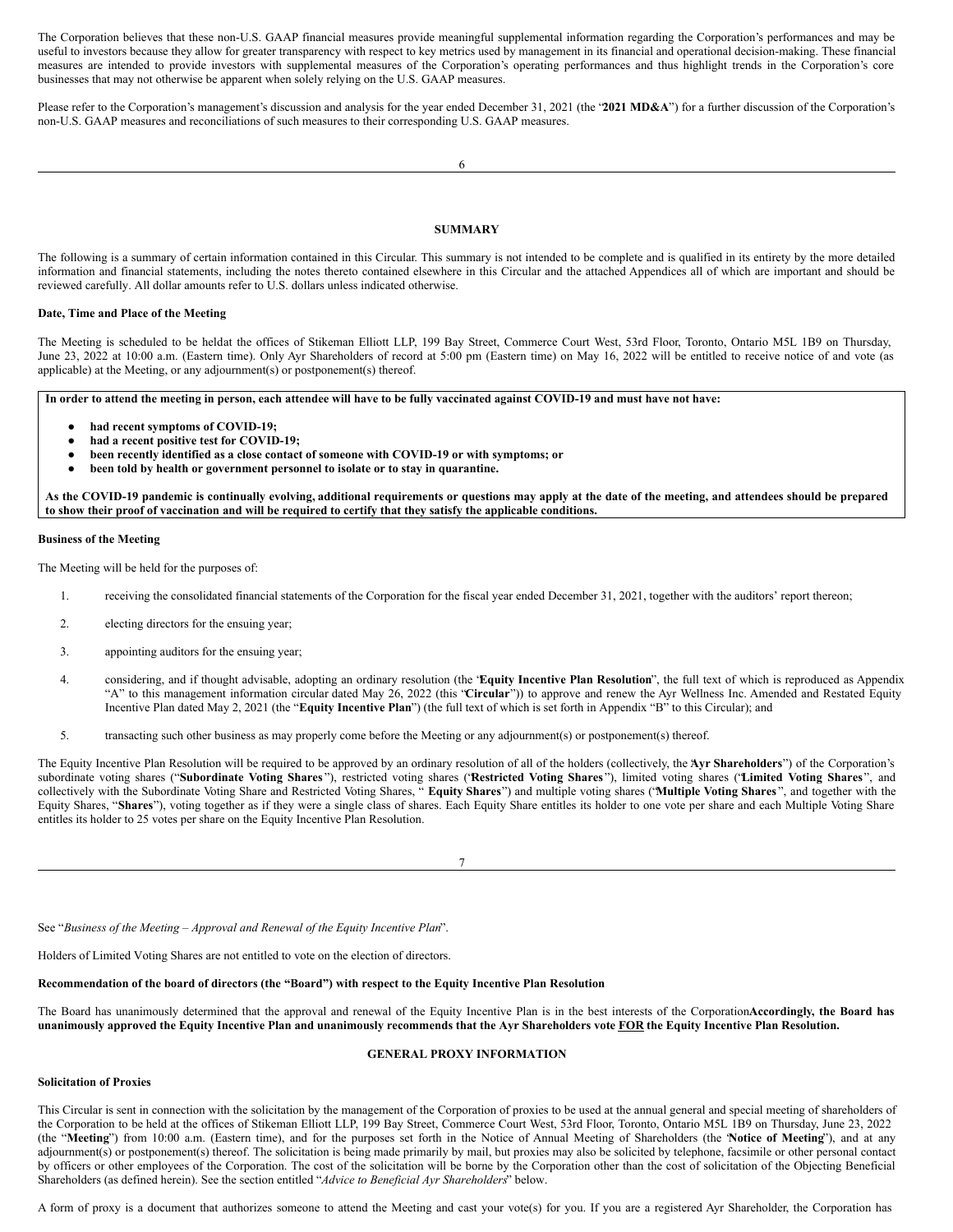included a form of proxy with this Circular. It should be used to appoint a proxyholder. The contents and the sending of this Circular have been approved by the Board.

The Corporation does not intend to pay for intermediaries to forward to Objecting Beneficial Shareholders under National Instrument 54-101 –*Communication with Beneficial* Owners of Securities of a Reporting Issuer ("NI 54-101") the proxy-related materials and Form 54-101F7 - Request for Voting Instructions Made by Intermediary, so in the case of an Objecting Beneficial Shareholder, the Objecting Beneficial Shareholder will not receive the materials unless the Objecting Beneficial Shareholder's intermediary assumes the cost of delivery.

## **Voting Shares and Principal Ayr Shareholders**

The authorized capital of the Corporation consists of an unlimited number of Equity Shares and an unlimited number of Multiple Voting Shares, all without par or nominal value.

As of (i) April 4, 2022, there were 16,820,381 Subordinate Voting Shares, 13,123,894 Restricted Voting Shares and 27,792,448 Limited Voting Shares issued and outstanding, and (ii) May 16, 2022 (the "**Record Date**) there were 57,736,723 Equity Shares and 3,696,486 Multiple Voting Shares issued and outstanding. Each Equity Share entitles its holder to one vote and each Multiple Voting Share entitles its holder to 25 votes (subject in the case of Mercer Park CB, L.P. ("Mercer"), to the terms of the voting agreement with the Corporation dated as of June 26, 2019 (which may be found on Ayr's profile on SEDAR at www.sedar.com)) with respect to the matters voted at the Meeting, other than in connection with the election of directors of the Corporation for the ensuring year, in respect of which the Limited Voting Shares do not have any entitlement to vote.

As of the Record Date, there were 7,697,000 Exchangeable Shares (as defined below) and 2,874,058 warrants (each exercisable on a one-for-one basis into Equity Shares) ("**Warrants**") of the Corporation issued and outstanding. The Class B common stock (the "**Exchangeable Shares**") of CSAC Acquisition Inc. ("**CSAC AcquisitionCo**"), a subsidiary of Ayr, is exchangeable on a one-for-one basis, at the option of the holder, in accordance with their terms and the terms specified in the applicable Exchange Rights Agreement into Equity Shares. The Exchangeable Shares are not entitled to vote at meetings of Ayr Shareholders.

8

Holders of Equity Shares and Multiple Voting Shares whose names are registered on the respective lists of shareholders of the Corporation as at the close of business (Toronto time) on the Record Date will be entitled to exercise the voting rights attached to the Equity Shares and Multiple Voting Shares, respectively, in respect of which they are so registered at the Meeting, or any adjournment(s) or postponement(s) thereof, if present or represented by proxy thereat. As of the Record Date, there were (i) an aggregate of 57,736,723 votes attached to the Equity Shares entitled to be voted in respect of the appointment of the auditors of the Corporation for the ensuing year and the Equity Incentive Plan Resolution, and (ii) 92,412,150 votes attached to the Multiple Voting Shares entitled to be voted in respect of all items of business at the Meeting. As of April 4, 2022, there were 16,820,381 votes attached to the Subordinate Voting Shares and 27,020,117 votes attached to the Restricted Voting Shares entitled to be voted in respect of the election of the directors for the ensuing year.

At the Meeting, Ayr Shareholders will be asked to consider, and if deemed advisable, approve the Equity Incentive Plan Resolution and the other matters of business outlined in the Notice of Meeting. Holders of Limited Voting Shares do not have any entitlement to vote in respect of the election of the directors of the Corporation. The Equity Incentive Plan Resolution will be required to be approved by an ordinary resolution of the holders of the Equity Shares and the Multiple Voting Shares, voting together as if they were a single class of shares.

To the knowledge of the directors and officers of the Corporation, other than as set forth below, no person owns beneficially, directly or indirectly, or exercises control or direction over, voting securities carrying 10% or more of the voting rights attached to any class of voting securities of the Corporation, as at the Record Date (unless otherwise as of a date specified below).

| <b>Name of Shareholder</b>    | Number and Type of<br><b>Shares as of the Record</b><br><u>Date</u> | <b>Percentage of Class</b><br>of Outstanding<br><b>Shares of the Record</b><br>Date                                                                          | <b>Percentage of All</b><br><b>Outstanding Shares as</b><br>of the Record Date |
|-------------------------------|---------------------------------------------------------------------|--------------------------------------------------------------------------------------------------------------------------------------------------------------|--------------------------------------------------------------------------------|
| Mercer Park CB, L.P. $^{(1)}$ | 36,218 Equity Shares<br>3,677,626 Multiple Voting Shares            | Approximately 0.06% of all issued<br>and outstanding Equity Shares<br>Approximately 99.49% of all issued<br>and outstanding Multiple Voting<br><b>Shares</b> | Approximately 6.04% of all issued and<br>outstanding Shares                    |

(1) Mercer, Ayr's former sponsor, is an affiliate of the Corporation. Jonathan Sandelman beneficially owns such securities of Ayr, as Mercer is a limited partnership of which Mercer Park CB GP, LLC is the general partner, and which is indirectly controlled by Mr. Sandelman. Mercer may be considered a control person pursuant to applicable Canadian securities laws.

## **Participation in the Meeting**

Registered Ayr Shareholders and duly appointed proxyholders who participate in the Meeting will be able to attend the Meeting, ask questions and, as applicable, vote, provided they comply with all of the requirements set out in the sections below entitled "*Voting of Proxies*". Beneficial Ayr Shareholders who have not duly appointed themselves as their own proxy will not be able to attend the Meeting (as the Corporation does not have any record of beneficial Ayr Shareholders). Accordingly, if you are a beneficial Ayr Shareholder and wish to attend the Meeting, you **MUST** duly appoint yourself as your own proxy pursuant to the instructions in your enclosed voting instruction form.

#### **Appointment of Proxies**

The persons named as proxyholders in the enclosed form of proxy are directors and officers of the Corporation (the "**Ayr proxyholders** "). **Each Ayr Shareholder has the** right to appoint a person other than the Ayr proxyholders to represent such Ayr Shareholder at the Meeting (including beneficial Ayr Shareholders who wish to appoint themselves as proxyholder to participate or vote at the Meeting). In order to appoint such other person (a "third party proxyholder"), the Ayr Shareholder must submit his, her or its proxy or voting instruction form (as applicable) appointing such third party proxyholder.

To appoint a third party proxyholder, insert such person's name in the blank space provided in the form of proxy or voting instruction form and follow the instructions for submitting such form of proxy or voting instruction form.

If you are a beneficial shareholder and wish to participate or vote at the Meeting, you have to insert your own name in the space provided on the voting instruction form sent to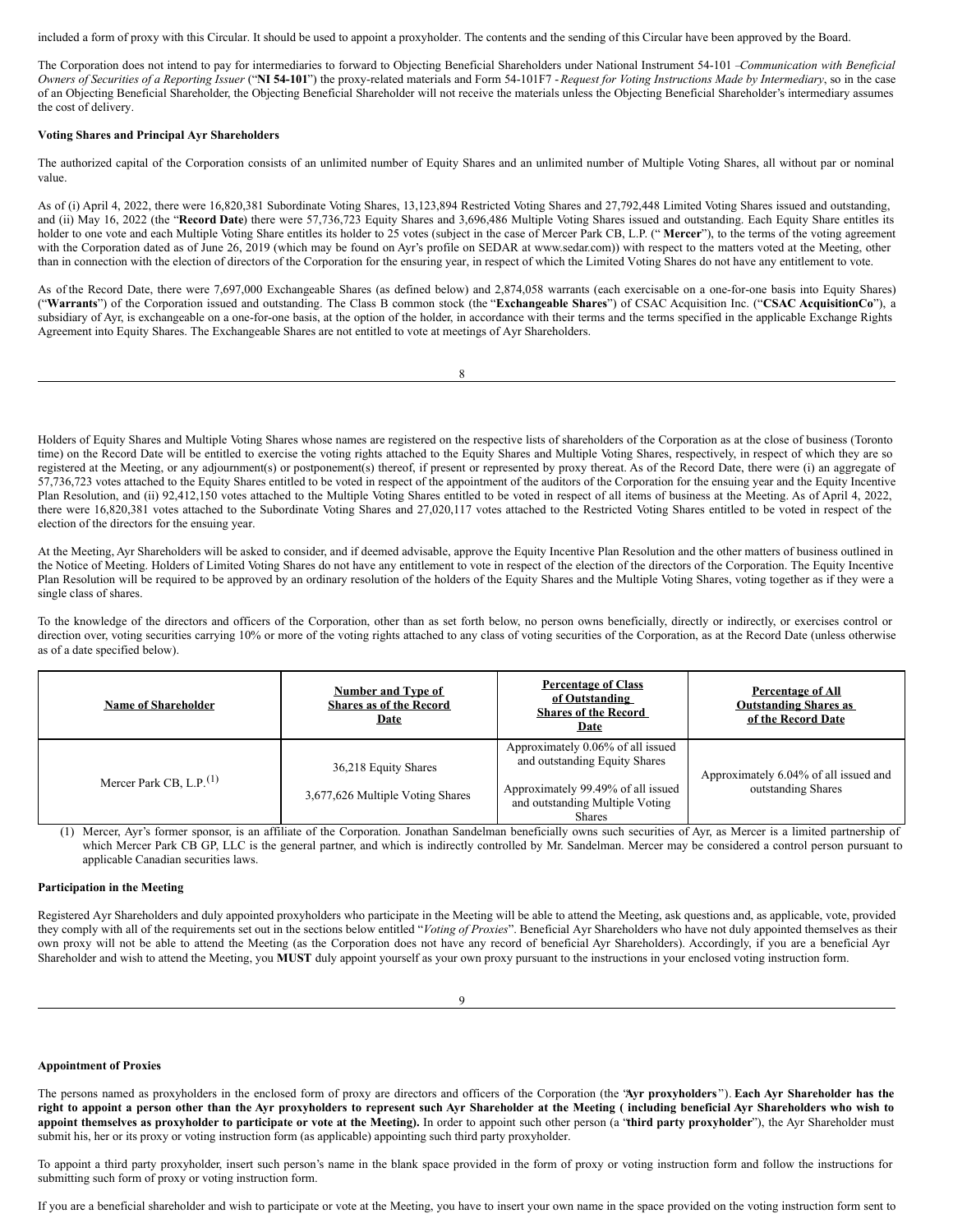you by your intermediary, follow all of the applicable instructions provided by your intermediary, as described below. By doing so, you are instructing your intermediary to appoint you as proxyholder. It is important that you comply with the signature and return instructions provided by your intermediary.

If you are a beneficial shareholder located in the United States and wish to participate or vote at the Meeting or, if permitted, appoint a third party as your proxyholder, in addition to the steps described below under the section entitled "*Attendance and Participation in the Meeting*", you must obtain a valid legal proxy from your intermediary. Follow the instructions from your intermediary included with the legal proxy form and the voting information form sent to you or contact your intermediary to request a legal proxy form or a legal proxy if you have not received one. After obtaining a valid legal proxy from your intermediary, you must then submit such legal proxy to Odyssey Trust Company ("**Odyssey**"), Ayr's transfer agent and registrar. Requests for registration from beneficial Ayr Shareholders located in the United States that wish to participate or vote at the Meeting or, if permitted, appoint a third party as their proxyholder must be sent by e-mail to ayr@odysseytrust.com and received by no later than 10:00 a.m. (Eastern time) on the second business day preceding the day of the Meeting (being Tuesday, June 21, 2022) or any adjournment(s) or postponement(s) thereof.

A proxy will not be valid unless the completed form of proxy is received by Odyssey(Odyssey Trust Company, Attn: Proxy Department, 67 Yonge St, Suite 702, Toronto, Ontario M5E 1J8) not less than 48 hours (excluding Saturdays, Sundays and holidays) before the time for holding the Meeting or any adjournment(s) or postponement(s) thereof. Proxies delivered after that time will not be accepted. The deadline for deposit of proxies may be waived or extended by the Chair of the **Meeting at his or her discretion, without notice.**

### **Exercise of Discretion by Proxies**

The persons named in the enclosed form of proxy will, on any ballot that may be called for, vote (or withhold from voting) the Shares in respect of which they are appointed as proxies in accordance with the instructions of the Ayr Shareholders appointing them. If an Ayr Shareholder specifies a choice with respect to any matter to be acted upon, the Shares will be voted accordingly. If no instructions are given as to how to vote on a particular issue to be decided at the Meeting, or if both choices have been specified by the Ayr Shareholder, the Shares will be voted FOR the election of the nominees of the Board as directors, FOR the appointment of Marcum LLP as auditors and **FOR the Equity Incentive Plan Resolution (as set out in Appendix "A").**

Pursuant to the special rights and restrictions attached to such class of shares, the holders of Limited Voting Shares donot have any entitlement to vote in respect of **the election of the directors of the Corporation.**

The enclosed form of proxy confers discretionary authority upon the persons named therein with respect to amendments or variations to matters identified in the Notice of Meeting, and with respect to other business which may properly come before the Meeting or any adjournment(s) or postponement(s) thereof. If any such amendment or other business properly comes before the Meeting, or any postponement(s) or adjournment(s) thereof, the persons named in the enclosed form of proxy will vote in accordance with their best judgment on such matters or business. As of the date hereof, management of the Corporation knows of no such amendment, variation or other business to come before the Meeting.

| ۰.<br>×<br>۰. |  |
|---------------|--|

## **Voting of Proxies**

Ayr Shareholders may vote by proxy before the Meeting or vote at the Meeting, as described below:

#### *1. Voting by proxy before the Meeting*

You may vote before the Meeting by completing your form of proxy or voting instruction form in accordance with the instructions provided therein. Beneficial Ayr Shareholders should also carefully follow all instructions provided by their intermediaries to ensure that their Shares are voted at the Meeting. Voting by proxy is the easiest way to vote. It means you are giving someone else the authority to attend the Meeting and vote on your behalf.

The Ayr proxyholders named in the enclosed form of proxy will vote (or withhold from voting) the Shares in respect of which they are appointed as proxies in accordance with your instructions, including on any ballot that may be called. If there are changes to the items of business or new items properly come before the Meeting, or any adjournment(s) or postponement(s) thereof, a proxyholder can vote as he or she sees fit.

### You can appoint someone else to be your proxy. This person does not need to be an Ayr Shareholder. See the section above entitled "Appointment of Proxies".

There are two ways for Ayr Shareholders to vote by proxy before the Meeting:

- (a) **Internet voting** You may vote by logging on to the website indicated on the form of proxy (https://odysseytrust.com/login/ and clicking VOTE). Please follow the website prompts that allow you to vote your Equity Shares and Multiple Voting Shares, as applicable, and confirm that your instructions have been properly recorded.
- (b) **Return your form of proxy by mail** You may vote by completing, signing and returning the form of proxy in the postage-paid envelope provided.

Proxies, whether submitted through the Internet or by mail as described above, must be received by Odyssey (Odyssey Trust Company, Attn: Proxy Department, 67 Yonge St, Suite 702, Toronto, Ontario M5E 1J8) no later than 10:00 a.m. (Eastern time) on the second business day preceding the day of the Meeting (being Tuesday, June 21, 2022) or any adjournment(s) thereof or postponement(s). Your Shares will be voted in accordance with your instructions as indicated on the proxy. The deadline for the deposit of proxies may be waived or extended by the Chair of the Meeting at his or her discretion, without notice.

## *2. Voting at the Meeting*

Registered Ayr Shareholders may vote at the Meeting by completing a ballot during the Meeting.

## Pursuant to the special rights and restrictions attached to such class of shares, the holders of Limited Voting Shares donot have any entitlement to vote in respect of **the election of the directors of the Corporation.**

Beneficial Ayr Shareholders who have not duly appointed themselves as their proxy will not be able to attend the Meeting. This is because the Corporation and Odyssey, our transfer agent, do not have a record of the beneficial Ayr Shareholders of the Corporation, and, as a result, will have no knowledge of your shareholdings or entitlement to vote unless you appoint yourself as your proxy. If you are a beneficial Ayr Shareholder and wish to vote at the Meeting, you have to appoint yourself as your proxy, by inserting your own name in the space provided on the voting instruction form sent to you and you must follow all of the applicable instructions, including the deadline, provided by your intermediary. See the sections entitled "*Appointment of Proxies*".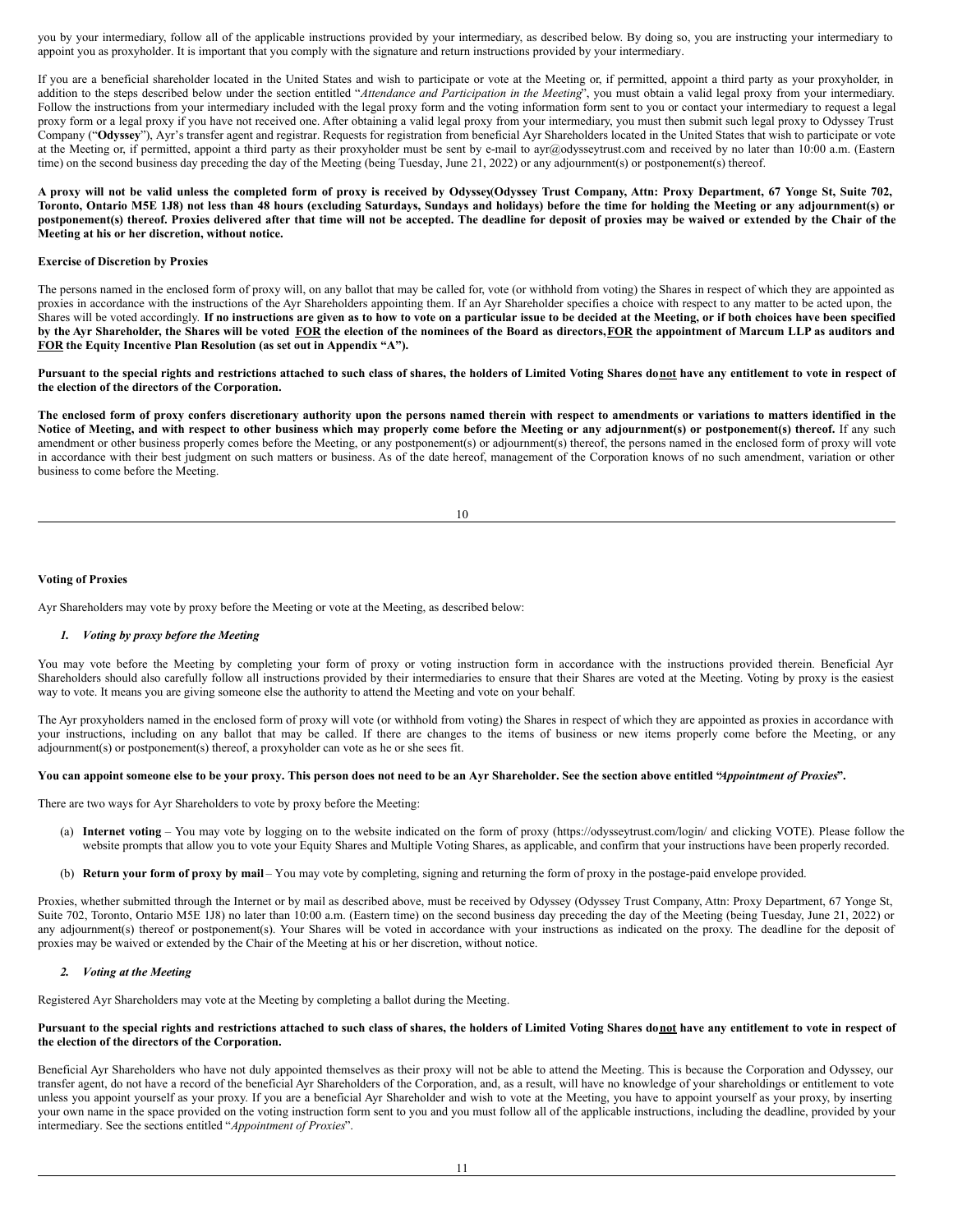#### **Advice to Beneficial Ayr Shareholders**

You are a registered Ayr Shareholder if your Equity Shares are registered directly in your name with the Corporation's transfer agent. You may hold your Equity Shares in the form of a physical share certificate or through the direct registration system (DRS) on the records of the Corporation's transfer agent in electronic form. You are a beneficial shareholder if the Equity Shares you beneficially own are registered either: (i) in the name of an intermediary that you deal with in respect of your Equity Shares, such as securities dealers or brokers, banks, trust companies and trustees or administrators of self-administered RRSPs, TFSAs, RRIFs, RESPs and similar plans, or (ii) in the name of a clearing agency of which the intermediary is a participant. In accordance with NI 54-101, the Corporation has distributed copies of the Notice of Meeting, this Circular and the form of proxy to the clearing agencies and intermediaries for onward distribution to beneficial Ayr Shareholders. Intermediaries are required to forward such notices to beneficial Ayr Shareholders, and often use a service company (such as Broadridge in Canada) for this purpose.

Only registered Ayr Shareholders or the persons they appoint as their proxies are permitted to vote at the Meeting. If you receive more than one Notice of Meeting, form of proxy or voting instruction form, it means that you have multiple accounts with brokers or other nominees or with the Corporation's transfer agent, as applicable, through which you hold Equity Shares. The voting process is different for registered Ayr Shareholders and Beneficial Ayr Shareholders. Every intermediary has its own mailing procedures and provides its own return instructions, which should be carefully followed by beneficial Ayr Shareholders in order to ensure that their Equity Shares are voted at the Meeting. Please follow the instructions carefully and vote or provide voting instructions for all of the Equity Shares you own. **In all cases, Beneficial Ayr Shareholders** should carefully follow the instructions of their intermediary, including those regarding when, where and by what means the voting instruction form or proxy form **must be delivered.**

## Pursuant to the special rights and restrictions attached to such class of shares, the holders of Limited Voting Shares donot have any entitlement to vote in respect of **the election of the directors of the Corporation.**

Applicable regulatory policy requires intermediaries to seek voting instructions from beneficial Ayr Shareholders in advance of meetings unless the Beneficial Ayr Shareholders have waived the right to receive Meeting materials. Management of the Corporation does not intend to pay for an Intermediary to deliver the Meeting Materials to beneficial Ayr Shareholders who have objected to their Intermediary disclosing ownership information about them to the Corporation ("**Objecting Beneficial Shareholders**"). Objecting Beneficial Shareholders will not receive the Meeting Materials unless the Objecting Beneficial Shareholder's intermediary assumes the costs of delivery.

## **Revocation of Proxies**

If you are a registered Ayr Shareholder, you may revoke your proxy by delivering an instrument in writing executed by the shareholder (or by his or her attorney authorized in writing or, where the shareholder is a corporation, by a duly authorized officer or attorney of the corporation) to the offices of Odyssey at (Odyssey Trust Company, Attn: Proxy Department, 67 Yonge St, Suite 702, Toronto, Ontario M5E 1J8) at any time up to and including the last business day preceding the day of the Meeting (or, if adjourned or postponed, any reconvening thereof), or in any other manner provided by law. Your new instructions will revoke your earlier instructions.

If, as a registered Ayr Shareholder, and you have already voted by proxy and you vote again during the Meeting, your vote during the Meeting will revoke your previously submitted proxy. If you have already voted by proxy and do not wish to revoke your previously submitted proxy, do not vote again during the Meeting.

If you are a beneficial Ayr Shareholder and wish to revoke previously provided voting instructions, you should carefully follow the instructions provided by your intermediary. Intermediaries may set deadlines for the receipt of revocation notices that are farther in advance of the Meeting than those set out above and, accordingly, any such revocation should be completed well in advance of the deadline prescribed in the proxy card or voting instruction form to ensure it is given effect at the Meeting.

12

## **Voting Deadline**

If voting by proxy, your proxy must be received by the transfer agent (Odyssey Trust Company, Attn: Proxy Department, 67 Yonge St, Suite 702, Toronto, Ontario M5E 1J8) no later than 10:00 a.m. (Eastern time) on the second business day preceding the day of the Meeting (being Tuesday, June 21, 2022) or any adjournment(s) or postponement(s) thereof. The deadline for the deposit of proxies may be waived or extended by the Chair of the Meeting at his or her discretion, without notice.

The Corporation reminds Ayr Shareholders that only the most recently dated voting instructions will be counted and any prior dated instructions will be disregarded.

#### **Voting Questions**

Registered Ayr Shareholders may contact Odyssey, the transfer agent, atwww.odysseycontact.com or 1-587-885-0960, for any voting questions.

### **BUSINESS OF THE MEETING**

The Meeting will cover the following items of business:

## **1. PRESENTATION OF FINANCIAL STATEMENTS**

The Corporation's audited consolidated financial statements as at and for the year ended December 31, 2021, together with the notes thereto and the independent auditor's report thereon (collectively, the "**2021 Financial Statements**"), can be found on SEDAR atwww.sedar.com under the Corporation's profile.

## **2. ELECTION OF DIRECTORS**

The articles of the Corporation provide that the Board shall consist of a minimum of three (3) and a maximum of fifteen (15) directors, with the number between such limits to be determined by the Board from time to time. The Board has determined that the Board following the Meeting will consist of seven (7) directors. All of the nominees are currently members of the Board and have been members since the dates indicated below. If prior to the Meeting, any of the nominees shall be unable or, for any reason, become unwilling to serve as a director, it is intended that the discretionary power granted by the form of proxy or voting instruction form shall be used to vote for **any other person or persons as directors.** Each director is elected for a one-year term ending at the next annual meeting of shareholders or when his or her successor is elected, unless he or she resigns or his or her office otherwise becomes vacant. The Board and management of the Corporation have no reason to believe that any of the said nominees will be unable or will refuse to serve, for any reason, if elected to office.

The tables found in the section entitled "Nominees for Election" provide the profile of the nominees proposed for election to the Board. Included in these tables is information relating to each nominee's experience, qualifications, areas of expertise, attendance at Board and committee meetings, ownership of Ayr securities, as well as other public company board memberships. As you will note from the enclosed form of proxy or voting instruction form, shareholders may vote for each director individually.

Pursuant to the special rights and restrictions attached to such class of shares, the holders of Limited Voting Shares donot have any entitlement to vote in respect of **the election of the directors of the Corporation.**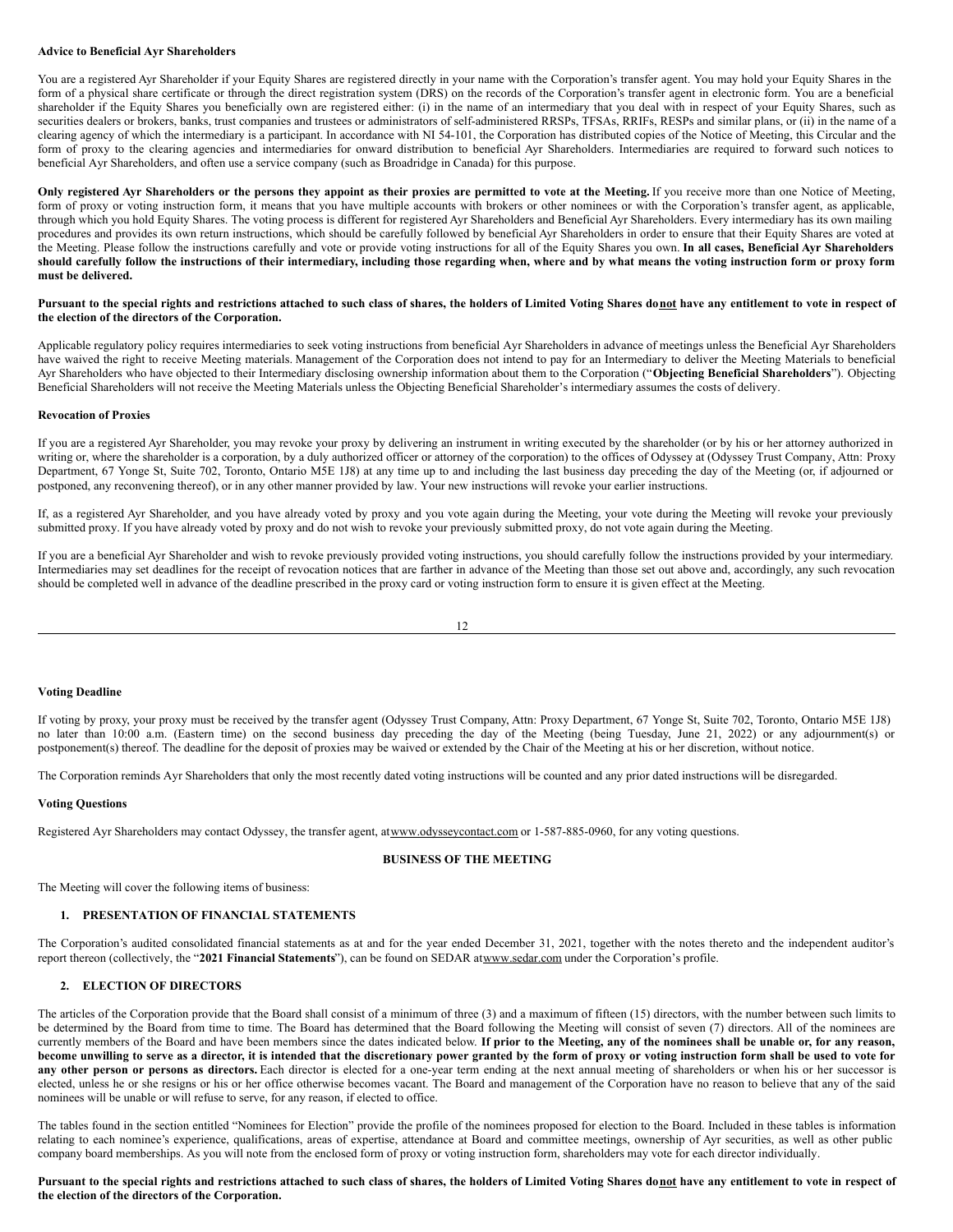## The Board recommends that the holders of the Subordinate Voting Shares, Restricted Voting Shares and Multiple Voting Shares vote FOR the election as director of **each nominee whose name is set out below.**

Unless a proxy specifies that the Shares it represents should be withheld from voting for the election of a particular nominee as director, the management appointees named in the accompanying form of proxy and voting instruction form intend to vote **FOR** such election.

13

# **Nominees for Election**

| Jonathan Sandelman                 | <b>Chairman, Chief Executive Officer, Director and Corporate Secretary</b><br>Jonathan (Jon) Sandelman is the Chief Executive Officer of Mercer Park, L.P., the parent of Mercer, Ayr's former sponsor. Prior to this<br>role, he was Chief Executive Officer and Chief Investment Officer of Sandelman Partners, LP. Previously, he was the President of Bank of<br>America Securities and former Head of Debt and Equities at Banc of America Securities. While at Banc of America Securities, he served<br>as a member of the company's Operating Committee, Banc of America Securities Leadership Committee and The Global Corporate and<br>Investment Banking Compensation Committee. As Head of Debt and Equities, Mr. Sandelman was responsible for all of market risk and<br>the strategic direction of the firm's trading, distribution and new products development efforts. He oversaw the firm's capital markets<br>function in coordination with the head of banking. Mr. Sandelman began his career with Banc of America Securities in 1998 as head of the<br>Equity Financial Products business, and he became head of Equities in 2002. He was appointed President of Banc of America Securities in<br>early 2004. Prior to joining Banc of America, he was deputy head of Global Equities and Managing Director of equity derivatives and<br>proprietary trading at Salomon Brothers and a member of the firm's Risk Management Committee and Compensation Committee.<br>Mr. Sandelman has been honored with Risk Magazine's prestigious "Derivative Superstar" award and Derivative Magazine's "Derivative<br>Person of the Year." Mr. Sandelman earned a Bachelor of Science (BS) from Adelphi University and earned a law degree (Juris Doctor)<br>from Cardozo School of Law. |                         |         |                                                 |       |
|------------------------------------|----------------------------------------------------------------------------------------------------------------------------------------------------------------------------------------------------------------------------------------------------------------------------------------------------------------------------------------------------------------------------------------------------------------------------------------------------------------------------------------------------------------------------------------------------------------------------------------------------------------------------------------------------------------------------------------------------------------------------------------------------------------------------------------------------------------------------------------------------------------------------------------------------------------------------------------------------------------------------------------------------------------------------------------------------------------------------------------------------------------------------------------------------------------------------------------------------------------------------------------------------------------------------------------------------------------------------------------------------------------------------------------------------------------------------------------------------------------------------------------------------------------------------------------------------------------------------------------------------------------------------------------------------------------------------------------------------------------------------------------------------------------------------------------------------|-------------------------|---------|-------------------------------------------------|-------|
|                                    |                                                                                                                                                                                                                                                                                                                                                                                                                                                                                                                                                                                                                                                                                                                                                                                                                                                                                                                                                                                                                                                                                                                                                                                                                                                                                                                                                                                                                                                                                                                                                                                                                                                                                                                                                                                                    |                         |         |                                                 |       |
| Age: 64                            | <b>Board/Committee</b><br>Membership                                                                                                                                                                                                                                                                                                                                                                                                                                                                                                                                                                                                                                                                                                                                                                                                                                                                                                                                                                                                                                                                                                                                                                                                                                                                                                                                                                                                                                                                                                                                                                                                                                                                                                                                                               | Attendance <sup>1</sup> |         | <b>Other Public Board</b><br><b>Memberships</b> |       |
| Residence: New York, NY            | Board                                                                                                                                                                                                                                                                                                                                                                                                                                                                                                                                                                                                                                                                                                                                                                                                                                                                                                                                                                                                                                                                                                                                                                                                                                                                                                                                                                                                                                                                                                                                                                                                                                                                                                                                                                                              | 3/3                     | $100\%$ | <b>Entity</b>                                   | Since |
| Not Independent                    | <b>Acquisition Committee</b>                                                                                                                                                                                                                                                                                                                                                                                                                                                                                                                                                                                                                                                                                                                                                                                                                                                                                                                                                                                                                                                                                                                                                                                                                                                                                                                                                                                                                                                                                                                                                                                                                                                                                                                                                                       | 0/0                     | N/A     |                                                 |       |
| Director since: September 25, 2017 |                                                                                                                                                                                                                                                                                                                                                                                                                                                                                                                                                                                                                                                                                                                                                                                                                                                                                                                                                                                                                                                                                                                                                                                                                                                                                                                                                                                                                                                                                                                                                                                                                                                                                                                                                                                                    |                         |         |                                                 |       |

Value of Total Compensation Received as a Director for the Year Ended December 31, 2021 (excluding equity-based incentive **awards):** Nil.

<u> 1980 - Johann Barn, mars eta bainar eta baina eta baina eta baina eta baina eta baina eta baina eta baina e</u>

<sup>1</sup> Reflects Board and Board committee meeting attendance in respect of the previous 12-month period from the date hereof.

| Securities Held as of the Record Date <sup>2 3</sup>                     |                                                                                                                                                                                                                                                                                                                                                                                                                                                                                                                                                                                                                                                                                                                                                                                                                                                                                                                                                                                                                     |                                       |                                                              |                                                 |                      |  |
|--------------------------------------------------------------------------|---------------------------------------------------------------------------------------------------------------------------------------------------------------------------------------------------------------------------------------------------------------------------------------------------------------------------------------------------------------------------------------------------------------------------------------------------------------------------------------------------------------------------------------------------------------------------------------------------------------------------------------------------------------------------------------------------------------------------------------------------------------------------------------------------------------------------------------------------------------------------------------------------------------------------------------------------------------------------------------------------------------------|---------------------------------------|--------------------------------------------------------------|-------------------------------------------------|----------------------|--|
| <b>Equity Shares /</b><br><b>Multiple Voting</b><br><b>Shares</b><br>(#) | <b>Market Value of</b><br><b>Equity Shares /</b><br><b>Multiple Voting</b><br>$^{(#)}$<br><b>Shares</b><br>(C <sub>s</sub> )                                                                                                                                                                                                                                                                                                                                                                                                                                                                                                                                                                                                                                                                                                                                                                                                                                                                                        | Vested In-the-<br><b>Money Awards</b> | Value of Vested In-<br>the-Money Awards<br>(C <sub>s</sub> ) |                                                 | Warrants<br>$^{(#)}$ |  |
| 36,218 Equity Shares                                                     | C\$235,417                                                                                                                                                                                                                                                                                                                                                                                                                                                                                                                                                                                                                                                                                                                                                                                                                                                                                                                                                                                                          | 478,716 RSUs                          | C\$3,113,029                                                 |                                                 | 2,874,058            |  |
| 3,677,626 Multiple Voting Shares                                         | C\$23,904,569                                                                                                                                                                                                                                                                                                                                                                                                                                                                                                                                                                                                                                                                                                                                                                                                                                                                                                                                                                                                       |                                       |                                                              |                                                 |                      |  |
| <b>Charles Miles</b>                                                     | <b>Director</b>                                                                                                                                                                                                                                                                                                                                                                                                                                                                                                                                                                                                                                                                                                                                                                                                                                                                                                                                                                                                     |                                       |                                                              |                                                 |                      |  |
|                                                                          | Charles (Charlie) Miles is a Managing Director at Recapture Partners, which is a venture capital company that advises, invests and raises<br>money in early stage Fintech companies. Prior to this role, he worked at Bloomberg LLP as an equity option trader. Prior to his tenure at<br>Bloomberg, he was a volatility arbitrage hedge fund portfolio manager and Managing Director at Deutsche Bank. He also was a portfolio<br>manager at Del Mar Asset Management, and started his own hedge fund, Claris Capital Management. He began his career at Salomon<br>Brothers, where he was involved in equity research, quantitative portfolio management and equity derivatives sales and management. As a<br>Managing Director at Salomon Brothers and Citibank, he ran one of the most successful equity derivatives sales teams on Wall Street<br>during a time of unprecedented growth in the product. Mr. Miles received his Bachelor of Arts in Economics and Political Science from<br>Middlebury College. |                                       |                                                              |                                                 |                      |  |
| Age: $61$                                                                | <b>Board/Committee</b><br>Membership                                                                                                                                                                                                                                                                                                                                                                                                                                                                                                                                                                                                                                                                                                                                                                                                                                                                                                                                                                                | Attendance <sup>4</sup>               |                                                              | <b>Other Public Board</b><br><b>Memberships</b> |                      |  |
| Residence: New York, NY                                                  | Board                                                                                                                                                                                                                                                                                                                                                                                                                                                                                                                                                                                                                                                                                                                                                                                                                                                                                                                                                                                                               | 3/3                                   | 100%                                                         | <b>Entity</b>                                   | <b>Since</b>         |  |
| Independent                                                              | <b>Audit Committee</b>                                                                                                                                                                                                                                                                                                                                                                                                                                                                                                                                                                                                                                                                                                                                                                                                                                                                                                                                                                                              | 3/3                                   | 100%                                                         | N/A                                             |                      |  |
| Director since: September 25, 2017                                       | Compensation, Nominating and Corporate<br>Governance Committee                                                                                                                                                                                                                                                                                                                                                                                                                                                                                                                                                                                                                                                                                                                                                                                                                                                                                                                                                      | 1/1                                   | 100%                                                         |                                                 |                      |  |
|                                                                          | <b>Acquisition Committee</b>                                                                                                                                                                                                                                                                                                                                                                                                                                                                                                                                                                                                                                                                                                                                                                                                                                                                                                                                                                                        | 0/0                                   | N/A                                                          |                                                 |                      |  |

14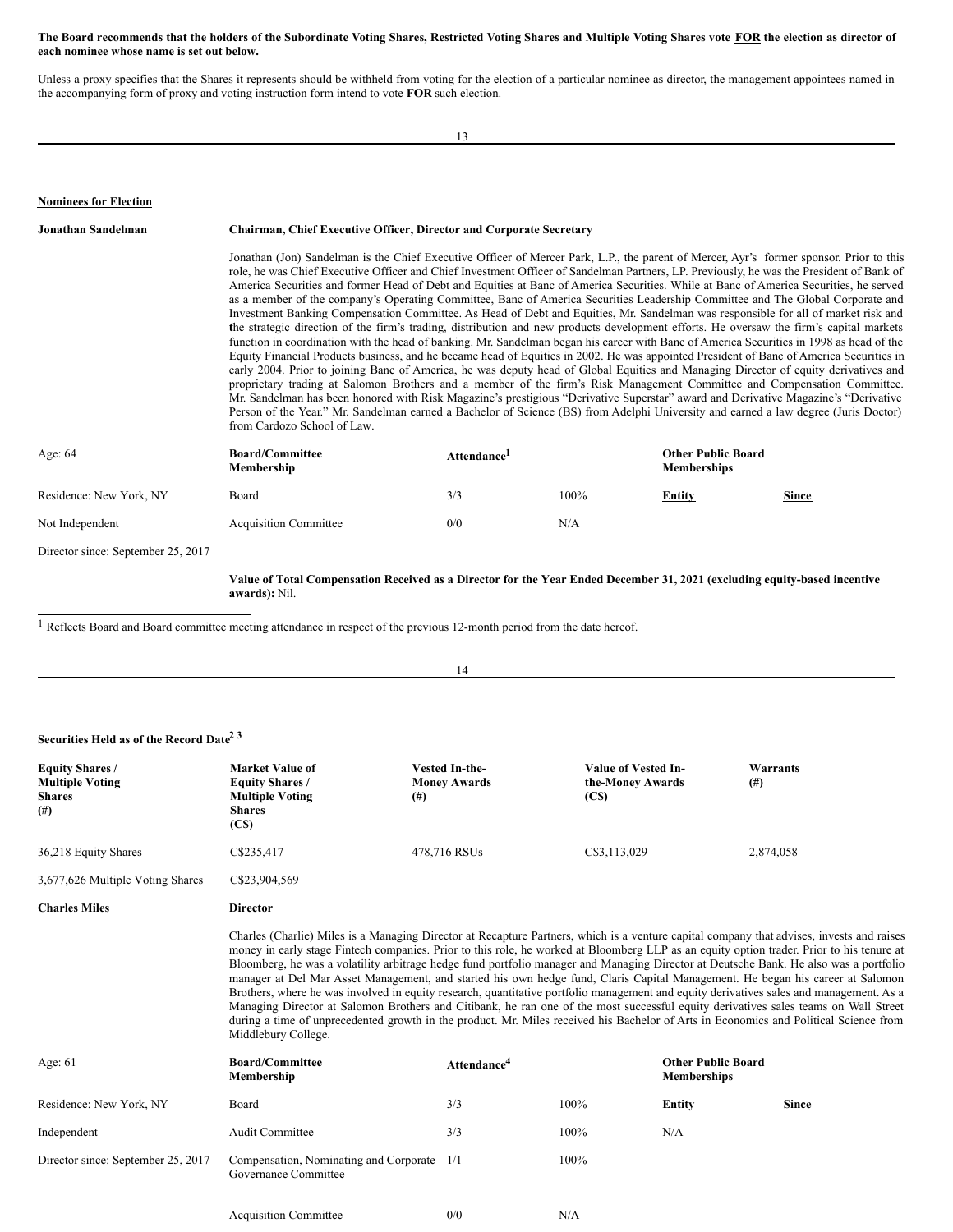## Value of Total Compensation Received as a Director for the Year Ended December 31, 2021 (excluding equity-based incentive **awards):** US\$108,000**.**

 $\overline{2}$  The securities attributed to Mr. Sandelman in the following table include securities held by Mercer, over which Mr. Sandelman exercises direction or control.

<sup>3</sup> Market values of securities held calculated as of the Record Date.

<sup>4</sup> Reflects Board and Board committee meeting attendance in respect of the previous 12-month period from the date hereof.

15

| Securities Held as of the Record Date <sup>5</sup>                             |                                                                                                                                                                                                                                                                                                                                                                                                                                                                                                                                                                                                                                                                                                                                                                                                                                                                                                                                                                                                                                                                                                                                                                                                                                                                                                                                                                                                                                                                                                                                                                                             |                                                   |                                                              |                                                                                                                           |  |  |
|--------------------------------------------------------------------------------|---------------------------------------------------------------------------------------------------------------------------------------------------------------------------------------------------------------------------------------------------------------------------------------------------------------------------------------------------------------------------------------------------------------------------------------------------------------------------------------------------------------------------------------------------------------------------------------------------------------------------------------------------------------------------------------------------------------------------------------------------------------------------------------------------------------------------------------------------------------------------------------------------------------------------------------------------------------------------------------------------------------------------------------------------------------------------------------------------------------------------------------------------------------------------------------------------------------------------------------------------------------------------------------------------------------------------------------------------------------------------------------------------------------------------------------------------------------------------------------------------------------------------------------------------------------------------------------------|---------------------------------------------------|--------------------------------------------------------------|---------------------------------------------------------------------------------------------------------------------------|--|--|
| <b>Equity Shares /</b><br><b>Multiple Voting</b><br><b>Shares</b><br>$($ # $)$ | <b>Market Value of</b><br><b>Equity Shares /</b><br><b>Multiple Voting</b><br><b>Shares</b><br>(C <sub>S</sub> )                                                                                                                                                                                                                                                                                                                                                                                                                                                                                                                                                                                                                                                                                                                                                                                                                                                                                                                                                                                                                                                                                                                                                                                                                                                                                                                                                                                                                                                                            | Vested In-the-<br><b>Money Awards</b><br>$^{(#)}$ | Value of Vested In-<br>the-Money Awards<br>(C <sub>s</sub> ) | Warrants<br>$^{(#)}$                                                                                                      |  |  |
| 147,513 Equity Shares                                                          | C\$958,834.50                                                                                                                                                                                                                                                                                                                                                                                                                                                                                                                                                                                                                                                                                                                                                                                                                                                                                                                                                                                                                                                                                                                                                                                                                                                                                                                                                                                                                                                                                                                                                                               | 1,375 RSUs                                        | C\$8,937.5                                                   | Nil                                                                                                                       |  |  |
| 9,430 Multiple Voting Shares                                                   | C\$61,295                                                                                                                                                                                                                                                                                                                                                                                                                                                                                                                                                                                                                                                                                                                                                                                                                                                                                                                                                                                                                                                                                                                                                                                                                                                                                                                                                                                                                                                                                                                                                                                   |                                                   |                                                              |                                                                                                                           |  |  |
| <b>Chris R. Burggraeve</b>                                                     | <b>Director</b>                                                                                                                                                                                                                                                                                                                                                                                                                                                                                                                                                                                                                                                                                                                                                                                                                                                                                                                                                                                                                                                                                                                                                                                                                                                                                                                                                                                                                                                                                                                                                                             |                                                   |                                                              |                                                                                                                           |  |  |
|                                                                                | Chris R. Burggraeve is the founder and chief executive officer of Vicomte LLC, which is a brand management company that advises<br>corporations, start-ups, private equity firms and family offices. Prior to founding Vicomte, Mr. Burggraeve spent five years as the Global<br>Chief Marketing Office of Anheuser-Busch InBev SA/NV. He has also served in a number of senior marketing and general management<br>roles with The Coca-Cola Company throughout Europe and Eurasia, and as a brand manager at Procter and Gamble Company.<br>Mr. Burggraeve is a global business marketer turned investor, entrepreneur, advisor, board member and adjunct faculty member of the<br>NYU School of Business, and has nearly 30 years of expertise merging brand management, societal context, and profit and loss<br>statements. As one of the early consumer packaged goods industry leaders to have actively recognized the importance and potential of the<br>cannabis industry, he co-founded Toast Holdings in 2016, the parent company of Aspen-born cannabis pre-roll brand ToastTM.<br>Mr. Burggraeve is also the Chairman of greenRush, an online marketplace for legally purchasing cannabis in the United States. He holds<br>a Master's degree in Economics and Business from KU Leaven, a Master's degree in European Economics from the Centre Européen<br>Universitaire de Nancy and a TRIUM Global Executive Master's degree in Business Administration from (collectively) New York<br>University – Stern School of Business, the London School of Economics and HEC Paris. |                                                   |                                                              |                                                                                                                           |  |  |
| Age: 57                                                                        | <b>Board/Committee</b><br>Membership                                                                                                                                                                                                                                                                                                                                                                                                                                                                                                                                                                                                                                                                                                                                                                                                                                                                                                                                                                                                                                                                                                                                                                                                                                                                                                                                                                                                                                                                                                                                                        | Attendance <sup>6</sup>                           |                                                              | <b>Other Public Board</b><br><b>Memberships</b>                                                                           |  |  |
| Residence: New York, NY                                                        | Board                                                                                                                                                                                                                                                                                                                                                                                                                                                                                                                                                                                                                                                                                                                                                                                                                                                                                                                                                                                                                                                                                                                                                                                                                                                                                                                                                                                                                                                                                                                                                                                       | 3/3                                               | 100%                                                         | N/A                                                                                                                       |  |  |
| Independent                                                                    | Audit Committee                                                                                                                                                                                                                                                                                                                                                                                                                                                                                                                                                                                                                                                                                                                                                                                                                                                                                                                                                                                                                                                                                                                                                                                                                                                                                                                                                                                                                                                                                                                                                                             | 3/3                                               | 100%                                                         |                                                                                                                           |  |  |
| Director since: December 17, 2018                                              | awards): US\$62,500.                                                                                                                                                                                                                                                                                                                                                                                                                                                                                                                                                                                                                                                                                                                                                                                                                                                                                                                                                                                                                                                                                                                                                                                                                                                                                                                                                                                                                                                                                                                                                                        |                                                   |                                                              | Value of Total Compensation Received as a Director for the Year Ended December 31, 2021 (excluding equity-based incentive |  |  |

 $\frac{1}{5}$  Market values of securities held calculated as of the Record Date.

<sup>6</sup> Reflects Board and Board committee meeting attendance in respect of the previous 12-month period from the date hereof.

| 16                                                                            |                                                                                                                  |                                                   |                                                              |                    |  |
|-------------------------------------------------------------------------------|------------------------------------------------------------------------------------------------------------------|---------------------------------------------------|--------------------------------------------------------------|--------------------|--|
| Securities Held as of the Record Date <sup>7</sup>                            |                                                                                                                  |                                                   |                                                              |                    |  |
| <b>Equity Shares /</b><br><b>Multiple Voting</b><br><b>Shares</b><br>$^{(#)}$ | <b>Market Value of</b><br><b>Equity Shares /</b><br><b>Multiple Voting</b><br><b>Shares</b><br>(C <sub>s</sub> ) | Vested In-the-<br><b>Money Awards</b><br>$^{(#)}$ | Value of Vested In-<br>the-Money Awards<br>(C <sub>s</sub> ) | Warrants<br>$(\#)$ |  |
| 17,483 Equity Shares                                                          | C\$113,639.50                                                                                                    | 1,375 RSUs                                        | C\$8,937.5                                                   | Nil                |  |
| Louis F. Karger                                                               | <b>Director</b>                                                                                                  |                                                   |                                                              |                    |  |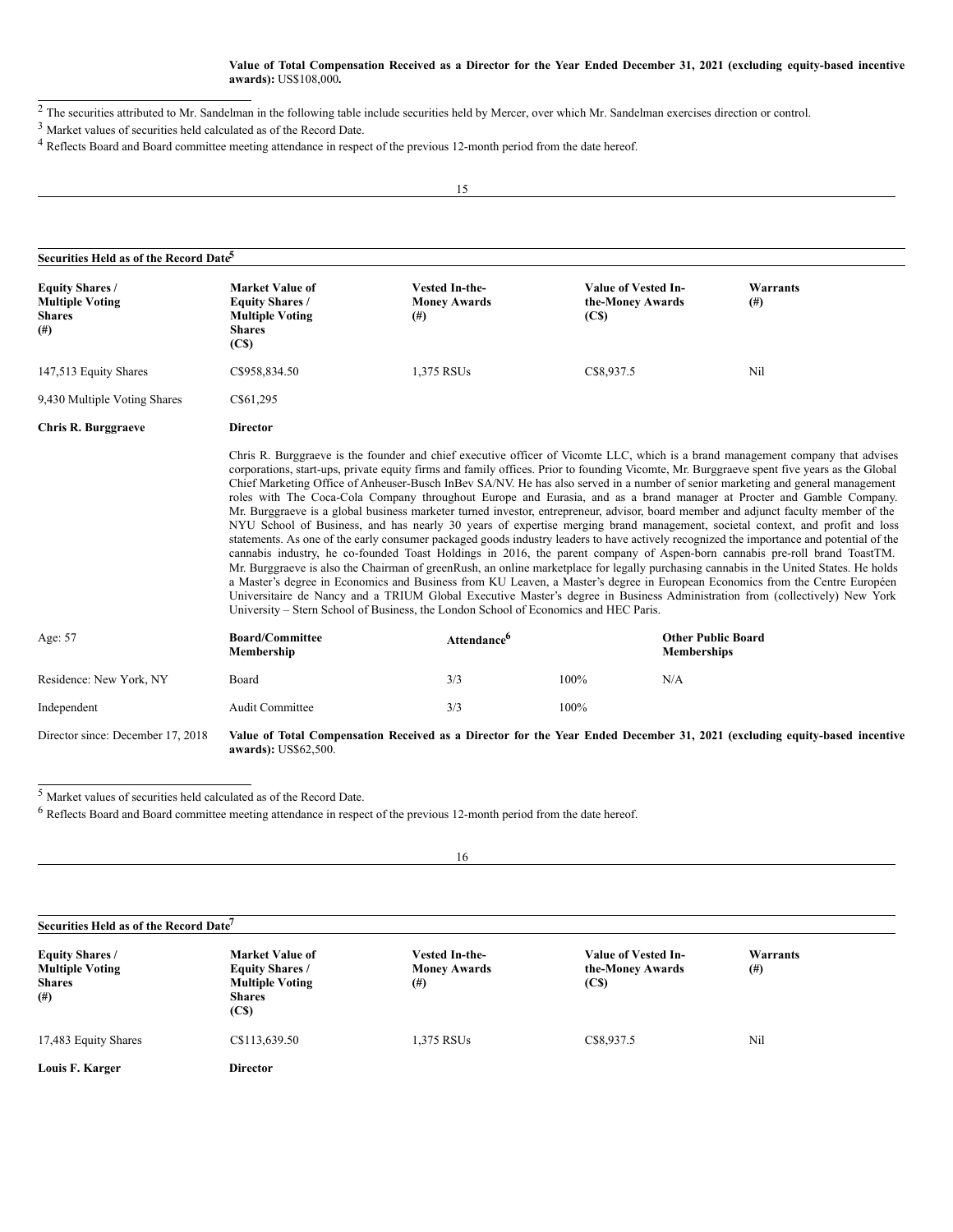Louis F. Karger is the sole Manager and founder of Panther Residential Investments LLC and Panther Residential Management LLC. Both companies focus on the acquisition, development, management and sale of multi-family apartment properties in the Southeast United States. Panther Residential Investments LLC also serves as the Manager of many affiliated real estate entities (collectively with Panther Residential Investments LLC and Panther Residential Management LLC, the "**PRM Group Companies**"). Mr. Karger is responsible for the overall direction, vision and leadership of the PRM Group Companies with a focus on investment strategies, capital and debt financings, and determining new development objectives. In addition, he oversees the PRM Group Companies' day-to-day operations and the execution of its overall business, management and development strategy. To date, the PRM Group Companies has acquired over 9,000 residential apartment units with a total transaction value of over \$2 billion. Mr. Karger is also a Director and the Treasurer of Sira Naturals, Inc. ("Sira") and is a co-founder of (i) Compass Realty Associates, LLC, a private equity real estate firm that owns and manages approximately one million square feet of property throughout the New England region, and (ii) Compass Realty Partners, LLC, a \$72 million real estate investment fund. Mr. Karger holds a Bachelor of Science degree from the Boston University School of Hospitality Administration.

| Age: $50$                   | <b>Board/Committee</b><br>Membership | Attendance <sup>8</sup> |      | <b>Other Public Board</b><br><b>Memberships</b>                                                                           |
|-----------------------------|--------------------------------------|-------------------------|------|---------------------------------------------------------------------------------------------------------------------------|
| Residence: Needham, MA      | Board                                | 3/3                     | 100% | N/A                                                                                                                       |
| Not Independent             | awards): Nil.                        |                         |      | Value of Total Compensation Received as a Director for the Year Ended December 31, 2021 (excluding equity-based incentive |
| Director since May 24, 2019 |                                      |                         |      |                                                                                                                           |

 $^7$  Market values of securities held calculated as of the Record Date.

<sup>8</sup> Reflects Board and Board committee meeting attendance in respect of the previous 12-month period from the date hereof.

| 17                                                                                                                                  |                                                                                                                  |              |                                                              |                    |  |
|-------------------------------------------------------------------------------------------------------------------------------------|------------------------------------------------------------------------------------------------------------------|--------------|--------------------------------------------------------------|--------------------|--|
|                                                                                                                                     |                                                                                                                  |              |                                                              |                    |  |
| Securities Held as of the Record Date <sup>9</sup><br><b>Equity Shares /</b><br><b>Multiple Voting</b><br><b>Shares</b><br>$^{(#)}$ | <b>Market Value of</b><br><b>Equity Shares /</b><br><b>Multiple Voting</b><br><b>Shares</b><br>(C <sub>s</sub> ) | Awards<br>#) | Value of Vested In-<br>the-Money Awards<br>(C <sub>s</sub> ) | Warrants<br>$(\#)$ |  |
| 16,742 Equity Shares <sup>10</sup>                                                                                                  | C\$108,823                                                                                                       | Nil          | N/A                                                          | Nil                |  |

18

<sup>9</sup> Market values of securities held calculated as of the Record Date.

<sup>10</sup> Mr. Karger also indirectly owns 275,979 Exchangeable Shares held through Green Partners Investor LLC and Green Partners Sponsor I, LLC.

| <b>Glenn Isaacson</b>                                                    | <b>Director</b>                                                                                                                                   |                          |                                                                     |                                                                                                                                                                                                                                                                                                                                                                                                                                                                                                                                                   |  |
|--------------------------------------------------------------------------|---------------------------------------------------------------------------------------------------------------------------------------------------|--------------------------|---------------------------------------------------------------------|---------------------------------------------------------------------------------------------------------------------------------------------------------------------------------------------------------------------------------------------------------------------------------------------------------------------------------------------------------------------------------------------------------------------------------------------------------------------------------------------------------------------------------------------------|--|
|                                                                          |                                                                                                                                                   |                          |                                                                     | Glenn is currently a Vice Chairman in the mid-town offices of Cushman & Wakefield. He was an executive Vice President at CBRE, Inc.<br>from 1992-2016 and prior to that he spent 11 years at Newmark and Company. He has worked in commercial real estate for over 37 years<br>and divides his time equally with non-profit and for-profit companies. Glenn joined the board of amfAR, the American Foundation for<br>Aids Research, in October 2019. He graduated from Florida Southern College with a B.S. in Finance and a minor in economics. |  |
| Age: $63$                                                                | <b>Board/Committee</b><br>Membership                                                                                                              | Attendance <sup>11</sup> |                                                                     | <b>Other Public Board</b><br><b>Memberships</b>                                                                                                                                                                                                                                                                                                                                                                                                                                                                                                   |  |
| Residence: New York, NY                                                  | Board                                                                                                                                             | 3/3                      | 100%<br>N/A                                                         |                                                                                                                                                                                                                                                                                                                                                                                                                                                                                                                                                   |  |
| Independent                                                              | <b>Audit Committee</b>                                                                                                                            | 3/3                      | 100%                                                                |                                                                                                                                                                                                                                                                                                                                                                                                                                                                                                                                                   |  |
| Director since: August 25, 2020                                          | Compensation, Nominating and Corporation 1/1<br>100%<br>Governance Committee                                                                      |                          |                                                                     |                                                                                                                                                                                                                                                                                                                                                                                                                                                                                                                                                   |  |
|                                                                          | Value of Total Compensation Received as a Director for the Year Ended December 31, 2021 (excluding equity-based incentive<br>awards): US\$47,388. |                          |                                                                     |                                                                                                                                                                                                                                                                                                                                                                                                                                                                                                                                                   |  |
| Securities Held as of the Record Date <sup>12</sup>                      |                                                                                                                                                   |                          |                                                                     |                                                                                                                                                                                                                                                                                                                                                                                                                                                                                                                                                   |  |
| <b>Equity Shares /</b><br><b>Multiple Voting</b><br><b>Shares</b><br>(#) | Market Value of<br><b>Equity Shares /</b><br><b>Multiple Voting</b><br><b>Shares</b><br>(C <sub>s</sub> )                                         | Awards<br>(# )           | <b>Value of Vested In-</b><br>the-Money Awards<br>(C <sub>s</sub> ) | Warrants<br>(# )                                                                                                                                                                                                                                                                                                                                                                                                                                                                                                                                  |  |
| 136,578 Equity Shares                                                    | C\$887,757                                                                                                                                        | Nil                      | N/A                                                                 | Nil                                                                                                                                                                                                                                                                                                                                                                                                                                                                                                                                               |  |

<sup>11</sup> Reflects Board and Board committee meeting attendance in respect of the previous 12-month period from the date hereof.

<sup>12</sup> Market values of securities held calculated as of the Record Date.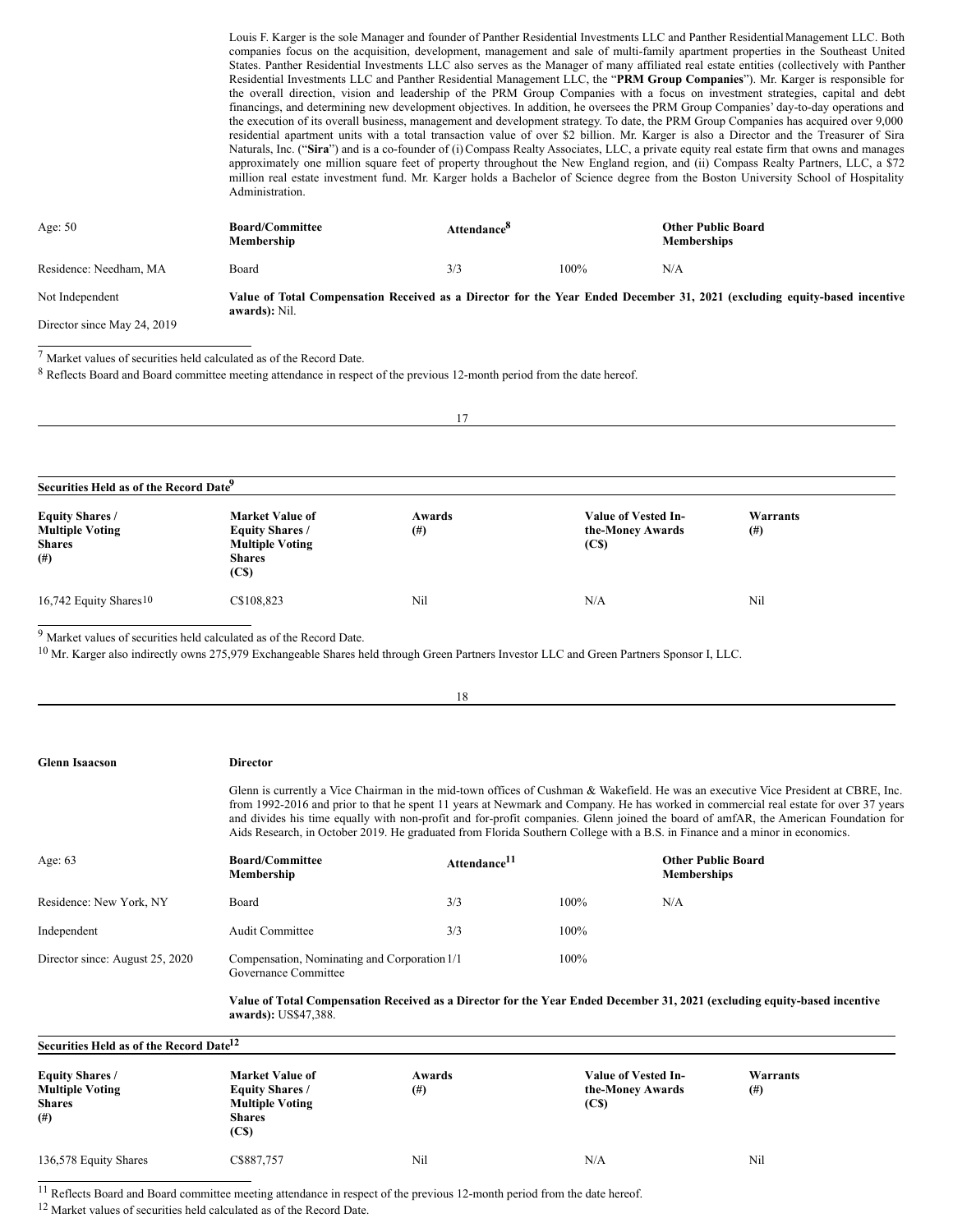| William Pfeiffer                                                  | <b>Director</b>                                                                                      |                                                                                                                                            |                                                  |                                                                                                                                                                                                                                                                                                                                                                                                                                                                                                                                                                                                                                                                                                                                                                                                                                                                                                                                                                                                                                                                                                                                                                                                                                                                        |
|-------------------------------------------------------------------|------------------------------------------------------------------------------------------------------|--------------------------------------------------------------------------------------------------------------------------------------------|--------------------------------------------------|------------------------------------------------------------------------------------------------------------------------------------------------------------------------------------------------------------------------------------------------------------------------------------------------------------------------------------------------------------------------------------------------------------------------------------------------------------------------------------------------------------------------------------------------------------------------------------------------------------------------------------------------------------------------------------------------------------------------------------------------------------------------------------------------------------------------------------------------------------------------------------------------------------------------------------------------------------------------------------------------------------------------------------------------------------------------------------------------------------------------------------------------------------------------------------------------------------------------------------------------------------------------|
|                                                                   | healthcare related facilities in Florida.                                                            |                                                                                                                                            |                                                  | William Pfeiffer is a highly experienced attorney, governmental strategist and owner of multiple businesses with a strong record of<br>leadership and achievement in the legislative, executive and judicial branches of Florida government as well as private business. He<br>possesses an excellent record of solving high-level, complex business, legal, legislative and regulatory issues while maintaining trusted<br>relationships with seasoned business leaders and key decision-makers in various levels of government. As Executive Director of the<br>Florida Senate, Bill was actively involved in evaluating a multitude of state government programs and prioritizing Florida's US\$70 billion<br>annual budget. As Assistant Secretary of State for the Florida Department of State, Bill directly managed the department's US\$150 million<br>annual budget and its 1,200 employees. As an Administrative Law Judge in Florida, Bill routinely evaluated and critically assessed the<br>detailed financial statements, proposals and projections of healthcare companies seeking authority to build large-scale CON hospital and                                                                                                                      |
| Age: 55                                                           | <b>Board/Committee</b><br>Membership                                                                 | Attendance <sup>13</sup>                                                                                                                   | <b>Memberships</b>                               | <b>Other Public Board</b>                                                                                                                                                                                                                                                                                                                                                                                                                                                                                                                                                                                                                                                                                                                                                                                                                                                                                                                                                                                                                                                                                                                                                                                                                                              |
| Residence: Tallahassee, FL                                        | Board                                                                                                | 2/3                                                                                                                                        | 67%<br>N/A                                       |                                                                                                                                                                                                                                                                                                                                                                                                                                                                                                                                                                                                                                                                                                                                                                                                                                                                                                                                                                                                                                                                                                                                                                                                                                                                        |
| Independent                                                       | awards): US\$39,250.                                                                                 |                                                                                                                                            |                                                  | Value of Total Compensation Received as a Director for the Year Ended December 31, 2021 (excluding equity-based incentive                                                                                                                                                                                                                                                                                                                                                                                                                                                                                                                                                                                                                                                                                                                                                                                                                                                                                                                                                                                                                                                                                                                                              |
| Director since: April 25, 2021                                    |                                                                                                      |                                                                                                                                            |                                                  |                                                                                                                                                                                                                                                                                                                                                                                                                                                                                                                                                                                                                                                                                                                                                                                                                                                                                                                                                                                                                                                                                                                                                                                                                                                                        |
| Securities Held as of the Record Date <sup>14</sup>               |                                                                                                      |                                                                                                                                            |                                                  |                                                                                                                                                                                                                                                                                                                                                                                                                                                                                                                                                                                                                                                                                                                                                                                                                                                                                                                                                                                                                                                                                                                                                                                                                                                                        |
| <b>Equity Shares /</b><br>Multiple Voting<br><b>Shares</b><br>(#) | <b>Market Value of</b><br><b>Equity Shares /</b><br><b>Multiple Voting</b><br><b>Shares</b><br>(C\$) | <b>Vested In-the-</b><br><b>Money Awards</b><br>$^{(#)}$                                                                                   | Value of Vested In-<br>the-Money Awards<br>(C\$) | Warrants<br>$^{(#)}$                                                                                                                                                                                                                                                                                                                                                                                                                                                                                                                                                                                                                                                                                                                                                                                                                                                                                                                                                                                                                                                                                                                                                                                                                                                   |
| Nil 15                                                            | N/A                                                                                                  | 1,375 RSUs                                                                                                                                 | C\$8,937.5                                       | Nil                                                                                                                                                                                                                                                                                                                                                                                                                                                                                                                                                                                                                                                                                                                                                                                                                                                                                                                                                                                                                                                                                                                                                                                                                                                                    |
| <sup>15</sup> Mr. Pfeiffer holds 59,664 Exchangeable Shares.      | <sup>14</sup> Market values of securities held calculated as of the Record Date.                     | <sup>13</sup> Reflects Board and Board committee meeting attendance in respect of the previous 12-month period from the date hereof.<br>20 |                                                  |                                                                                                                                                                                                                                                                                                                                                                                                                                                                                                                                                                                                                                                                                                                                                                                                                                                                                                                                                                                                                                                                                                                                                                                                                                                                        |
| <b>Joyce Johnson</b>                                              | <b>Director</b>                                                                                      |                                                                                                                                            |                                                  |                                                                                                                                                                                                                                                                                                                                                                                                                                                                                                                                                                                                                                                                                                                                                                                                                                                                                                                                                                                                                                                                                                                                                                                                                                                                        |
|                                                                   | University of Denver.                                                                                |                                                                                                                                            |                                                  | Joyce Johnson has forged a successful career as an investor and operator over the past 30+ years, with a keen eye towards responsibly<br>driving shareholder value. She currently sits on the Board of Directors for New Lake Capital Partners, a provider of real estate capital to<br>state-licensed US cannabis operators, SportsTek, a SPAC built around investment opportunities that focus on the intersection of sports,<br>technology and health, and is the Chairwoman of the Board and Chief Investment Officer for Pacific Gate Capital Management, a value-<br>oriented investment manager focused on U.S. private credit investments. Joyce previously served as Senior Managing Director and Partner<br>and Relatively Capital from 2008 to 2019 and as a Managing Director at Cerberus Capital Management from 1993 to 2002, in addition to<br>Vice President roles at ING Bank and Citicorp. Ms. Johnson is a Henry Crown Fellow of the Aspen Institute and is committed to serving<br>her community as member of the boards of Hope Chicago, the Chicago Counsel for Global Affairs, and the Chicago Sinfonietta, and<br>serves as the Chairwoman Emeritus of the DuSable Museum of African American History. She received her BS in Finance from the |
| Age: 55                                                           | <b>Board/Committee</b><br>Membership                                                                 | Attendance <sup>16</sup>                                                                                                                   | <b>Memberships</b>                               | <b>Other Public Board</b>                                                                                                                                                                                                                                                                                                                                                                                                                                                                                                                                                                                                                                                                                                                                                                                                                                                                                                                                                                                                                                                                                                                                                                                                                                              |
| Residence: Chicago, IL                                            | Board                                                                                                | 1/1                                                                                                                                        | N/A<br><b>Entity</b>                             | <b>Since</b>                                                                                                                                                                                                                                                                                                                                                                                                                                                                                                                                                                                                                                                                                                                                                                                                                                                                                                                                                                                                                                                                                                                                                                                                                                                           |

Independent SportsTek Acquisition February 2021

Director since: January 20, 2022

Audit Committee 1/1 N/A NewLake Capital

Partners Inc.

Corp.

July 2021

Value of Total Compensation Received as a Director for the Year Ended December 31, 2021 (excluding equity-based incentive **awards):** N/A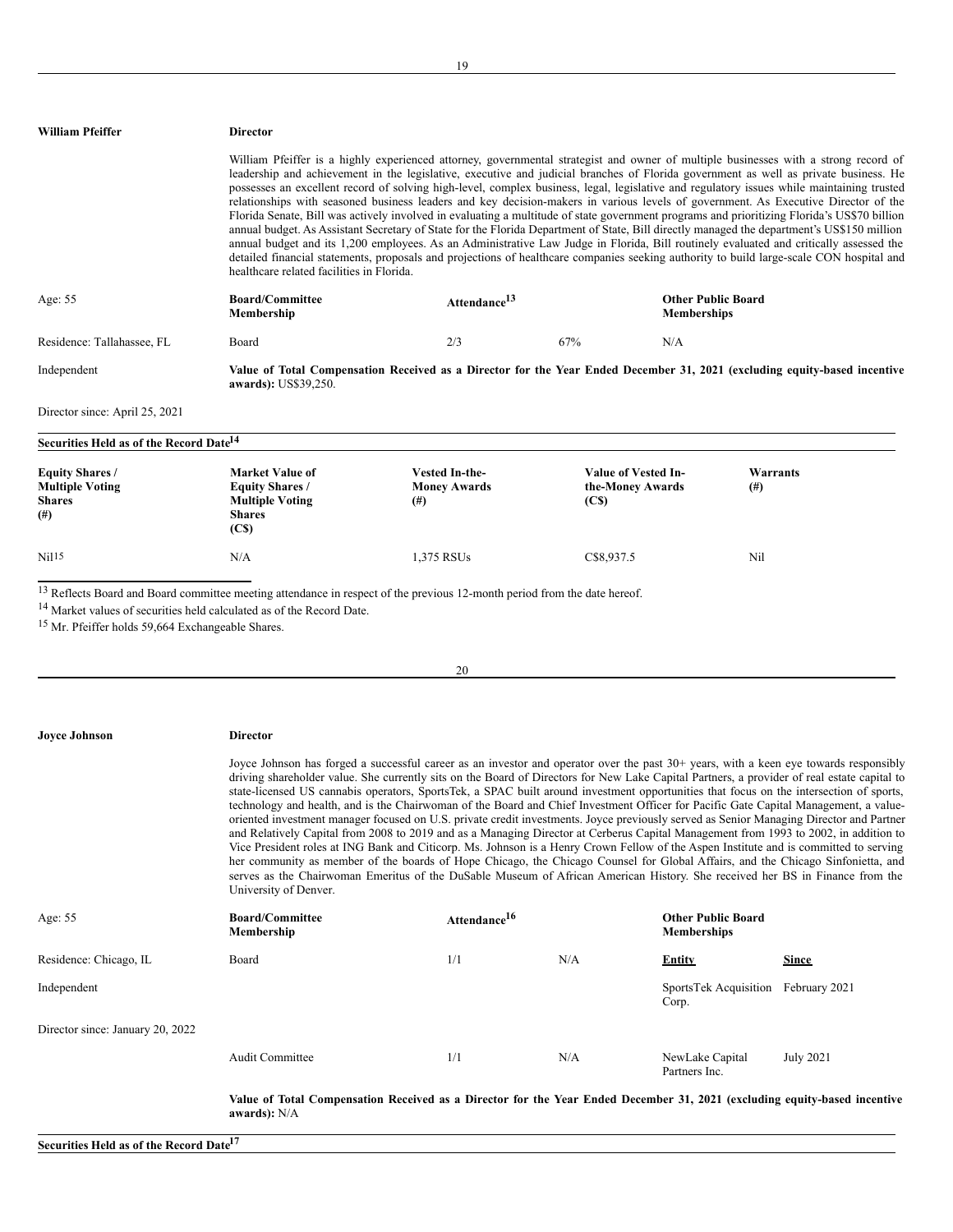| <b>Equity Shares /</b><br><b>Multiple Voting</b><br><b>Shares</b><br>$($ # $)$ | <b>Market Value of</b><br><b>Equity Shares /</b><br><b>Multiple Voting</b><br><b>Shares</b><br>(C <sub>s</sub> ) | Vested In-the-<br><b>Money Awards</b><br>(# ) | Value of Vested In-<br>the-Money Awards<br>(C <sub>s</sub> ) | Warrants<br>$^{(#)}$ |
|--------------------------------------------------------------------------------|------------------------------------------------------------------------------------------------------------------|-----------------------------------------------|--------------------------------------------------------------|----------------------|
| Nil                                                                            | N/A                                                                                                              | Nil                                           | N/A                                                          | Nil                  |

<sup>16</sup> Ms. Johnson was appointed to the Board and the Audit Committee on January 20, 2022. Accordingly, the information provided below in respect of Joyce Johnson is provided from January 20, 2022 to the date hereof.

<sup>17</sup> Market values of securities held calculated as of the Record Date.

21

## **Cease Trade Orders, Bankruptcies, Penalties or Sanctions**

To the knowledge of the Corporation and based upon information provided by the proposed director nominees, none of the Corporation's proposed director nominees is, as at the date of this Circular, or has been, within the 10 years prior to the date of this Circular: (a) a director, chief executive officer or chief financial officer of any company (including the Corporation) that, while such person was acting in that capacity (or within a year of that person ceasing to act in that capacity but resulting from an event that occurred while that person was acting in such capacity), (i) was subject of a cease trade order, an order similar to a cease trade order, or an order that denied the company access to any exemption under securities legislation, in each case, for a period of more than 30 consecutive days, or (ii) became bankrupt, made a proposal under any legislation relating to bankruptcy or insolvency or was subject to or instituted any proceedings, arrangement or compromise with creditors or had a receiver, receiver manager or trustee appointed to hold its assets; or (b) a director or executive of a company that, while that person was acting in that capacity or within a year of that person ceasing to act in that capacity, became bankrupt, made a proposal under any legislation relating to bankruptcy or insolvency, or was subject to or instituted any proceedings, transaction or compromise with creditors or had a receiver, receiver manager or trustee appointed to hold its assets.

To the knowledge of the Corporation and based upon information provided by the proposed director nominees, except for the following, none of the Corporation's proposed director nominees has (a) been subject to any penalties or sanctions imposed by a court relating to securities legislation or by a securities regulatory authority or has entered into a settlement agreement with a securities regulatory authority, or (b) been subject to any penalties or sanctions imposed by a court or regulatory body that would likely be considered important to a reasonable securityholder in deciding whether to vote for a proposed director nominee.

# **Conflicts of Interest**

To the best of the Corporation's knowledge, other than as disclosed below and elsewhere in this Circular, there are no known existing or potential material conflicts of interest among the Corporation or a subsidiary of the Corporation and a director or officer of the Corporation or a subsidiary of the Corporation as a result of their outside business interests except that**:** (i) certain of the Corporation's or its subsidiaries' directors and officers serve as directors and officers of other companies, and therefore it is possible that a conflict may arise between their duties to the Corporation and their duties as a director or officer of such other companies, and (ii) certain of the Corporation's or its subsidiaries' directors and officers have portfolio investments consisting of minority stakes in businesses that may compete directly or indirectly with the Corporation or act as a customer of, or supplier to, the Corporation. The BCBCA requires, among other things, that the directors and executive officers of the Corporation act honestly and in good faith with a view to the best interest of the Corporation, to disclose any personal interest which they may have in any material contract or transaction which is proposed to be entered into with the Corporation and, in the case of directors, to abstain from voting as a director for the approval of any such contract or transaction. To the extent that conflicts of interest arise, such conflicts are required to be resolved in accordance with the provisions of the BCBCA.

Certain of the directors of the Corporation are formerly vendors of certain of the Corporation's businesses, namely Louis Karger for Sira, and so while it is possible that a dispute may arise pursuant to the respective definitive agreement in connection with such acquisition, there are no current material disputes or claims.

#### **Directors' and Officers' Liability Insurance**

The Corporation maintains directors' and officers' liability insurance for its directors, officers and the Corporation. The current policies have an aggregate limit of \$10,000,000 for the term May 24, 2022 to May 24, 2023. Protection is provided to directors and officers with no deductible for any actual or alleged neglect, misstatement, errors, omissions, or other wrongful acts during the course of their duties or capacity as such. Under the insurance coverage, the Corporation is not reimbursed for payments which it is required or permitted to make to its directors and officers for indemnification of securities and non-securities related claims.

## **3. APPOINTMENT OF AUDITORS**

At the Meeting, Ayr Shareholders will be asked to appoint Marcum LLP ("**Marcum**") to hold office as the Corporation's auditor until the close of the next annual meeting of shareholders and to authorize the Board to fix the auditor's remuneration. Marcum has served as the auditor of the Corporation (including its predecessor) since August 16, 2021.

 $22$ 

## The Board recommends that you vote FOR the appointment of Marcum as auditor and the authorization of the Board to fix the auditor's remuneration.

Unless a proxy specifies that the Shares it represents should be withheld from voting for the appointment of the auditor, the management appointees named in the accompanying form of proxy and voting instruction form intend to vote **FOR** the appointment of Marcum as auditor of the Corporation and authorizing the Board to fix the auditor's remuneration.

## **Auditors' Fees**

During the fiscal periods ended December 31, 2021, and December 31, 2020, the Company paid the following fees to the Company's external auditors, MNP LLP (until August 16, 2021) and Marcum LLP, for the following fee categories:

| <b>Fee Category</b>      | <b>Fiscal Period 2021 (\$)</b> | <b>Fiscal Period 2020 (S)</b> |
|--------------------------|--------------------------------|-------------------------------|
| Audit Fees to MNP LLP    | 334,073                        | 374,000                       |
| Audit Fees to Marcum LLP | 77.250                         | N/A                           |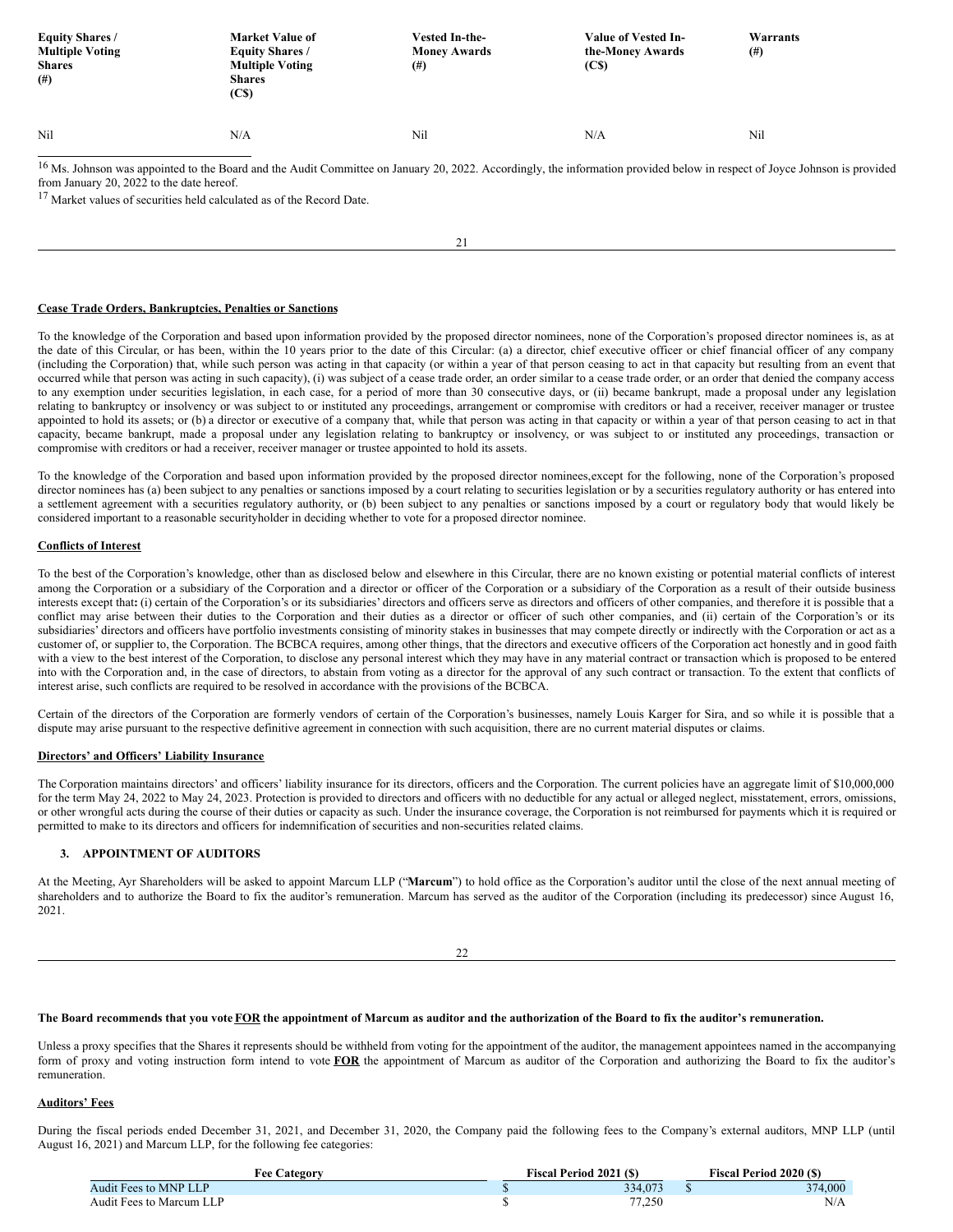| Audit-Related Fees to MNP LLP    | 314,177 | 91,500  |
|----------------------------------|---------|---------|
| Audit-Related Fees to Marcum LLP | N/A     | N/A     |
| Tax Services Fees to MNP LLP     | 9.213   | 25,000  |
| Tax Services Fees to Marcum LLP  | N/A     | N/A     |
| Other Fees to MNP LLP            | N/A     | N/A     |
| Other Fees to Marcum LLP         | N/A     | N/A     |
| TOTAL                            | 734.713 | 490,500 |

## **4. APPROVAL AND RENEWAL OF THE EQUITY INCENTIVE PLAN**

Pursuant to the Equity Incentive Plan Resolution, the full text of which is reproduced as Appendix "A", Ayr proposes to approve and renew the Equity Incentive Plan, the full text of which is set forth in Appendix "B" to this Circular. The Board has unanimously determined that the adoption of the Equity Incentive Plan is in the best interests of the Corporation and has unanimously approved the Equity Incentive Plan. The Board recommends that you vote FOR the Equity Incentive Plan Resolution.

Unless a proxy specifies that the Shares it represents should be voted against the Equity Incentive Plan Resolution, the management appointees named in the accompanying form of proxy and voting instruction form intend to vote **FOR** the Equity Incentive Plan Resolution.

# **OTHER BUSINESS**

Management of the Corporation knows of no other matters to come before the Meeting other than those referred to in the Notice of Meeting accompanying this Circular. However, if any other matters properly come before the Meeting, it is the intention of the persons named in the form of proxy accompanying this Circular to vote on the same in accordance with their best judgment of such matters.

 $23$ 

## **COMPENSATION DISCUSSION AND ANALYSIS**

## **Overview and Objectives**

An issuer's "named executive officers" are comprised of its Chief Executive Officer and Chief Financial Officer (or individuals who serve in similar capacities), and up to its three most highly compensated executive officers (other than the Chief Executive Officer and Chief Financial Officer), whose total compensation for the financial year ended December 31, 2021 was, individually, more than C\$150,000, as determined in accordance with applicable securities regulations (collectively, the "Named Executive Officers" or "NEOs"). The Named Executive Officers of the Corporation for the financial year ended December 31, 2021 were Jonathan Sandelman as Chairman, Chief Executive Officer and Corporate Secretary, Brad Asher as Chief Financial Officer, Jennifer Drake as Co-Chief Operating Officer, Jason Griffith as Co-Chief Operating Officer, and Jamie Mendola, as Head of Strategy and M&A. The Corporation had no consulting agreements with any of its directors or NEOs for the financial year ended December 31, 2021. Mercer Park, L.P., an affiliate of Mr. Sandelman, entered into a management agreement with the Corporation on May 24, 2019 (the " **Management Agreement**") to provide consulting and management advisory services to the Corporation. See "Compensation Discussion and Analysis – Employment, Consulting and Management Agreements".

The primary objectives of the Corporation's compensation strategy are (i) to provide fair compensation to the Corporation's executive officers, in light of their qualifications, experience and duties with the Corporation and compensation received by their industry peers, (ii) to provide incentive to executive officers to sustain and improve corporate performance, and (iii) generally to seek to align the interests of the executive officers and senior employees with those of the Corporation's securityholders. The strategy is also intended to seek to ensure that the Corporation has in place programs to attract, retain and develop management of a high caliber and provide a process for the orderly succession of management.

The process for determining executive compensation is as follows. Compensation is discussed and awarded by the Board without reference to any specific pre-determined goals, benchmarks, peer groups or other criteria. As the Corporation's Chief Executive Officer is a member of the Board, executive officers have a degree of input into compensation issues considered by the Board. The primary goal in making specific compensation awards is to reward performance, both individually and at the corporate level, and to provide incentive for future performance.

The Corporation's executive compensation has two primary components: (i) cash compensation; and (ii) equity-based incentive awards. Each of the Corporation's Named Executive Officers receive cash compensation, which is determined by the Board. The primary goal in setting cash compensation is to provide sufficient compensation to motivate the recipient to continue with the Corporation. Otherwise, cash compensation is determined primarily on an *ad hoc* basis for both incumbent executive officers and new hires. The amounts paid to Named Executive Officers for the years ended December 31, 2021, 2020 and 2019 as disclosed in the Summary Compensation Table below, were considered appropriate in meeting the Corporation's compensation objectives for the year. It is anticipated that the Corporation's future compensation awards will continue to be influenced by the objectives of the Corporation to reward performance and provide incentive, as set forth in the foregoing. Perquisites and personal benefits are not a significant element of compensation of the NEOs.

Equity-based incentive awards are granted by the Board on an *ad hoc* basis and are weighted more towards the incentive element of the Corporation's compensation strategy. The Corporation considers the use of equity-based incentive awards to be significant in attracting, motivating and retaining employees at all levels. The Corporation has adopted a formal equity incentive plan (the "**Equity Incentive Plan**") under which specific grants of awards are made. In making specific grants to individuals, a number of factors are considered including, but not limited to (i) the number of awards already held by the individual, (ii) a fair balance between the number of awards held by the individual and the other executives and employees of the Corporation, in light of their respective duties and responsibilities, and (iii) the value of the awards as a component of the individual's overall compensation package. Total grants are also limited by the number of awards available from time to time under the Equity Incentive Plan and any other security-based compensation arrangements of the Corporation or any of its subsidiaries. Equity-based incentive awards granted to a specific director are not voted on by that director.

## **Named Executive Officer and Director Compensation**

#### **Summary Compensation Table**

The following table and notes thereto provide a summary of the compensation paid to the NEOs and directors of the Corporation for the financial years ended December 31, 2021, 2020 and 2019.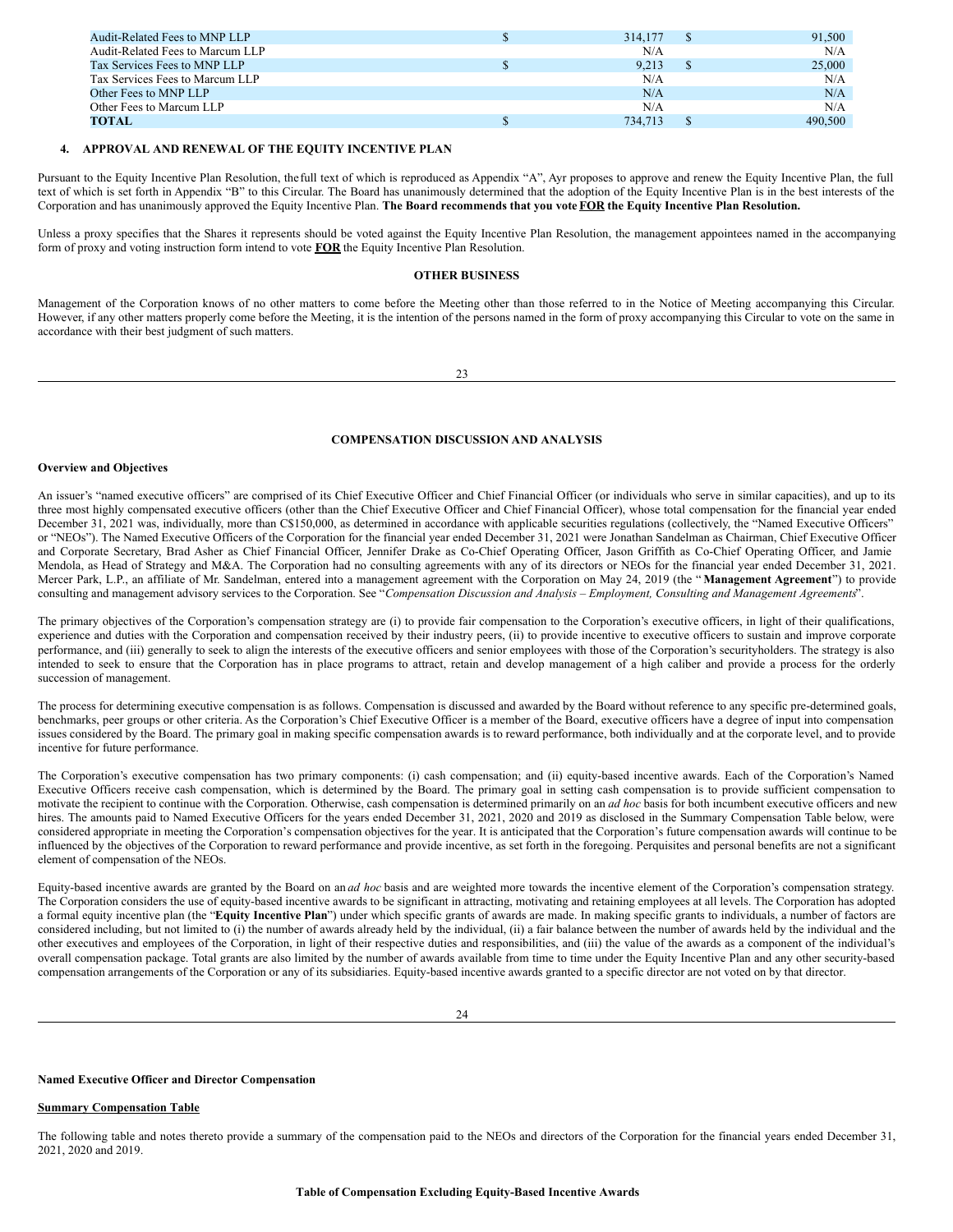| Name<br>and position                                                                                | Year                 |                                                                                                      | Salary,<br>consulting<br>fee,<br>retainer or<br>commission<br>$(\$)$ |                                           | <b>Bonus</b><br>(S)           |                               | Committee<br>or meeting<br>fees<br>$(S)$ | Value of<br>perquisites<br>(S) | Value of all<br>other<br>compensation<br>(S) |                                       | <b>Total</b><br>compensation<br><b>(\$)</b> |
|-----------------------------------------------------------------------------------------------------|----------------------|------------------------------------------------------------------------------------------------------|----------------------------------------------------------------------|-------------------------------------------|-------------------------------|-------------------------------|------------------------------------------|--------------------------------|----------------------------------------------|---------------------------------------|---------------------------------------------|
| Jonathan<br>Sandelman <sup>18</sup><br>Chairman, Chief<br><b>Executive Officer</b><br>and Corporate | 2021<br>2020         | $\mathbb{S}% _{t}\left( t\right) \equiv\mathbb{S}_{t}\left( t\right)$<br>$\mathbb{S}$                | 586,458<br>425,000                                                   | $\mathbb{S}$<br>$\mathbb{S}$              | 1,200,000<br>425,000          |                               | N/A<br>N/A                               | N/A<br>N/A                     | N/A<br>N/A                                   | $\mathbb{S}$<br>$\mathcal{S}$         | 1,786,458<br>850,000                        |
| Secretary                                                                                           | 2019                 | $\mathbb S$                                                                                          | 257,328                                                              |                                           | N/A                           |                               | N/A                                      | N/A                            | N/A                                          | $\mathcal{S}$                         | 257,328                                     |
| <b>Brad Asher</b><br><b>Chief Financial</b><br><i><b>Officer</b></i>                                | 2021<br>2020<br>2019 | $\mathbb S$<br>$\mathbb{S}% _{t}\left( t\right) \equiv\mathbb{S}_{t}\left( t\right)$<br>$\mathbb{S}$ | 333,333<br>250,000<br>131,113                                        | $\mathbb{S}$<br>$\mathbb{S}$              | 650,000<br>250,000<br>N/A     |                               | N/A<br>N/A<br>N/A                        | N/A<br>N/A<br>N/A              | N/A<br>N/A<br>N/A                            | $\mathbb{S}$<br>$\$$<br>$\mathcal{S}$ | 983,333<br>500,000<br>131,113               |
| Jennifer Drake<br>Co-Chief<br><b>Operating</b><br><i><b>Officer</b></i>                             | 2021<br>2020<br>2019 | $\mathbb S$<br>$\mathbb{S}% _{t}\left( t\right) \equiv\mathbb{S}_{t}\left( t\right)$<br>$\mathbb{S}$ | 432,292<br>375,000<br>227,055                                        | $\mathbb{S}$<br>$\mathbb{S}$              | 650,000<br>375,000<br>N/A     |                               | N/A<br>N/A<br>N/A                        | N/A<br>N/A<br>N/A              | N/A<br>N/A<br>N/A                            | $\mathbb{S}$<br>$\$$<br>$\mathcal{S}$ | 1,082,292<br>750,000<br>227,055             |
| Jamie Mendola<br><b>Head of Strategy</b><br>and M&A                                                 | 2021<br>2020<br>2019 | $\mathbb S$<br>$\mathbb{S}% _{t}\left( t\right) \equiv\mathbb{S}_{t}\left( t\right)$<br>$\mathbb{S}$ | 412,500<br>350,000<br>211,917                                        | $\boldsymbol{\mathsf{S}}$<br>$\mathbb{S}$ | 650,000<br>350,000<br>Nil     |                               | N/A<br>N/A<br>N/A                        | N/A<br>N/A<br>N/A              | N/A<br>N/A<br>N/A                            | $\mathbb{S}$<br>$\$$<br>$\mathcal{S}$ | 1,062,500<br>700,000<br>211,917             |
| Jason Griffith<br>Co-Chief<br><b>Operating</b><br><i><b>Officer</b></i>                             | 2021<br>2020<br>2019 | $\mathbb{S}$<br>$\mathbb{S}$<br>$\mathbb{S}$                                                         | 432,292<br>375,000<br>48,287                                         | $\mathbb{S}$<br>$\mathbb{S}$              | 650,000<br>375,000<br>N/A     |                               | N/A<br>N/A<br>N/A                        | N/A<br>N/A<br>N/A              | N/A<br>N/A<br>N/A                            | $\mathbb{S}$<br>$\$$<br>$\mathcal{S}$ | 1,082,292<br>750,000<br>48,287              |
| <b>Charles Miles</b><br>Director                                                                    | 2021<br>2020<br>2019 |                                                                                                      | N/A<br>N/A<br>N/A                                                    |                                           | N/A<br>N/A<br>N/A             | $\mathcal{S}$<br>$\mathbb{S}$ | 108,500<br>N/A<br>35,118                 | N/A<br>N/A<br>N/A              | N/A<br>N/A<br>N/A                            | $\mathcal{S}$<br>$\mathcal{S}$        | 108,500<br>N/A<br>35,118                    |
| Chris R.<br><b>Burggraeve</b><br><b>Director</b>                                                    | 2021<br>2020<br>2019 |                                                                                                      | N/A<br>N/A<br>N/A                                                    |                                           | N/A<br>N/A<br>N/A             | $\mathbb{S}$<br>$\mathsf{\$}$ | 62,500<br>N/A<br>30,274                  | N/A<br>N/A<br>N/A              | N/A<br>N/A<br>N/A                            | $\mathcal{S}$<br>$\mathsf{\$}$        | 62,500<br>N/A<br>30,274                     |
| Louis F. Karger<br><b>Director</b>                                                                  | 2021<br>2020<br>2019 |                                                                                                      | N/A<br>$\rm N/A$<br>N/A                                              |                                           | $\rm N/A$<br>$\rm N/A$<br>N/A |                               | N/A<br>$\rm N/A$<br>$\rm N/A$            | N/A<br>$\rm N/A$<br>$\rm N/A$  | $\rm N/A$<br>$\rm N/A$<br>N/A                |                                       | N/A<br>$\rm N/A$<br>$\rm N/A$               |
| Glenn Isaacson<br><b>Director</b>                                                                   | 2021<br>2020<br>2019 |                                                                                                      | N/A<br>N/A<br>N/A                                                    |                                           | $\rm N/A$<br>N/A<br>$\rm N/A$ | $\mathcal{S}$                 | 47,388<br>$\rm N/A$<br>N/A               | N/A<br>N/A<br>N/A              | $\rm N/A$<br>$\rm N/A$<br>$\rm N/A$          | $\mathcal{S}$                         | 47,388<br>N/A<br>$\rm N/A$                  |
| William Pfeiffer<br><b>Director</b>                                                                 | 2021<br>2020<br>2019 |                                                                                                      | N/A<br>$\rm N/A$<br>$\rm N/A$                                        |                                           | N/A<br>N/A<br>$\rm N/A$       | $\mathcal{S}$                 | 39,250<br>$\rm N/A$<br>$\rm N/A$         | N/A<br>$\rm N/A$<br>$\rm N/A$  | $N/A$ \$<br>N/A<br>N/A                       |                                       | 39,250<br>N/A<br>$\rm N/A$                  |

<sup>18</sup> Mr. Sandelman did not receive any additional compensation for his role as a director of the Corporation.

25

## **Equity-Based Incentive Awards**

The following table and notes thereto provide a summary of the equity-based incentive awards outstanding for the NEOs and directors of the Corporation for the financial years ended December 31, 2021, 2020 and 2019.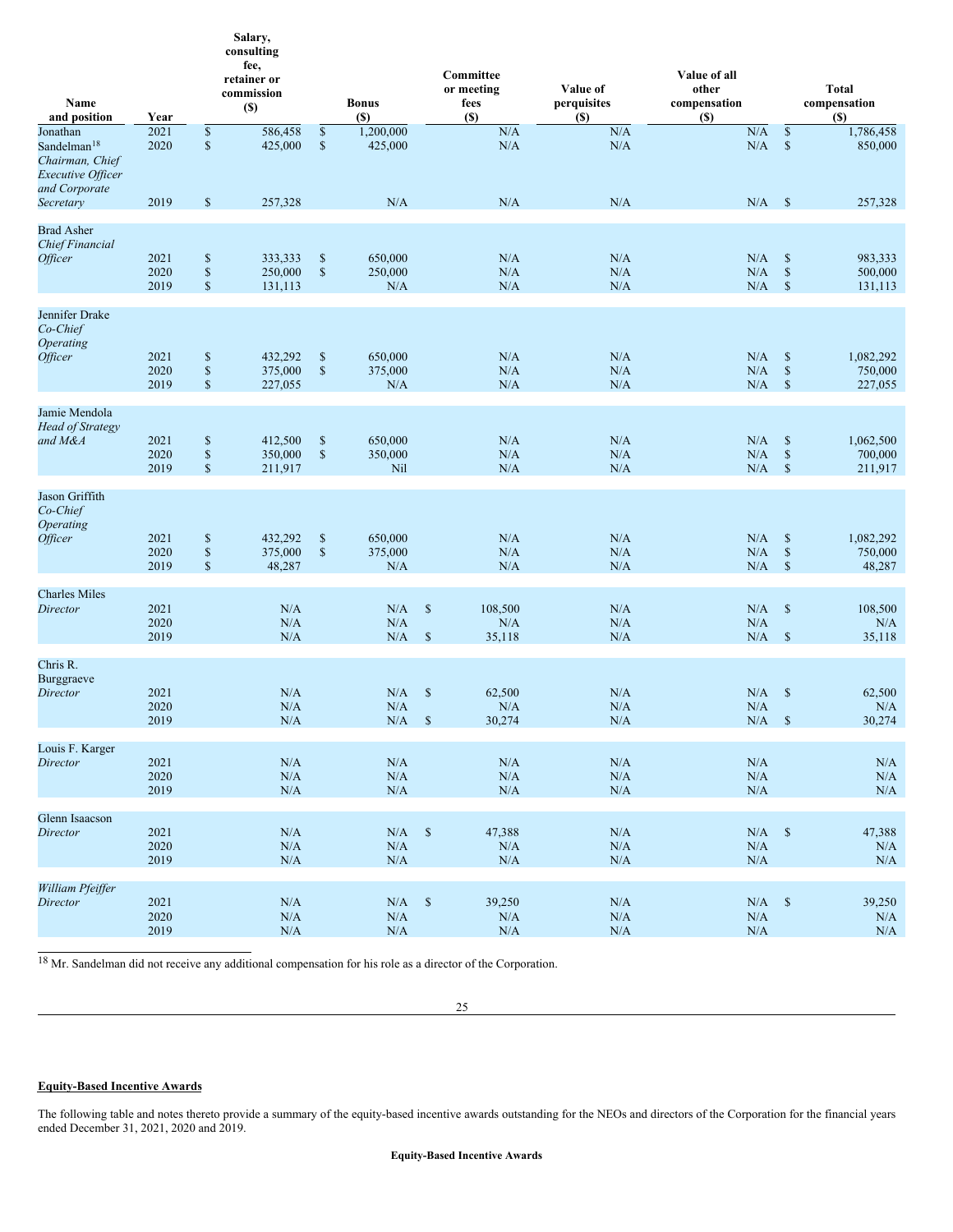<span id="page-17-0"></span>

| Name and<br>position             | Year | Type of compensation security | Number of<br>compensation<br>securities,<br>number of<br>underlying<br>securities,<br>and<br>percentage<br>of class | Date<br>of issue or<br>grant | Issue,<br>conversion<br>or exercise<br>price<br><b>(S)</b> |                        | Closing<br>price of<br>security or<br>underlying<br>security on<br>date of<br>grant<br>$(s)$ |                        | Closing<br>price of<br>security or<br>underlying<br>security at<br>year end<br>(S) | Expiry<br>date |
|----------------------------------|------|-------------------------------|---------------------------------------------------------------------------------------------------------------------|------------------------------|------------------------------------------------------------|------------------------|----------------------------------------------------------------------------------------------|------------------------|------------------------------------------------------------------------------------|----------------|
| Jonathan Sandelman <sup>19</sup> | 2021 | RSU (Time-Based)              | 845,000                                                                                                             | 12/1/2021                    | N/A                                                        | $\overline{\text{CS}}$ | 19.94                                                                                        | $\overline{\text{CS}}$ | 19.14                                                                              | N/A            |
| Chairman, Chief Executive        |      | RSU (Performance-Based)       | 250,000                                                                                                             | 12/1/2021                    | N/A                                                        | C <sub>S</sub>         | 19.94                                                                                        | C <sub>S</sub>         | 19.14                                                                              | N/A            |
| <b>Officer and Corporate</b>     | 2020 | N/A                           | Nil                                                                                                                 | N/A                          | N/A                                                        |                        | N/A                                                                                          |                        | N/A                                                                                | N/A            |
| Secretary                        | 2019 | <b>RSU</b>                    | 850,250                                                                                                             | 5/24/2019                    | Nil                                                        | $\mathbf{C}\mathbf{S}$ | 24.79                                                                                        | $\mathbf{C}\mathbf{S}$ | 11.72                                                                              | N/A            |
|                                  |      |                               |                                                                                                                     |                              |                                                            |                        |                                                                                              |                        |                                                                                    |                |
| <b>Brad Asher</b>                | 2021 | RSU (Time-Based)              | 640,000                                                                                                             | 12/1/2021                    | N/A                                                        | C\$                    | 19.94                                                                                        | C\$                    | 19.14                                                                              | N/A            |
| Chief Financial Officer          | 2021 | RSU (Performance-Based)       | 250,000                                                                                                             | 12/1/2021                    | N/A                                                        | C <sub>S</sub>         | 19.94                                                                                        | C <sub>S</sub>         | 19.14                                                                              | N/A            |
|                                  | 2020 | <b>RSU</b>                    | 125,000                                                                                                             | 5/24/2020                    | Nil                                                        | C <sub>S</sub>         | 11.75                                                                                        | $\mathbb{C}$           | 30.25                                                                              | N/A            |
|                                  | 2019 | N/A                           | Nil                                                                                                                 | N/A                          | N/A                                                        |                        | N/A                                                                                          |                        | N/A                                                                                | N/A            |
|                                  |      |                               |                                                                                                                     |                              |                                                            |                        |                                                                                              |                        |                                                                                    |                |
| Jennifer Drake                   | 2021 | RSU (Time-Based)              | 188,000                                                                                                             | 12/1/2021                    | N/A                                                        | C\$                    | 19.94                                                                                        | $\mathbb{C}$           | 19.14                                                                              | N/A            |
| Co-Chief Operating Officer       | 2021 | RSU (Performance-Based)       | 250,000                                                                                                             | 12/1/2021                    | N/A                                                        | C <sub>S</sub>         | 19.94                                                                                        | C <sub>S</sub>         | 19.14                                                                              | N/A            |
|                                  | 2020 | N/A                           | Nil                                                                                                                 | N/A                          | N/A                                                        |                        | N/A                                                                                          |                        | N/A                                                                                | N/A            |
|                                  | 2019 | <b>RSU</b>                    | 1,700,750                                                                                                           | 5/24/19                      | Nil                                                        | $\mathbb{C}$           | 24.79                                                                                        | $\mathbb{C}\mathbb{S}$ | 11.72                                                                              | N/A            |
|                                  |      |                               |                                                                                                                     |                              |                                                            |                        |                                                                                              |                        |                                                                                    |                |
| Jamie Mendola                    | 2021 | RSU (Time-Based)              | 640,000                                                                                                             | 12/1/2021                    | N/A                                                        | C <sub>S</sub>         | 19.94                                                                                        | C <sub>S</sub>         | 19.14                                                                              | N/A            |
| Head of Strategy and M&A         | 2021 | RSU (Performance-Based)       | 250,000                                                                                                             | 12/1/2021                    | N/A                                                        | C <sub>S</sub>         | 19.94                                                                                        | C <sub>S</sub>         | 19.14                                                                              | N/A            |
|                                  | 2020 | N/A                           | Nil                                                                                                                 | N/A                          | N/A                                                        |                        | N/A                                                                                          |                        | N/A                                                                                | N/A            |
|                                  | 2019 | <b>RSU</b>                    | 637,800                                                                                                             | 5/24/19                      | Nil                                                        | $\mathbf{C}\mathbf{S}$ | 24.79                                                                                        | $\mathbb{C}\mathbb{S}$ | 11.72                                                                              | N/A            |
|                                  |      |                               |                                                                                                                     |                              |                                                            |                        |                                                                                              |                        |                                                                                    |                |
| Jason Griffith                   | 2021 | RSU (Time-Based)              | 640,000                                                                                                             | 12/1/2021                    | N/A                                                        | C <sub>S</sub>         | 19.94                                                                                        | $\mathbb{C}$           | 19.14                                                                              | N/A            |
| Co-Chief Operating Officer       | 2021 | RSU (Performance-Based)       | 250,000                                                                                                             | 12/1/2021                    | N/A                                                        | C <sub>S</sub>         | 19.94                                                                                        | C <sub>S</sub>         | 19.14                                                                              | N/A            |
|                                  | 2020 | <b>RSU</b>                    | 212,600                                                                                                             | 5/24/2020                    | Nil                                                        | C\$                    | 11.75                                                                                        | C <sub>S</sub>         | 30.25                                                                              | N/A            |
|                                  | 2019 | <b>RSU</b>                    | 212,600                                                                                                             | 5/24/19                      | Nil                                                        | $\overline{\text{CS}}$ | 24.79                                                                                        | $\mathbf{C}\mathbf{S}$ | 11.72                                                                              | N/A            |
| <b>Charles Miles</b>             |      |                               |                                                                                                                     |                              |                                                            |                        |                                                                                              |                        |                                                                                    |                |
| Director                         | 2021 | RSU (Time-Based)              | 6,414                                                                                                               | 10/15/2021                   | N/A                                                        | $\mathbf{C}\mathbf{S}$ | 27.70                                                                                        | $\mathbb{C}\mathbb{S}$ | 19.14                                                                              | N/A            |
|                                  | 2020 | N/A                           | Nil                                                                                                                 | N/A                          | N/A                                                        |                        | N/A                                                                                          |                        | N/A                                                                                | N/A            |
|                                  | 2019 | <b>RSU</b>                    | 2,750                                                                                                               | 5/24/19                      | Nil                                                        | $\mathbb{C}$           | 24.79                                                                                        | $\mathbf{C}\mathbf{S}$ | 11.72                                                                              | N/A            |
|                                  |      |                               |                                                                                                                     |                              |                                                            |                        |                                                                                              |                        |                                                                                    |                |
| Chris R. Burggraeve              | 2021 | RSU (Time-Based)              | 6,414                                                                                                               | 10/15/2021                   | N/A                                                        | C <sub>S</sub>         | 27.70                                                                                        | $\mathbb{C}$           | 19.14                                                                              | N/A            |
| Director                         | 2020 | N/A                           | Nil                                                                                                                 | N/A                          | N/A                                                        |                        | N/A                                                                                          |                        | N/A                                                                                | N/A            |
|                                  | 2019 | <b>RSU</b>                    | 2,750                                                                                                               | 5/24/19                      | Nil                                                        | C <sub>S</sub>         | 24.79                                                                                        | C <sub>S</sub>         | 11.72                                                                              | N/A            |
|                                  |      |                               |                                                                                                                     |                              |                                                            |                        |                                                                                              |                        |                                                                                    |                |
| Louis F. Karger                  | 2021 | RSU (Time-Based)              | 6,414                                                                                                               | 10/15/2021                   | N/A                                                        | C <sub>S</sub>         | 27.70                                                                                        | C <sub>S</sub>         | 19.14                                                                              | N/A            |
| Director                         | 2020 | N/A                           | Nil                                                                                                                 | N/A                          | N/A                                                        |                        | N/A                                                                                          |                        | N/A                                                                                | N/A            |
|                                  | 2019 | N/A                           | Nil                                                                                                                 | N/A                          | N/A                                                        |                        | N/A                                                                                          |                        | N/A                                                                                | N/A            |
|                                  |      |                               |                                                                                                                     |                              |                                                            |                        |                                                                                              |                        |                                                                                    |                |
| Glenn Isaacson                   | 2021 | RSU (Time-Based)              | 6,414                                                                                                               | 10/15/2021                   | N/A                                                        | $\overline{\text{CS}}$ | 27.70                                                                                        | $\mathbf{C}\mathbf{S}$ | 19.14                                                                              | N/A            |
| Director                         | 2020 | N/A                           | Nil                                                                                                                 | N/A                          | N/A                                                        |                        | N/A                                                                                          |                        | N/A                                                                                | N/A            |
|                                  | 2019 | N/A                           | Nil                                                                                                                 | N/A                          | N/A                                                        |                        | N/A                                                                                          |                        | N/A                                                                                | N/A            |
|                                  |      |                               |                                                                                                                     |                              |                                                            |                        |                                                                                              |                        |                                                                                    |                |
| <b>William Pfeiffer</b>          | 2021 | RSU (Time-Based)              | 6,414                                                                                                               | 10/15/2021                   | N/A                                                        | $\overline{\text{CS}}$ | 27.70                                                                                        | $\mathbf{C}\mathbf{S}$ | 19.14                                                                              | N/A            |
| Director                         | 2020 | N/A                           | N/A                                                                                                                 | Nil                          | N/A                                                        |                        | N/A                                                                                          |                        | N/A                                                                                | N/A            |
|                                  | 2019 | N/A                           | N/A                                                                                                                 | Nil                          | N/A                                                        |                        | N/A                                                                                          |                        | N/A                                                                                | N/A            |

<sup>19</sup> Mr. Sandelman did not receive any additional compensation for his role as a director of the Corporation.

26

# **Exercise of Equity-Based Incentive Awards**

The following table and notes thereto provides a summary of each exercise by a NEO or director of equity-based incentive awards during the financial year ended December 31, 2021.

# **Exercise of Equity-Based Incentive Awards by NEOs and Directors**

| Name and<br>position                                | Year                       | Type of<br>compensation<br>security | <b>Number</b><br>of<br>underlying securities<br>exercised | <b>Exercise</b><br>price per<br>security<br>(S) | Date of<br>exercise | <b>Closing</b><br>price<br>per<br>security<br>on date<br>of<br>exercise<br><b>(\$)</b> | <b>Difference</b><br>between<br>exercise<br>price and<br>closing<br>price<br>on date of<br>exercise<br>(S) | Total<br>value on<br>exercise<br>date<br><b>(\$)</b> |
|-----------------------------------------------------|----------------------------|-------------------------------------|-----------------------------------------------------------|-------------------------------------------------|---------------------|----------------------------------------------------------------------------------------|------------------------------------------------------------------------------------------------------------|------------------------------------------------------|
| Jonathan Sandelman <sup>20</sup>                    | 2021                       | N/A                                 | N/A                                                       | N/A                                             | N/A                 | N/A                                                                                    | N/A                                                                                                        | N/A                                                  |
| Chairman, Chief Executive Officer and Corporate     | 2020                       | N/A                                 | N/A                                                       | N/A                                             | N/A                 | N/A                                                                                    | N/A                                                                                                        | N/A                                                  |
| Secretary                                           | 2019                       | N/A                                 | N/A                                                       | N/A                                             | N/A                 | N/A                                                                                    | N/A                                                                                                        | N/A                                                  |
| <b>Brad Asher</b><br><b>Chief Financial Officer</b> | <b>Nil</b><br>2020<br>2019 | N/A<br>N/A<br>N/A                   | N/A<br>N/A<br>N/A                                         | N/A<br>N/A<br>N/A                               | N/A<br>N/A<br>N/A   | N/A<br>N/A<br>N/A                                                                      | N/A<br>N/A<br>N/A                                                                                          | N/A<br>N/A<br>N/A                                    |
| Jennifer Drake                                      | 2021                       | N/A                                 | N/A                                                       | N/A                                             | N/A                 | N/A                                                                                    | N/A                                                                                                        | N/A                                                  |
| Co-Chief Operating Officer                          | 2020                       | N/A                                 | N/A                                                       | N/A                                             | N/A                 | N/A                                                                                    | N/A                                                                                                        | N/A                                                  |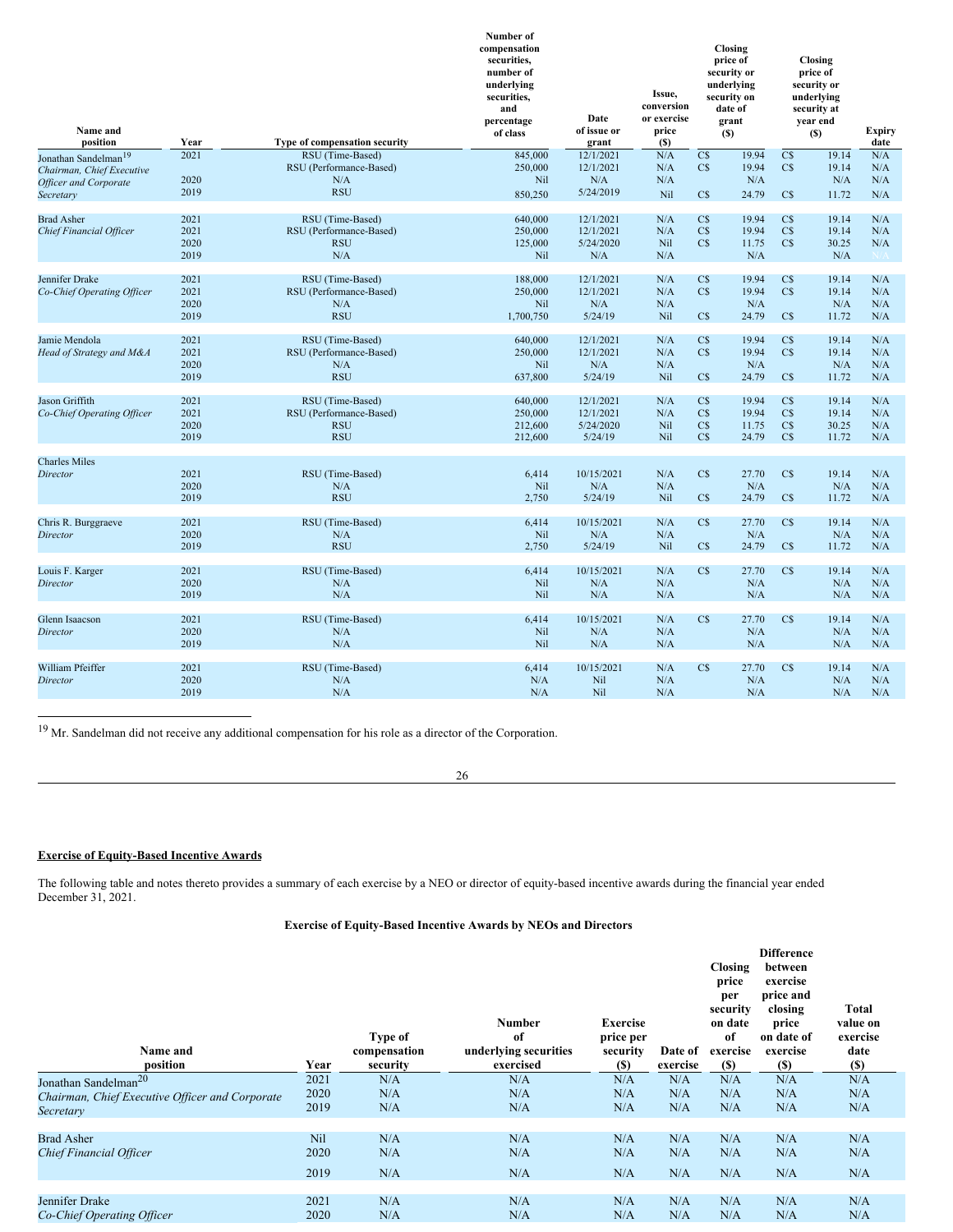|                            | 2019 | N/A | N/A | N/A | N/A | N/A | N/A | N/A |
|----------------------------|------|-----|-----|-----|-----|-----|-----|-----|
|                            |      |     |     |     |     |     |     |     |
| Jamie Mendola              | 2021 | N/A | N/A | N/A | N/A | N/A | N/A | N/A |
| Head of Strategy and M&A   | 2020 | N/A | N/A | N/A | N/A | N/A | N/A | N/A |
|                            | 2019 | N/A | N/A | N/A | N/A | N/A | N/A | N/A |
|                            |      |     |     |     |     |     |     |     |
|                            |      |     |     |     |     |     |     |     |
| Jason Griffith             | 2021 | N/A | N/A | N/A | N/A | N/A | N/A | N/A |
| Co-Chief Operating Officer | 2020 | N/A | N/A | N/A | N/A | N/A | N/A | N/A |
|                            | 2019 | N/A | N/A | N/A | N/A | N/A | N/A | N/A |
|                            |      |     |     |     |     |     |     |     |
| <b>Charles Miles</b>       | 2021 | N/A | N/A | N/A | N/A | N/A | N/A | N/A |
| Director                   | 2020 | N/A | N/A | N/A | N/A | N/A | N/A | N/A |
|                            |      |     |     |     |     |     |     |     |
|                            | 2019 | N/A | N/A | N/A | N/A | N/A | N/A | N/A |
|                            |      |     |     |     |     |     |     |     |
| Chris R. Burggraeve        | 2021 | N/A | N/A | N/A | N/A | N/A | N/A | N/A |
| <b>Director</b>            | 2020 | N/A | N/A | N/A | N/A | N/A | N/A | N/A |
|                            | 2019 | N/A | N/A | N/A | N/A | N/A | N/A | N/A |
|                            |      |     |     |     |     |     |     |     |
| Louis F. Karger            | 2021 | N/A | N/A | N/A | N/A | N/A | N/A | N/A |
| Director                   | 2020 | N/A | N/A | N/A | N/A | N/A | N/A | N/A |
|                            |      |     |     |     |     |     |     |     |
|                            | 2019 | N/A | N/A | N/A | N/A | N/A | N/A | N/A |
|                            |      |     |     |     |     |     |     |     |
| Glenn Isaacson             | 2021 | N/A | N/A | N/A | N/A | N/A | N/A | N/A |
| Director                   | 2020 | N/A | N/A | N/A | N/A | N/A | N/A | N/A |
|                            | 2019 | N/A | N/A | N/A | N/A | N/A | N/A | N/A |
|                            |      |     |     |     |     |     |     |     |
| <b>William Pfeiffer</b>    | 2021 | N/A | N/A | N/A | N/A | N/A | N/A | N/A |
| Director                   | 2020 | N/A | N/A | N/A | N/A | N/A | N/A | N/A |
|                            |      |     |     |     |     |     |     |     |
|                            | 2019 | N/A | N/A | N/A | N/A | N/A | N/A | N/A |

 $20$  Mr. Sandelman did not receive any additional compensation for his role as a director of the Corporation.

27

## **Director Compensation**

Independent directors may be compensated by director's fees in cash if approved by the Board and management of the Corporation. The granting of equity-based incentive awards provides a link between director compensation and the price of the Equity Shares. Equity-based incentive awards may be awarded to independent directors when they are first elected by shareholders or appointed by the Board and periodically thereafter. Mr. Sandelman is not compensated for his membership on the Board.

In making a determination as to whether a grant of equity-based incentive awards is appropriate, and if so, the number of awards that should be granted, the Board as a whole gives consideration to: (i) the number and terms of outstanding equity-based incentive awards held by the director; (ii) current and expected future contributions of the director; (iii) the potential dilution to shareholders and the cost to the Corporation; (iv) general industry standards; and (v) the limits imposed by the terms of the Equity Incentive Plan. The Corporation currently considers the granting of equity-based incentive awards to be the best method of compensating independent directors as it allows the Corporation to reward each director's efforts to increase value for shareholders without requiring the Corporation to use cash from its treasury (subject to any required withholding tax payments). Directors are reimbursed for any out-of-pocket travel expenses incurred in order to attend meetings of the Board, committees of the Board or meetings of the Corporation's securityholders. The Corporation has obtained customary director and officer insurance and has entered into indemnification agreements with its directors pursuant to which the Corporation has agreed to indemnify its directors to the extent permitted by applicable law.

Beginning in October 2021, the Board approved the following compensation program for non-employee directors, with all elements to be paid in quarterly installments:

- \$50,000 annual cash retainer;
- \$100,000 annual award of RSUs vesting on first anniversary of the grant;
- \$50,000 additional annual cash retainer to each member of the audit committee (the "**Audit Committee**");
- \$50,000 additional annual cash retainer to each member of the compensation, nominating and corporation governance committee (the "**C&CG Committee**");
- \$10,000 additional annual cash retainer to each member of the acquisition committee (the "**Acquisition Committee**"); and
- \$50,000 additional annual cash retainer to the chair of each of the Audit Committee, the C&CG Committee and the Acquisition Committee.

28

#### **Long-Term Equity Incentive Awards**

The EOEA provides that, subject to the Board's approval, the executive officer is eligible to receive annual equity-based incentive awards. On December 1, 2021 the executive officers were granted restricted stock units, approved by the C&CG Committee and the Executive Committee of the Board of Directors. The grants included time-vested and performance-based RSU's. The time-vested RSUs vest in four equal annual installments, subject to continued employment over the four-year period. The performance-based RSU's are subject to achievement of specific corporate performance goals established by the C&CG and certified by the Board of Directors:

Adjusted EBITDA-Vested RSUs – the executive officer will become vested on the date that is 30 days after the Board certifies that the Corporation's Adjusted EBITDA. as disclosed in the management discussion and analysis portion of the Corporation's public securities filings, is at least USD \$450,000,000 for any four consecutive fiscal quarters (the "Adjusted EBITDA Performance Goal") during the Corporation's 2022 through 2025 fiscal year (the "Performance Period"). If the Adjusted EBITDA Performance Goal is not achieved during the Performance Period, the Adjusted EBITDA-Vested RSUs will be forfeited at the end of the Performance Period.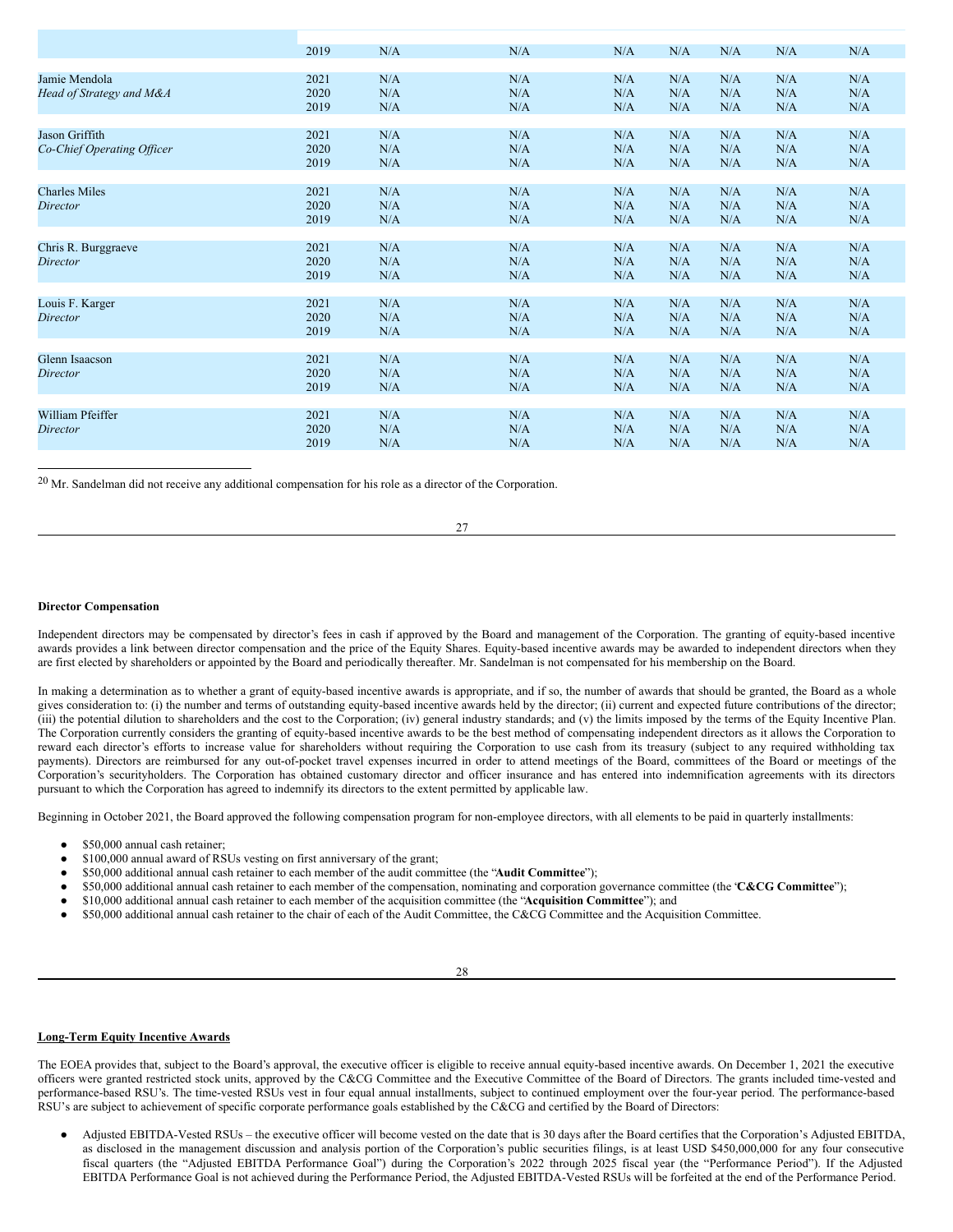Value-Vested RSUs – the executive officer will become vested on the date that is 30 days after the Corporation's shares are traded, at any time during the Performance Period, at USD \$50/share or higher on the principal securities exchange on which the Corporation's shares are publicly traded (the "Value Performance Goal"). If the Value Performance Goal is not achieved during the Performance Period, the Value-Vested RSUs will be forfeited at the end of the Performance Period.

## **Equity Incentive Plan**

The Equity Incentive Plan received approval from the Corporation's directors on December 10, 2018, was ratified by the Corporation's shareholders on March 18, 2019 and was amended and restated on May 2, 2021. All capitalized terms used in this section that are not otherwise defined have the meanings ascribed to them in the Equity Incentive Plan, which is attached as Appendix "B" hereto.

### Purpose

The purpose of the Equity Incentive Plan is to enable the Corporation and its affiliated companies to: (i) attract and retain employees, officers, consultants, advisors and nonemployee directors capable of assuring the future success of the Corporation, (ii) offer such persons incentives to put forth maximum efforts for the success of the Corporation's business, (iii) compensate such persons through various stock-based arrangements and provide them with opportunities for stock ownership, thereby aligning the interests of such persons and the Corporation's securityholders.

The Equity Incentive Plan permits the grant of (i) nonqualified stock options ("**NQSOs**") and incentive stock options ("**ISOs**") (collectively, "**Options**"), (ii) restricted stock units ("RSUs"), (iii) performance compensation awards, and (iv) unrestricted stock bonuses or purchases, which are referred to herein collectively as Awards", all as more fully described below.

The Board has the power to manage the Equity Incentive Plan and may delegate such power at its discretion to any other committee of the Board, including the C&CG Committee.

## Eligibility

Any non-employee director of the Corporation or any employee, officer, consultant, independent contractor or advisor providing services to the Corporation or any affiliate of the Corporation, or any such person to whom an offer of employment or engagement with the Corporation or any affiliate is extended, are eligible to participate in the Equity Incentive Plan if selected by the Board (the "**Participants**"). The basis of participation of an individual under the Equity Incentive Plan, and the type and amount of any Award that an individual is be entitled to receive under the Equity Incentive Plan, is be determined by the Board based on its judgment as to the best interests of the Corporation and its securityholders.

The maximum number of Equity Shares that may be issued under the Equity Incentive Plan and any other Security Based Compensation Arrangements (as defined in the rules and policies of the Canadian Stock Exchange (the "**CSE"**) in effect from time to time) shall not exceed 12% of the total number of Fully-Diluted Shares issued and outstanding from time to time. For the purposes hereunder, "**Fully-Diluted Shares**" means the aggregate Equity Shares and Multiple Voting Shares issued and outstanding, including: (i) the Equity Shares issuable on exchange of the Exchangeable Shares; and (ii) the Equity Shares issuable on exchange of the Warrants (excluding in respect of the cashless exercise feature thereof and provided such Warrants are not determined to be "out of the money" by the Board as at the date of grant of the applicable Award(s)); but shall exclude the Equity Shares issuable pursuant to Awards granted thereunder and pursuant to any restricted Exchangeable Shares (or Equity Shares issuable upon the exchange thereof) awarded by CSAC AcquisitionCo.

| ×<br>ł |         |
|--------|---------|
| i<br>I | ۰.      |
|        | ۰,<br>٧ |

To the extent that section 2.25 of National Instrument 45-106 – *Prospectus Exemptions* applies to an Award or to the issuance of Equity Shares pursuant thereto: (i) after a grant, the number of Equity Shares, calculated on a fully-diluted basis, reserved for issuance under Options granted to (A) any one Related Person (as defined under the Equity Incentive Plan) shall not exceed 5% of the total number of Equity Shares that are outstanding at the time of the grant, or (B) Related Persons shall not exceed 10% of the total number of Equity Shares that are outstanding at the time of the grant; and (ii) after a grant, the number of Equity Shares, calculated on a fully-diluted basis, issued within any 12 months to (A) any one Related Person and the Associates (as defined under the Equity Incentive Plan) of such Related Person shall not exceed 5% of the total number of Equity Shares that are outstanding at of the time of the grant, or (B) Related Persons shall not exceed 10% of the total number of Equity Shares that are outstanding at the time of the grant.

The maximum number of Equity Shares that may be issued under the Equity Incentive Plan to the Corporation's non-executive directors, as a whole, or the number of securities that may be issuable on exercise of the Awards granted to the Corporation's non-executive directors, as a whole, as compensation within any one-year period, may not exceed 1% of the total number of Fully-Diluted Shares at the time of grant, subject to adjustment in the Equity Incentive Plan. The Board will not grant Options to any one nonexecutive director in which the aggregate fair market value (determined as of the time the Options are granted) of such Options during any calendar year (under the Equity Incentive Plan and all other plans of the Corporation and its affiliates) shall exceed \$100,000, or will not grant Awards in which the aggregate fair market value (determined as of the time the Awards are granted) of the Equity Shares in respect to which the Awards are exercisable by such non-executive director during any calendar year (under the Equity Incentive Plan and all other plans of the Corporation and its affiliates) shall exceed C\$150,000.

Any shares subject to an Award under the Equity Incentive Plan that are not purchased or are forfeited, cancelled, expire unexercised, are settled in cash, or are used or withheld to satisfy tax withholding obligations of a Participant shall again be available for Awards under the Equity Incentive Plan. Financial assistance or support agreements may be provided by the Corporation or any related entity to Participants in connection with grants under the Equity Incentive Plan, including full, partial or non-recourse loans if approved by the Board (with interested persons abstaining, if applicable).

In the event of any dividend (other than a regular cash dividend) or other distribution (whether in the form of cash, Equity Shares, other securities or other property), recapitalization, forward stock split, reverse stock split, reorganization, plan of arrangement, merger, amalgamation, consolidation, split-up, spin-off, combination, repurchase or exchange of Equity Shares or other securities of the Corporation, issuance of Warrants or other rights to acquire Equity Shares or other securities of the Corporation, or other similar corporate transaction or event which affects the Equity Shares or unusual or nonrecurring events affecting the Corporation or the financial statements of the Corporation, or changes in applicable rules, rulings, regulations or other requirements of any governmental body or securities exchange or inter-dealer quotation system, accounting principles or law, the Board may, subject to any required regulatory or Canadian Securities Exchange approvals, make such adjustment which it deems appropriate in its discretion in order to prevent dilution or enlargement of the benefits or potential benefits intended to be made available under the Equity Incentive Plan, to (i) the number and kind of Equity Shares (or other securities or other property) that may thereafter be issued in connection with Awards, (ii) the number and kind of Equity Shares (or other securities or other property) subject to outstanding Awards, (iii) the purchase price or exercise price relating to any Award or, if deemed appropriate, make provision for a cash payment with respect to any outstanding Award, and/or (iv) any share limit set forth in the Equity Incentive Plan.

CSAC AcquisitionCo has also established an equity plan through which awards of restricted Exchangeable Shares may be granted to service providers to CSAC AcquisitionCo and their affiliates (the "**CSAC AcquisitionCo Plan**"). To the extent any awards of restricted Exchangeable Shares are granted by CSAC AcquisitionCo under the CSAC AcquisitionCo Plan or any other such equity plan(s), the number of restricted Exchangeable Shares granted by CSAC AcquisitionCo will reduce the number of Equity Shares that may be awarded under the Equity Incentive Plan on a one-for-one basis. If any restricted Exchangeable Shares awarded under a CSAC AcquisitionCo equity plan are forfeited, cancelled, or are used or withheld to satisfy tax withholding obligations of an award recipient, any such Exchangeable Shares that are forfeited, cancelled, used or withheld will not be treated as reducing the number of Equity Shares that are available for Awards under the Equity Incentive Plan.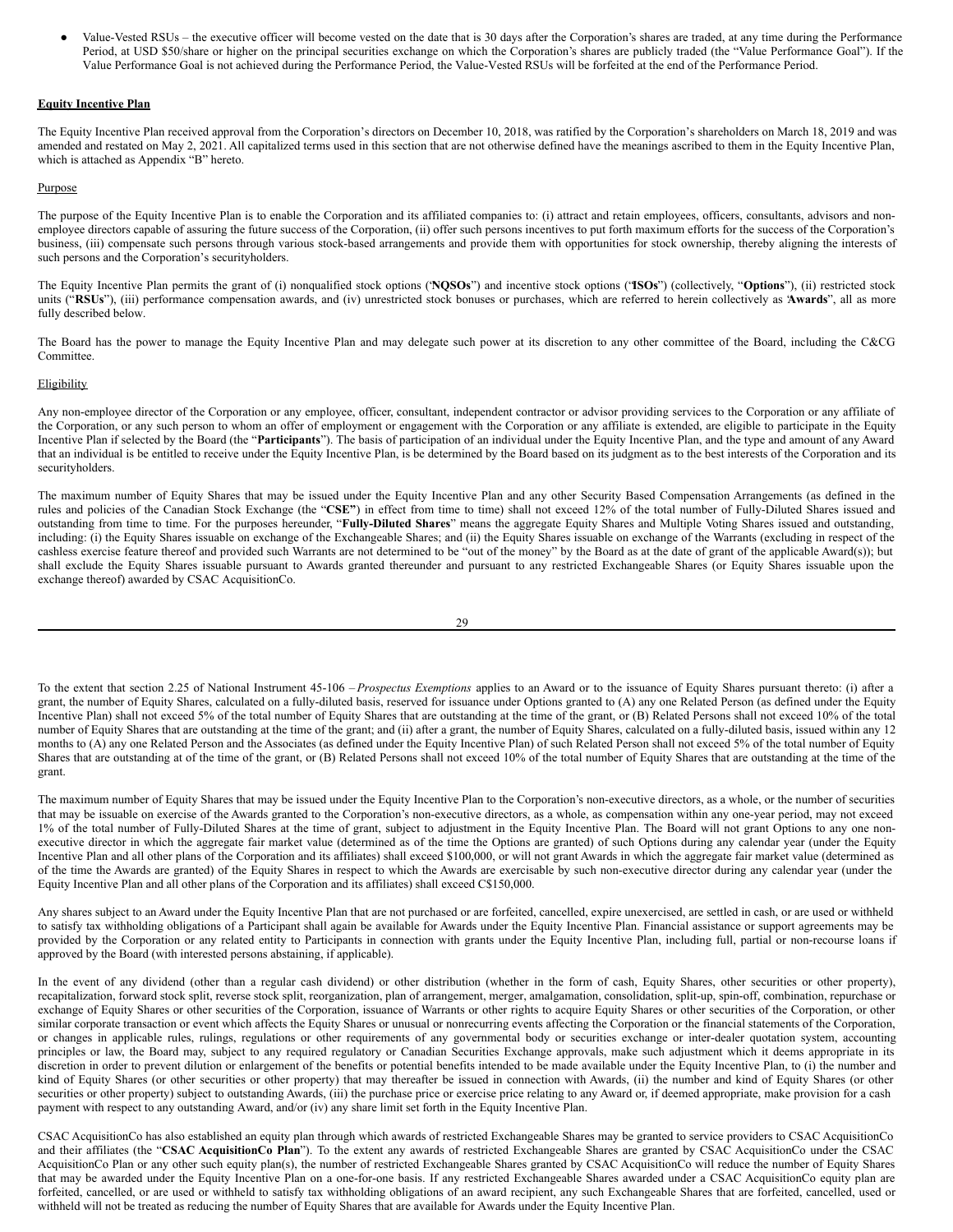## Awards

#### *Options*

The Board is authorized to grant Options to purchase Equity Shares that are either ISOs (meaning they are intended to satisfy the requirements of Section 422 of the*United States Internal Revenue Code of 1986*, as amended (the "**Code**")), or NQSOs (meaning they are not intended to satisfy the requirements of Section 422 of the Code). Options granted under the Equity Incentive Plan are subject to the terms and conditions established by the Board. Options granted under the Equity Incentive Plan are subject to such terms, including the exercise price and the conditions and timing of exercise, as may be determined by the Board and specified in the applicable award agreement. The maximum term of an Option granted under the Equity Incentive Plan is ten years from the date of grant (or five years in the case of an ISO granted to a 10% shareholder). Payment in respect of the exercise of an Option may be made in cash or by cheque, by surrender of unrestricted shares (at their fair market value on the date of exercise) or by such other method as the Board may determine to be appropriate.

## *RSUs*

RSUs are granted in reference to a specified number of Equity Shares and entitle the holder to receive, on achievement of specific performance goals established by the Board or after a period of continued service with the Corporation or its affiliates or any combination of the above as set forth in the applicable award agreement, one Equity Share for each such Equity Share covered by the RSU; provided, that the Board may elect to pay cash, or part cash and part Equity Shares in lieu of delivering only Equity Shares. The Board may, in its discretion, accelerate the vesting of RSUs. Unless otherwise provided in the applicable award agreement or as may be determined by the Board upon a Participant's termination of employment or service with the Corporation, the unvested portion of the RSUs will be forfeited and re-acquired by the Corporation for cancellation at no cost.

### *Unrestricted Stock Bonuses or Purchases*

The Board is authorized to grant unrestricted Equity Shares as consideration for services rendered to the Corporation or an affiliate in the prior calendar year, or may offer a Participant the opportunity to purchase unrestricted Equity Shares for cash consideration equal to the fair market value of the unrestricted Equity Shares.

### *Dividend Equivalents*

The Board is authorized to grant dividend equivalents, under which the holder shall be entitled to receive payments (in cash, Equity Shares, other securities or other property, as determined by the Board) equivalent to the amount of cash dividends paid by the Corporation to holders of Equity Shares with respect to a number of Equity Shares determined by the Board. Subject to the terms of the Equity Incentive Plan and any applicable award agreement, such dividend equivalents may have such terms and conditions as the Board shall determine. Notwithstanding the foregoing, (i) the Board may not grant dividend equivalents to Participants in connection with grants of Options or other Awards, the value of which is based solely on an increase in the value of the Equity Shares after the date of grant of such Award, and (ii) dividend and dividend equivalent amounts may be accrued but shall not be paid unless and until the date on which all conditions or restrictions relating to such Award have been satisfied, waived or lapsed.

### *Restricted Exchangeable Shares*

Any restricted Exchangeable Shares awarded under the CSAC AcquisitionCo Plan or any other such equity plan(s) will reduce the number of Equity Shares that may be awarded under the Equity Incentive Plan on a one-for-one basis. If any restricted Exchangeable Shares so awarded are forfeited, cancelled, or are used or withheld to satisfy tax withholding obligations of an award recipient thereunder, any such restricted Exchangeable Shares that are forfeited, cancelled, used or withheld will thereafter not be treated as reducing the number of Equity Shares that are available for Awards under the Equity Incentive Plan.

| I<br>I<br>×<br>۰. |  |
|-------------------|--|

## General

The maximum term of the Awards to be granted under the Equity Incentive Plan is 10 years.

The Board may impose restrictions on the vesting, exercise or payment of an Award as it determines appropriate. Generally, no Awards (other than fully vested and unrestricted Equity Shares issued pursuant to any Award) granted under the Equity Incentive Plan shall be transferable except by will or by the laws of descent and distribution. No Participant shall have any rights as a shareholder with respect to Equity Shares covered by Options or RSUs, unless and until such Awards are settled in Equity Shares.

No Option is exercisable, no Equity Shares may be issued, no certificates, registration statements or electronic positions for Equity Shares may be delivered and no payment may be made under the Equity Incentive Plan except in compliance with all applicable laws and CSE and any other regulatory requirements.

The Board may amend, alter, suspend, discontinue or terminate the Equity Incentive Plan and the Board may amend any outstanding Award at any time; provided that (i) such amendment, alteration, suspension, discontinuation, or termination shall be subject to any applicable laws, rules, regulations and policies of any applicable governmental entity or stock exchange, including receipt of any required approval from the governmental entity or stock exchange, including the CSE, and (ii) subject to the following paragraph, no such amendment or termination may materially and adversely alter or impair the Awards then outstanding without the Award holder's written consent. The Board may, without prior approval of shareholders, correct any defect, supply any omission or reconcile any inconsistency in the Equity Incentive Plan or in any Award or award agreement in the manner and to the extent it shall deem desirable to implement or maintain the effectiveness of the Equity Incentive Plan. The Equity Incentive Plan also provides for the issuance of Equity Shares in lieu of bonuses.

In the event of any reorganization, merger, amalgamation, consolidation, split-up, spin-off, combination, plan of arrangement, take-over bid or tender offer, repurchase or exchange of Equity Shares or other securities of the Corporation or any other similar corporate transaction or event involving the change of control of the Corporation (or if the Corporation shall enter into a written agreement to undergo such a transaction or event), the Board may, in its sole discretion, take such measures or make such adjustments in regards to any securities granted pursuant to the Equity Incentive Plan, as it deems appropriate, as further described in the Equity Incentive Plan. Notwithstanding the foregoing, upon a corporate transaction or event involving the change of control of the Corporation, all securities granted pursuant to the Equity Incentive Plan shall immediately vest.

Awards granted to U.S. persons under the Equity Incentive Plan will not be registered under the U.S.*Securities Act of 1933*, as amended, and will be issued under an exemption from registration therefrom. Such securities may be subject to transfer restrictions and a holding period imposed by applicable U.S. securities laws.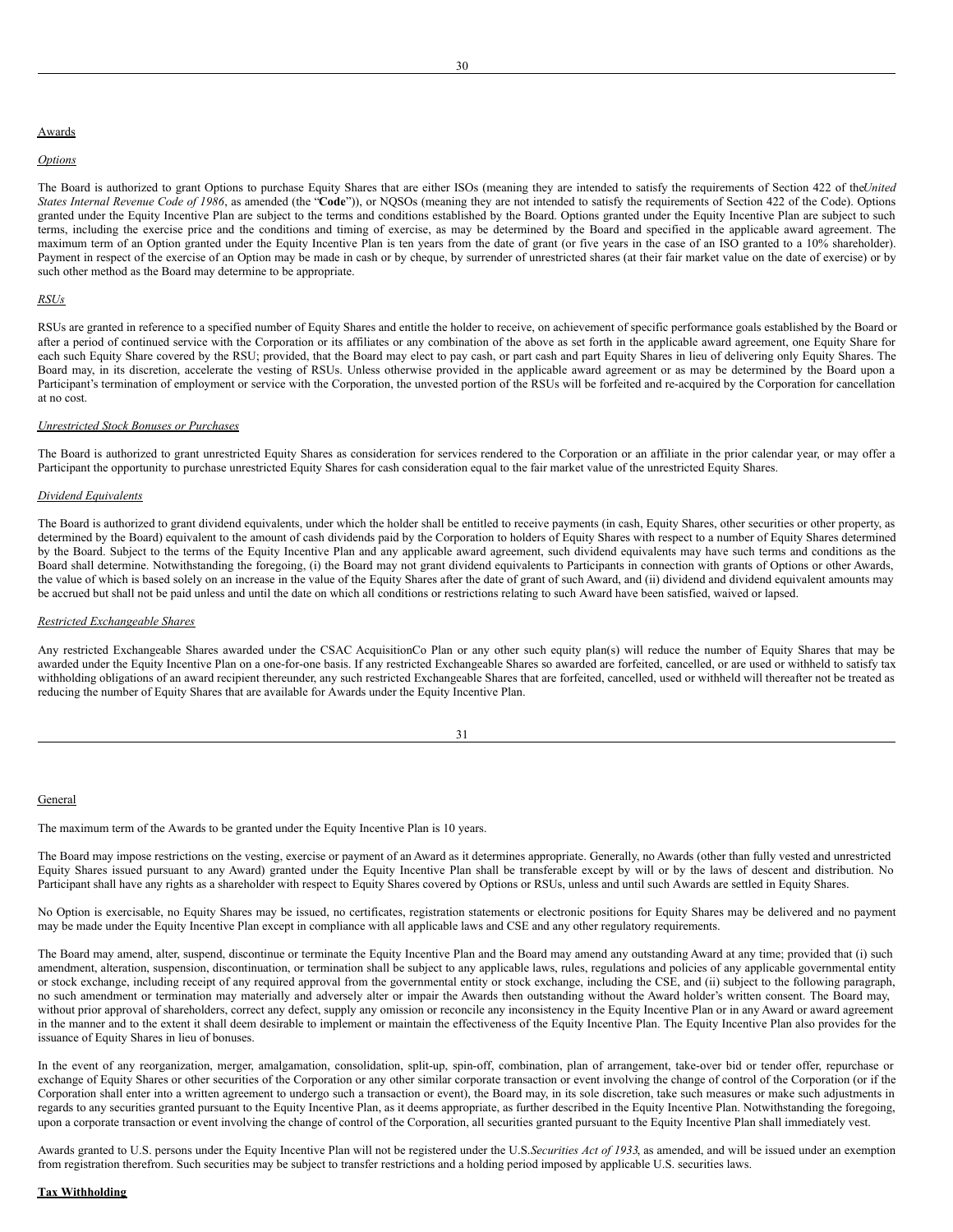The Corporation may take such action as it deems appropriate to ensure that all applicable federal, state, provincial, local and/or foreign payroll, withholding, income or other tax obligations, which are the sole and absolute responsibility of the Participant, are withheld or collected from such Participant.

#### **Employment, Consulting and Management Agreements**

The Corporation has entered into employment agreements dated October 15, 2021 (effective as of January 1, 2022), with executive officers of the Corporation including Jonathan Sandelman as Chairman, Chief Executive Officer and Corporate Secretary, Jennifer Drake as Co-Chief Operating Officer, Jason Griffith as Co-Chief Operating Officer, Brad Asher as Chief Financial Officer, and Jamie Mendola as Head of Strategy and M&A (the "**EOEA**"). A summary of the EOEA is set forth below.

The initial term of the EOEA aligns with the vesting period of the Corporation's equity-based incentive awards which is a period of four (4) years, after which the term of employment will automatically renew for successive two (2) year terms, unless either the Corporation or the executive provides notice of non-renewal to the other party at least 90 days prior to the expiration of the then-current term. Under the EOEA, the executive officers are entitled to receive a base salary of \$650,000 per year, with the exception of the CEO who is entitled to receive a base salary of \$1,200,000 per year. The executive officers are eligible to earn an annual cash bonus based on achievement of target performance goals established by the C&CG Committee, with the target and maximum annual cash bonus opportunities equal to 100% and 200%, respectively. In the event of a change of control of the Corporation, the executive will be deemed to have earned the maximum annual bonus for each fiscal year during the remainder of the term of employment; provided that the Corporation's obligation to pay such bonus will terminate immediately upon a termination of the employment by the Corporation for Cause (as defined in the EOEA).

In the event that the executive officer's employment is terminated due to death or disability (as described in the EOEA), they will be entitled to: (x) any annual bonus earned for the fiscal year in which such termination occurs, prorated for the number of days employed during such fiscal year (the "**Prorated Bonus**"), and (y) up to 24 months of continued participation in the Corporation's medical and dental insurance plans (the "**Benefit Continuation**"). If the Corporation terminates employment for any reason other than for Cause, including as a result of the Corporation's non-renewal notice (and in any event, not due to his death or disability), then, in addition to the Prorated Bonus and the Benefit Continuation, the executive officer will be entitled to: (i) an amount equal to two times the sum of the base salary and the greater of the current year target bonus amount or the actual bonus amount paid for the full calendar year immediately preceding the calendar year in which such termination occurs; and (ii) immediate vesting in full to all outstanding equity awards (with any performance-based equity awards deemed earned at target performance). The severance benefits described above are subject to execution and non-revocation of a general release of claims, as well as compliance with the restrictive covenants set forth in the EOEA, including certain non-competition and nonsolicitation restrictions during employment and for six (6) months thereafter and to certain obligations relating to non-disparagement, confidentiality and intellectual property for an indefinite period.

The Corporation had no consulting agreements with any of its directors or NEOs for the financial year ended December 31, 2021.

Mercer Park, L.P., an affiliate of Mr. Sandelman, entered into the Management Agreement to provide consulting and management advisory services to the Corporation at cost with no additional fees. There were no management fees in Q1 2022 as all management fee services were transferred to wholly-owned subsidiaries of the Corporation. The management fee is paid monthly and varied based on actual costs incurred by Mercer Park, L.P. when providing the Corporation administrative support, management services, office space and utilities. The Management Agreement is a month-to-month arrangement. Each of Jonathan Sandelman, Brad Asher, Jennifer Drake, Jamie Mendola and Jason Griffith were, until January 1, 2022, employed and compensated directly by Mercer Park, L.P. pursuant to the Management Agreement, which compensation was reimbursed by the Corporation. For the year ended December 31, 2021, the Corporation incurred management fees of \$11,085,048, inclusive of corporate or centralized expenses, including but not limited to compensation expense, all of which is based on actual cost incurred

#### **Compensation Governance**

The Corporation has established the C&CG Committee, the members of which are Charles Miles and Glenn Isaacson. The members of the C&CG Committee are appointed annually by the Board, and each member of the C&CG Committee serves at the pleasure of the Board until the member resigns, is removed, or ceases to be a member of the Board.

To fulfil its role in overseeing the Corporation's approach to compensation issues, the C&CG Committee should:

- (i) review and approve corporate goals and objectives relevant to the compensation of the Corporation's Chief Executive Officer;
- (ii) evaluate the performance of the Corporation's Chief Executive Officer in light of those corporate goals and objectives, and make recommendations to the Board with respect to the compensation level of the Corporation's Chief Executive Officer based on its evaluation;
- (iii) review the recommendations to the C&CG Committee of the Corporation's Chief Executive Officer respecting the appointment, compensation and other terms of employment of the Corporation's Chief Financial Officer, all senior management reporting directly to the Corporation's Chief Executive Officer and all other officers appointed by the Board and, if advisable, approve and recommend for Board approval, with or without modifications, any such appointment, compensation and other terms of employment;

33

- (iv) administer and interpret the Corporation's Award agreements and its policies respecting the grant of Awards or the sale of securities thereunder, and review and recommend for approval of the Board the grant of Awards thereunder and the terms thereof;
- (v) review the Corporation's pension and retirement transactions, if any, in light of the overall compensation policies and objectives of the Corporation;
- (vi) review employment agreements, if any, between the Corporation and the Corporation's Chief Executive Officer, and between the Corporation and executive officers, and amendments to the terms of such agreements shall be subject to review and recommendation by the C&CG Committee and approval by the Board;
- (vii) review management's policies and practices respecting the Corporation's compliance with applicable legal prohibitions, disclosure requirements or other requirements on making or arranging for personal loans to senior officers or directors or amending or extending any such existing personal loans or transactions;
- (viii) recommend to the Board for its approval the terms upon which directors shall be compensated, including the Chairman (if applicable) and those acting as committee chairs and committee members;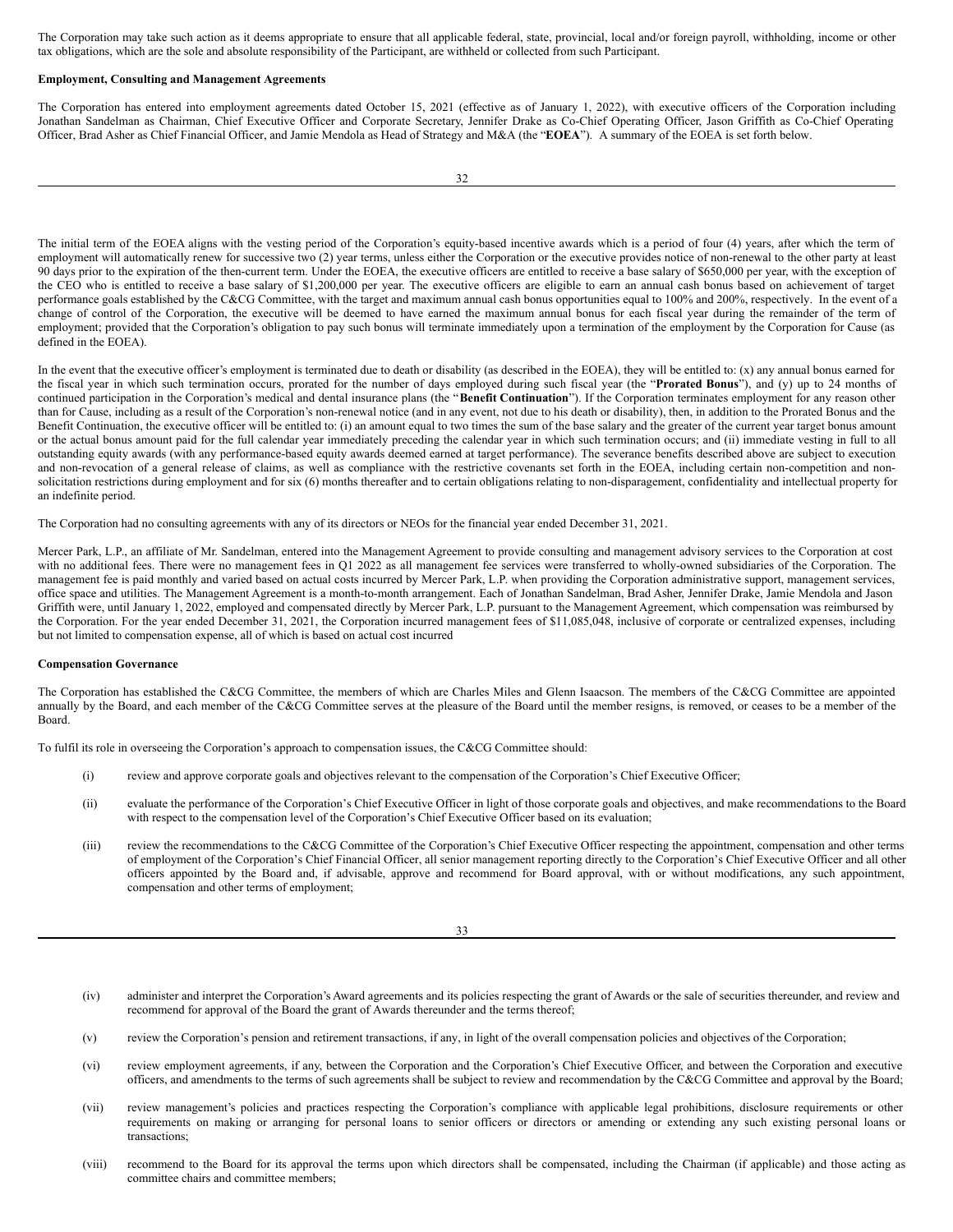- (ix) review on a periodic basis the terms of and experience with the Corporation's executive compensation programs for the purpose of determining if they are properly coordinated and achieving the purpose for which they were designed and administered;
- (x) review executive compensation disclosure before the Corporation publicly discloses such information;
- (xi) submit a report to the Board on human resources matters at least annually; and
- (xii) prepare an annual report for inclusion in the Corporation's annual management information circular to shareholders respecting the process undertaken by the committee in its review of compensation issues and prepare a recommendation in respect of the compensation of the Corporation's Chief Executive Officer.

#### **Report of C&CG Committee**

## **Determination of Compensation of Executive Directors**

The C&CG Committee believes that much of the Corporation's success to date and future potential is directly attributable to the efforts, unique skills and experience of Jonathan Sandelman, the Corporation's Chairman, Chief Executive Officer and Corporate Secretary. The C&CG Committee believes it is essential to the continued success of the Corporation, both over the long and short-term, to retain and appropriately motivate valued executives and has designed their compensation packages accordingly.

As part of its mandate, the C&CG Committee reviewed trends in executive compensation and oversaw compliance with applicable laws. The C&CG Committee reviewed and approved the Chief Executive Officer's annual corporate goals and individual objectives, assessed his performance in light of his goals and objectives, and recommended his compensation to the independent members of the Board for approval. It also reviewed and approved the compensation structure and evaluation process for other executive officers, assessed their performance and recommended their compensation to the Board for approval.

The C&CG Committee also believes that it is essential to the continued success of the Corporation to retain and properly motivate the other executive officers of the Corporation: Jennifer Drake as Co-Chief Operating Officer, Jason Griffith as Co-Chief Operating Officer, Brad Asher as Chief Financial Officer, and Jamie Mendola as Head of Strategy and M&A.

34

The C&CG Committee believes that such salaries are comparable to the annual base salaries paid to executives of similar abilities having similar duties in companies comparable in industry, size, complexity and revenues to the Corporation and, accordingly, will be sufficient to retain the Corporation's executive officers over the short-term.

### *Compensation of the Chief Executive Director*

Mr. Sandelman's compensation is summarized in the Summary Compensation table set out above. Compensation matters relating to the Chief Executive Officer are approved by the Board on the recommendation of the C&CG Committee.

Mr. Sandelman's base salary for fiscal 2021 was \$586,458. This salary was set at a level necessary to enable the Corporation to retain an executive with the appropriate experience and qualifications to lead the Corporation.

#### **Pension Plan Benefits**

The NEOs participate in the Corporation's 401(k) plan made available to its U.S. employees. The Corporation contributes a matching contribution to participants' safe harbour matching contribution accounts in an amount equal to: (i) 100% of matched employee contributions that are not in excess of 1% of plan-eligible compensation, plus (ii) 50% of the amount of the matched employee contributions that exceed 1% of plan-eligible compensation but that do not exceed 6% of plan-eligible compensation, subject to the limits imposed by the U.S. Internal Revenue Service. Other than the 401(k) plan, the Corporation does not have any pension plans that provide for payments or benefits at, following or in connection with retirement or provide for retirement or deferred compensation plans for the NEOs or Corporation's directors.

#### **STATEMENT OF CORPORATE GOVERNANCE PRACTICES**

Under the Canadian Securities Administrators' National Instrument 58-101 – *Disclosure of Corporate Governance Practices*("**NI 58-101**"), the Corporation is required to disclose certain information relating to its corporate governance practices, as set forth below.

#### **Board**

The Corporation currently has five (5) non-executive directors who the Corporation believes to be independent within the meaning of NI 58-101. The five (5) independent directors of the Corporation are Charles Miles, Chris R. Burggraeve, Glenn Isaacson, William Pfeiffer and Joyce Johnson. Each of Jonathan Sandelman, who serves as Chairman, Chief Executive Officer, Director and Corporate Secretary of the Corporation, and Louis Karger, who was formerly a vendor of, and serves as director and the treasurer of Sira, one of the Corporation's businesses, are not considered to be independent given their current or recent status as executive officers of the Corporation or former vendors of certain of the Corporation's businesses.

### **Directorships**

The following directors of the Corporation currently serve on the board of directors of other issuers that are reporting issuers (or the equivalent) which are set out below:

| <b>DIRECTOR</b> | <b>REPORTING ISSUER (EXCHANGE)</b>            |
|-----------------|-----------------------------------------------|
| Joyce Johnson   | NewLake Capital Partners Inc. (OTCMKTS: NLCP) |
| Joyce Johnson   | SportsTek Acquisition Corp. (NASDAO: SPTK)    |

#### **Orientation and Continuing Education**

Following appointment, new directors of the Corporation are provided with an initial orientation regarding the nature and orientation of the Corporation's business and the affairs of the Corporation and as to the role of the Board and its committees. As part of such orientation, new directors are provided with historic information, current strategic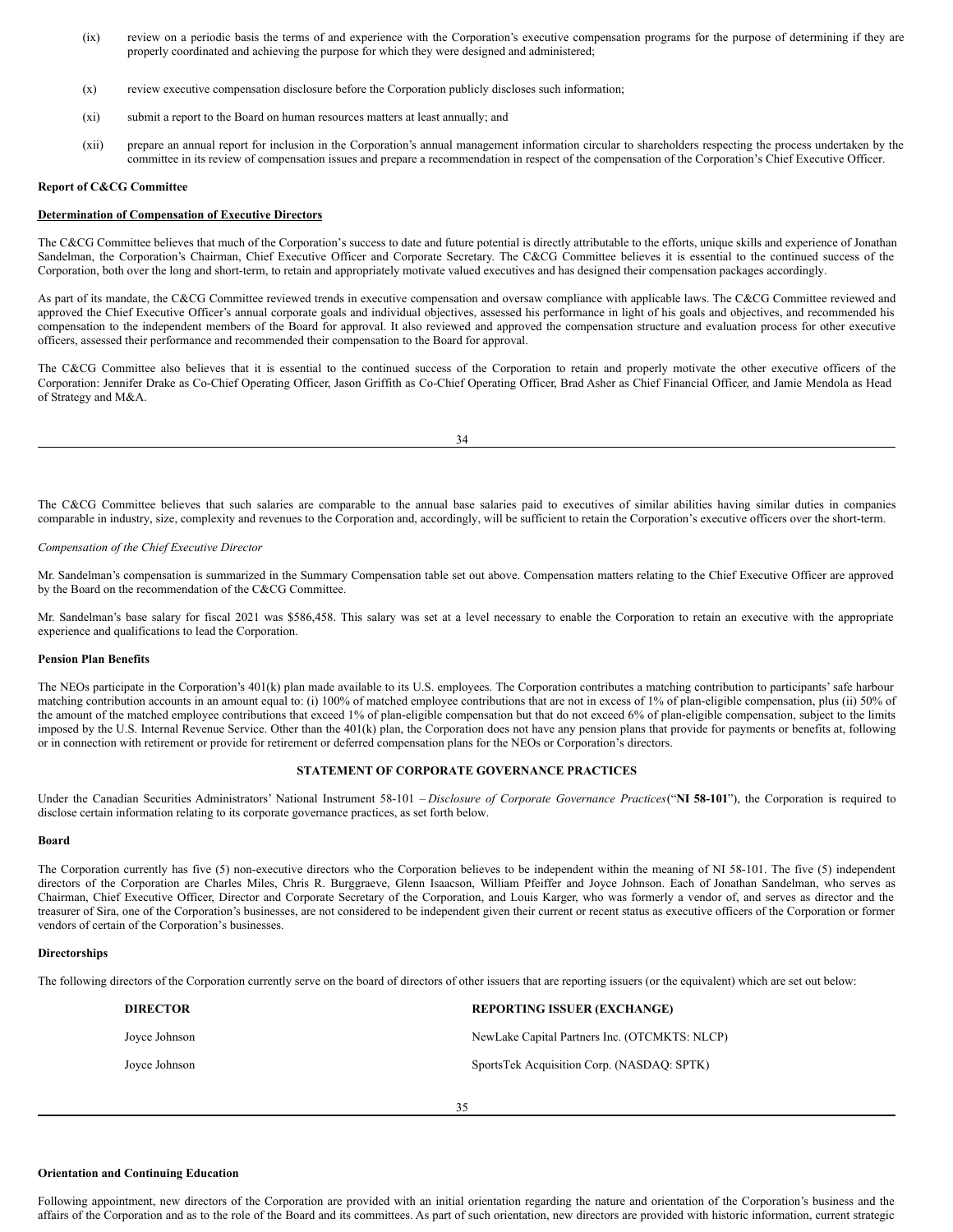plans for the Corporation and information summarizing issues relating to the Corporation. New directors are also briefed by the Chief Executive Officer, the Chief Financial Officer and/or the Co-Chief Operating Officers of the Corporation and by the Chair of the committees of the Board to which they are appointed, if any. In addition, the Corporation will make available any documents or personnel as may be requested by a new director in order to assist with the orientation and onboarding to the Board.

Although the Corporation has not adopted formal policies respecting continuing education for Board members, new directors are encouraged to communicate with the Corporation's management and auditors to keep themselves current with industry trends and developments with management's assistance, and to attend related industry seminars and visit the Corporation's operations. In addition, the Board and its committees receive periodic updates from management and external advisors, as applicable, as to new developments in regard to corporate governance, industry trends, changes in legislation and other issues affecting the Corporation.

#### **Ethical Business Conduct**

The Board has adopted an insider trading policy (the "**Insider Trading Policy**") and a disclosure policy (the "**Disclosure Policy**").

The Insider Trading Policy applies to all directors, managers, officers and employees of the Corporation and its subsidiaries, and other person engaged in business of professional activity with or on behalf of the Corporation and its subsidiaries (including consultants, independent contractors and advisors, and family members, spouses or dependent children of such individuals), and seeks to inform such individuals, and reinforce the Corporation's prohibition against insider trading, tipping, speculating, shortselling, puts and calls. It also outlines restrictions on trading of the Corporation's securities, including without limitation, during black-out periods to allow for appropriate dissemination of the Corporation's financial statements, as well as reporting requirements for insiders.

The Disclosure Policy seeks to reinforce the Corporation's commitment to compliance with the continuous disclosure obligations imposed by applicable Canadian securities law and regulations and the rules of the CSE, with an aim to seeking to ensure that all communications to the investing public about the business and affairs of the Corporation are informative, timely, factual and accurate, and consistent and disseminated in accordance with all applicable legal and regulatory requirements. It also seeks to promote effective communication with securityholders and encourage their participation at general meetings or during investor conference calls. The Disclosure Policy applies to all directors, managers, officers, employees, and contractors of, and consultants to, the Corporation or its subsidiaries, including of Mercer Park L.P., who have access to confidential corporate information of the Corporation, as well as those persons designated from time to time by the Chief Executive Officer to communicate on behalf of the Corporation.

The Board expects its directors, officers and employees to act ethically at all times. Each director of the Corporation must disclose all actual or potential conflicts of interest and refrain from voting on matters in which such director has a conflict of interest. In addition, the director must excuse himself or herself from any discussion or decision on any matter in which the director is precluded from voting as a result of a conflict of interest. The Corporation's C&CG Committee is responsible for reviewing investigations and any resolutions of complaints received under any policies of the Corporation on conflicts of interest and ethics and report periodically to the Board thereon.

Further, the Corporation's businesses are subject to a variety of laws, regulations and guidelines relating to the manufacture, management, transportation, storage and disposal of marijuana, including laws and regulations relating to health and safety, the conduct of operations and the protection of the environment. Achievement of the Corporation's business objectives is contingent, in part, upon compliance with applicable regulatory requirements and obtaining all requisite regulatory approvals. The Corporation, through its management and with the assistance of its various advisors, seeks to remain abreast of the evolving environmental rules, regulations and protocols applicable to the Corporation's businesses in order to ensure that its internal practices and policies are following applicable standards.

36

#### **Nomination of Directors**

The C&CG Committee's role, in consultation with the Chairman of the Board and the Chief Executive Officer, is to recruit and identify individuals qualified to become new Board members and to recommend to the Board candidates for election as directors and candidates for appointment to Board committees, as set out in the C&CG Committee's mandate. The Chairman may also consult with the C&CG Committee regarding candidates for nomination or appointment to the Board.

## **Diversity**

#### *Board*

The Corporation recognizes the benefits that diversity brings to the Corporation. The Board aims to be comprised of directors who have a range of perspectives, insights and views in relation to the issues affecting the Corporation. This belief in diversity is reflected in the Corporation's diversity policy (the "**Diversity Policy**"). The Diversity Policy states that the Board should include individuals from diverse backgrounds, having regard to, among other things, skills, regional and industry experience, professional expertise, personal skills, background, race, gender, status, age, education, nationality, culture, language and geographic background. Accordingly, consideration of whether the diverse attributes highlighted in the Diversity Policy are sufficiently represented on the Board is an important component of the selection process for new Board members.

One (1) of the six (6) proposed directors is female. The Corporation recognizes the value of the contribution of members with diverse attributes on the Board and is committed to ensuring that there is representation of women on the Board. However, the Corporation has not and does not intend to establish a target or adopt specific policies regarding the number of women on the Board. The Corporation believes a target would not be the most effective way of ensuring the Board is comprised of individuals with diverse attributes and backgrounds. The Corporation will, however, evaluate the appropriateness of adopting targets in the future. Selection of additional female candidates to join the Board will be, in part, dependent on the pool of female candidates with the necessary skills, knowledge and experience, and the ultimate decision will be based on merit and the contribution the chosen candidate(s) will bring to the Board.

## *Management*

The Corporation believes that a diversity of backgrounds, opinions and perspectives and a culture of inclusion helps to create a healthy and dynamic workplace, which improves overall business performance. The Corporation recognizes the value of ensuring that the Corporation has leaders who are women. The Corporation has and intends to work to develop its employees internally and provide them with opportunities to advance their careers. The Corporation has developed a strategy and execution plan to work towards increasing the representation of women in leadership roles at all levels of the organization. One of the objectives of this initiative is to ensure that there are highly qualified women within the Corporation available to fill vacancies in executive officer and other leadership positions. In appointing individuals to its leadership team, both at the corporate level and business vertical level, the Corporation weighs a number of factors, including the skills and experience required for the position and the personal attributes of the candidates.

Jennifer Drake is currently the Co-Chief Operating Officer of the Corporation. The Corporation does not intend to establish a target regarding the number of women in executive officer or senior leadership positions. The Corporation believes that the most effective way to achieve its goal of increasing the representation of women in leadership roles at all levels of the organization is to identify high-potential women within the Corporation and work with them to ensure they develop the skills, acquire the experience and have the opportunities necessary to become effective leaders. The Corporation will, however, evaluate the appropriateness of adopting targets in the future.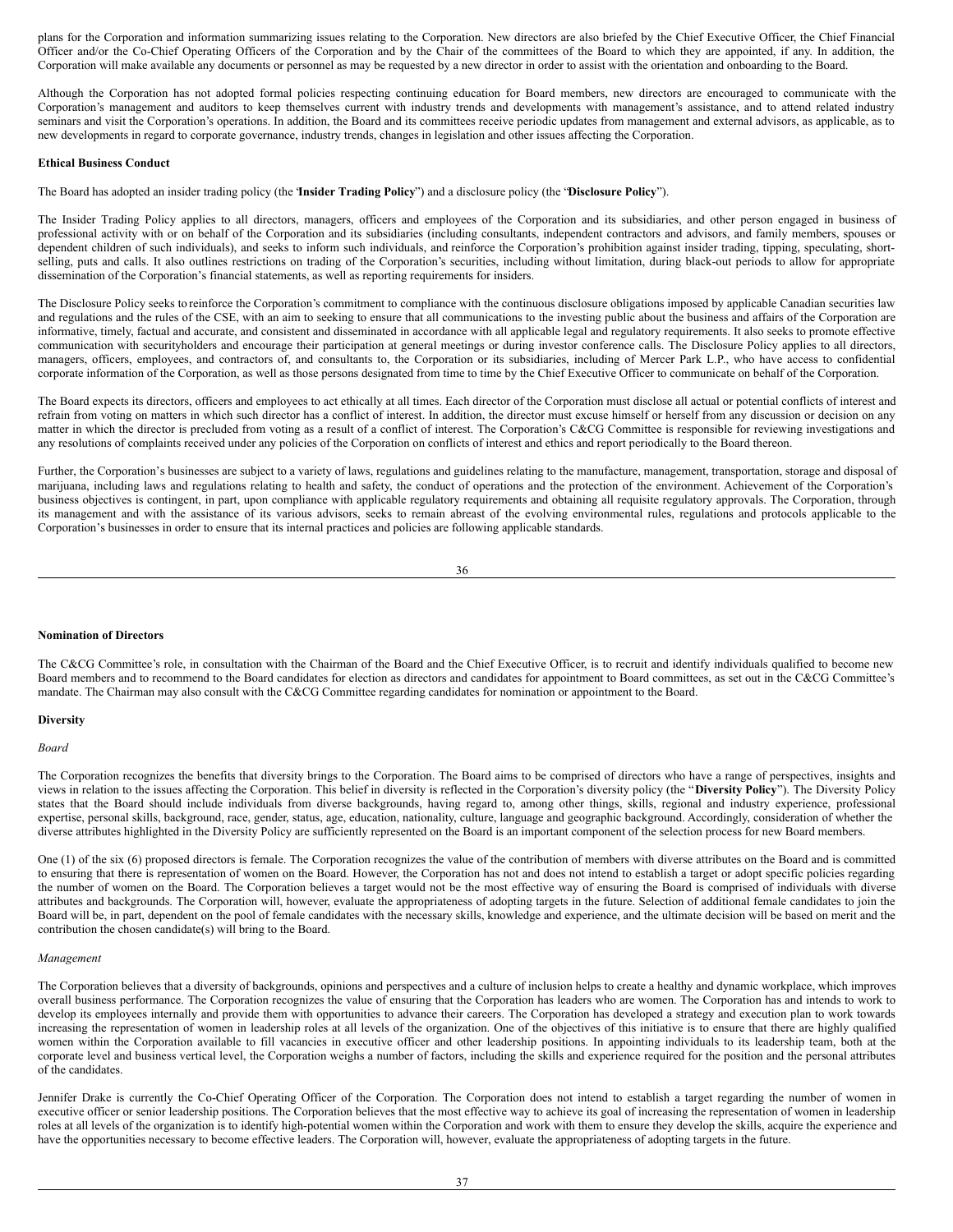### **Board Committees**

The standing committees of Board are the Audit Committee, the C&CG Committee and the Acquisition Committee.

The Audit Committee is authorized and empowered to provide assistance to the Board in fulfilling its responsibility to the Ayr Shareholders, potential shareholders and the investment community, including without limitation, to recommend to the Board the appointment and compensation of the external auditors of the Corporation, to oversee the work and review the qualifications and independence of the external auditors of the Corporation, to review the financial statements of the Corporation and public disclosure documents containing financial information, to pre-approve all non-audit services to be provided by the external auditors of the Corporation and to establish procedures for the receipt, retention and treatment of complaints received by the Corporation regarding accounting, internal controls or auditing matters. The Audit Committee is comprised of Glenn Isaacson, Charles Miles, Chris R. Burggraeve and Joyce Johnson.

The C&CG Committee is authorized and empowered to exercise a wide range of roles in respect ofcompensation, nomination and corporate governance matters, and its primary mandate includes, without limitation, assessing the effectiveness of the Board as a whole, the committees of the Board and the contribution of individual directors, determining and making recommendations with respect to all forms of compensation to be granted to the Chief Executive Officer of the Corporation, reviewing the Chief Executive Officer's recommendations respecting compensation of the other senior executives of the Corporation, recommending to the Board candidates for election as directors and candidates for appointment to Board committees and advising the Board on enhancing the Corporation's corporate governance through a continuing assessment of the Corporation's approach to corporate governance. The C&CG Committee is comprised of Charles Miles and Glenn Isaacson.

The Acquisition Committee is authorized and empowered to manage and do all things in connection with smaller acquisitions, being acquisitions with an enterprise value less than the greater of 1% of the then market capitalization of Ayr (taking into account all exchangeable shares then issued and all in-the-money warrants then issued) and \$10 million (provided that no member of the Acquisition Committee has any material conflict of interest in connection therewith), including authorizing share or debt issuances and/or payment of cash as consideration for such acquisitions and approving the terms of acquisition-related agreements. The Acquisition Committee is comprised of Jonathan Sandelman, Charles Miles and Jennifer Drake.

#### **Assessments**

Based upon the Corporation's size, its current state of development and the number of individuals on the Board, the Board considers a formal process for accessing the effectiveness and contribution of the Board as a whole, its committees or individual directors to be unnecessary at this time. Given that the Board and its committees meet on several occasions each year, each director has regular opportunity to assess the Board as a whole, its committees and other directors in relation to the Board and such director's assessment of the competencies and skills that the Board and its committees should possess. The Board plans to continue to evaluate its own effectiveness and the effectiveness of its committees and individual directors in such manner for the foreseeable future.

| I<br>i<br>۰. | I<br>×<br>w<br>۹ |  |
|--------------|------------------|--|

## **OTHER INFORMATION**

## **Indebtedness of Directors and Executive Officers**

None of the directors, executive officers, employees, former directors, former executive officers or former employees of the Corporation or any of its subsidiaries, and none of their respective associates, is or has within 30 days before the date of this Circular or at any time since the beginning of the most recently completed financial year been indebted to the Corporation or any of its subsidiaries or another entity whose indebtedness is the subject of a guarantee, support agreement, letter of credit or other similar agreement or understanding provided by the Corporation or any of its subsidiaries. See "Compensation Discussion and Analysis - Employment, Consulting and Management *Agreements*".

### **Interests of Certain Persons and Companies in Matters to be Acted Upon**

No director, proposed director nominee or officer of the Corporation, or any person who has been a director or officer of the Corporation at any time since the beginning of the Corporation's last fiscal year, nor any associate or affiliate of any such person, has any material interest, direct or indirect, by way of beneficial ownership of securities or otherwise, in any matter to be acted upon at the Meeting, other as set forth herein.

#### **Interests of Informed Persons in Material Transactions**

No director, proposed director nominee or officer of the Corporation, or any person who has been a director or officer of the Corporation at any time since the beginning of the Corporation's last fiscal year, nor any associate or affiliate of any such person , has any material interests, direct or indirect, by way of beneficial ownership of securities or otherwise, in any proposed transaction which has materially affected or would materially affect the Corporation or any of its subsidiaries other than as disclosed in this Circular or under "*Related Party Transactions and Balances*" in the 2021 Financial Statements.

#### **Additional Information**

The Corporation's financial information as at and for the year ended December 31, 2021 is contained in the 2021 Financial Statements and the 2021 MD&A. Additional information about the Corporation, including the 2021 Financial Statements and the 2021 MD&A, is accessible on SEDAR at www.sedar.com under the Corporation's profile or on the Corporation's website at www.ayrwellness.com. Ayr Shareholders may, upon request made via email at IR@ayrwellness.com, receive a copy of the 2021 Financial Statements and 2021 MD&A. Ayr Shareholders may also obtain a hard copy of this Circular by following the instructions on the notice of availability of proxy materials sent to their attention.

## **Approval of Circular**

The contents and sending of this Circular have been approved by the Board.

DATED at Miami, Florida on this 26<sup>th</sup> day of May, 2022.

## **AYR WELLNESS INC.**

#### *"Jonathan Sandelman"*

### Chairman, Chief Executive Officer and Corporate Secretary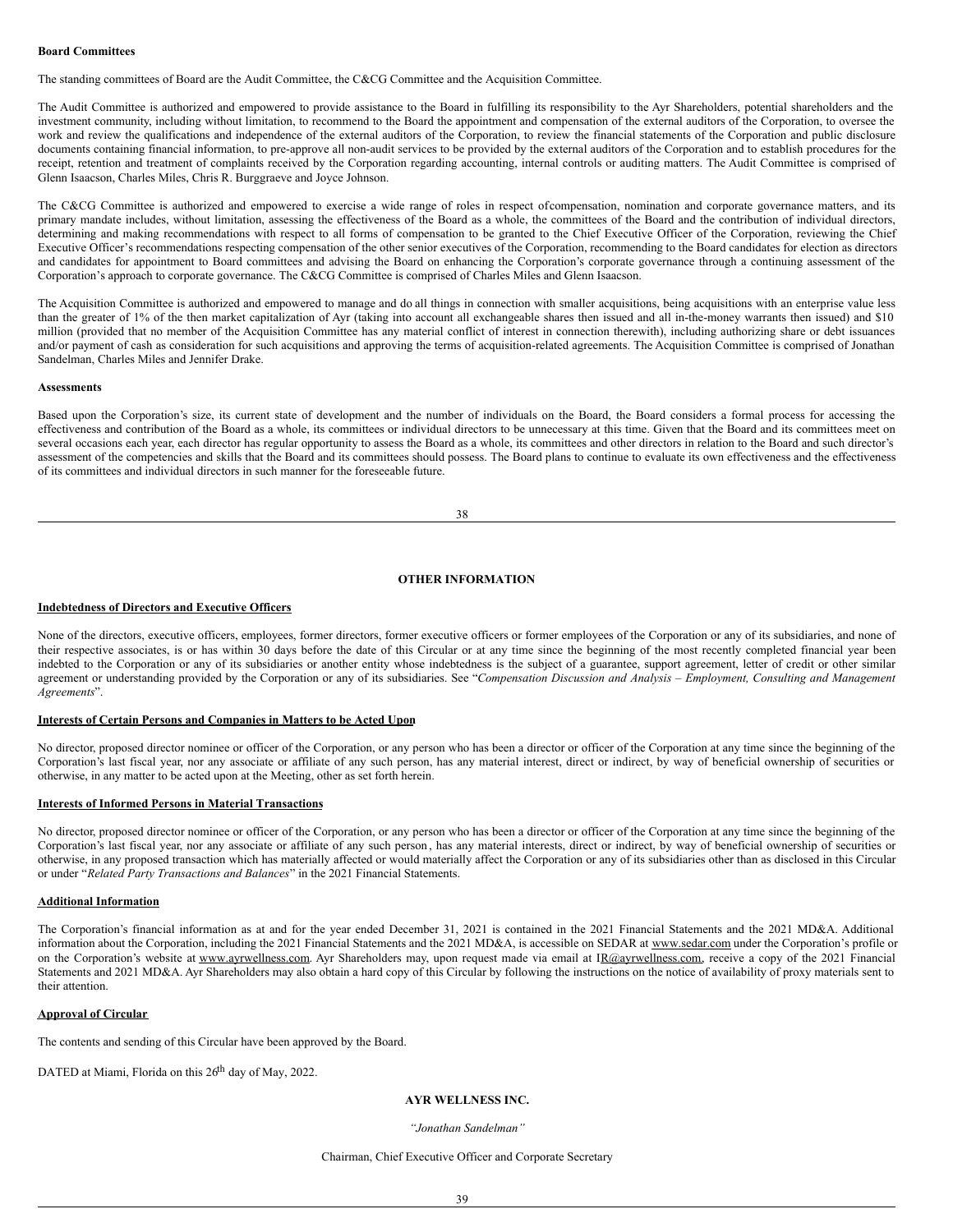## **APPENDIX "A" EQUITY INCENTIVE PLAN RESOLUTION**

(See attached)

A-1

## **EQUITY INCENTIVE PLAN RESOLUTION of AYR WELLNESS INC. (the "Corporation")**

## **RECITALS:**

- (a) The amended and restated equity incentive plan (the "**Equity Incentive Plan**") was approved by the board of the directors of the Corporation on May 2, 2021.
- (b) The grants under the Equity Incentive Plan must be approved by the shareholders of the Corporation at this annual general and special meeting of shareholders (this "**Meeting**").

## **RESOLVED AS AN ORDINARY RESOLUTION THAT:**

- 1. The Equity Incentive Plan as set out in Appendix "B" of thismanagement information circular dated May 26, 2022 is hereby approved and renewed, and all unallocated options rights and other entitlements issuable thereunder are hereby approved and authorized.
- 2. The Corporation shall have the ability to continue granting options, rights or other entitlements under the Equity Incentive Plan until June 23, 2025, which is the date that is three (3) years from the date of this Meeting whereby shareholder approval is being sought.
- 3. Any one or more of the directors or officers of the Corporation is hereby authorized and directed, acting for, in the name of and on behalf of the Corporation, to execute or cause to be executed, under the seal of the Corporation or otherwise, and to deliver or cause to be delivered, such other documents and instruments, and to do or cause to be done all such other acts and things, as may in the opinion of such director or officer of the Corporation be necessary or desirable to carry out the intent of the foregoing resolution (including, without limitation, the execution and filing of the aforementioned Equity Incentive Plan, and any applications, documents, filings or certificates in connection therewith), the execution of any such application, document, filing or certificate or the doing of any such other act or thing by any director or officer of the Corporation being conclusive evidence of such determination.

A-2

## **APPENDIX "B" AYR WELLNESS INC. AMENDED AND RESTATED EQUITY INCENTIVE PLAN**

(See attached)

"B-1

## **AYR WELLNESS INC. AMENDED AND RESTATED EQUITY INCENTIVE PLAN**

ADOPTED BY THE BOARD OF DIRECTORS: MAY 2, 2021

EFFECTIVE DATE: MAY 2, 2021

#### **Section 1. Purpose**

The purpose of this Plan is to promote the interests of the Company and its shareholders by enabling the Company and its affiliated companies to: (i) attract and retain employees, officers, consultants, advisors and Non-Employee Directors capable of assuring the future success of the Company; (ii) offer such persons incentives to put forth maximum efforts for the success of the Company's business; and (iii) compensate such persons through various stock-based arrangements and provide them with opportunities for stock ownership in the Company, thereby aligning the interests of such persons with the Company's shareholders.

## **Section 2. Definitions**

As used in this Plan, the following terms shall have the meanings set forth below:

- (a) "*2019 Plan*" means the Equity Incentive Plan of the Company dated May 17, 2019.
- (b) "*Af iliate*" shall have the meaning ascribed to such term in National Instrument 45-106 –*Prospectus Exemptions* of the Canadian Securities Administrators.

(c) "*Associate*" when used to indicate a relationship with a person, shall mean (i) an issuer of which the person beneficially owns or controls, directly or indirectly, voting securities entitling the person to more than 10% of the voting rights attached to outstanding voting securities of the issuer, (ii) any partner of the person, (iii) any trust or estate in which the person has a substantial beneficial interest or in respect of which the person serves as trustee or executor or in a similar capacity, or (iv) in the case of an individual, a relative of that individual, if the relative has the same home as that individual, including (A) a spouse of that individual, or (B) a relative of that individual's spouse.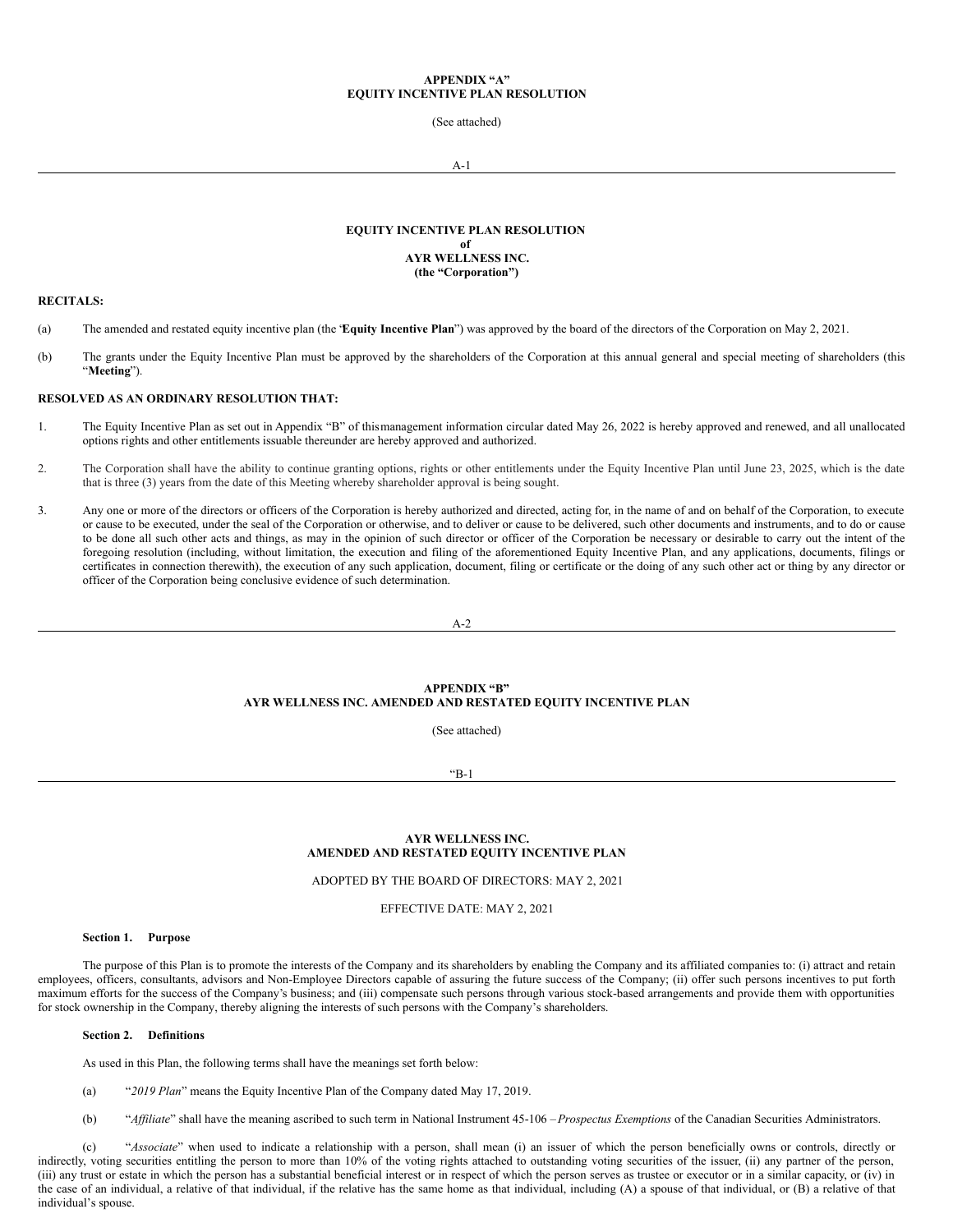(d) "*Award*" shall mean any Option, Restricted Stock Unit or Unrestricted Stock Bonus granted under this Plan.

(e) "*Award Agreement*" shall mean any written agreement, contract or other instrument or document evidencing an Award granted under this Plan (including a document in an electronic medium) executed in accordance with the requirements of Section 10(b).

- (f) "*Blackout Period*" shall have the meaning ascribed to such term in Section 6(a)(ii).
- (g) "*Board*" shall mean the board of directors of the Company, in effect from time to time.
- (h) "*Code*" shall mean the U.S. Internal Revenue Code of 1986, as amended from time to time, and any regulations promulgated thereunder.

"B-2

(i) "*Committee*" shall mean the Compensation, Nominating and Corporate Governance Committee of the Board or such other committee designated by the Board to administer this Plan, failing which shall mean the Board.

- (j) "*Company*" shall mean Ayr Wellness Inc., a company continued under the Business Corporations Act (British Columbia), and any successor corporation.
- (k) "*CSAC AcquisitionCo*" means CSAC Acquisition Inc., a wholly-owned subsidiary of the Company, incorporated under the laws of Nevada.
- (l) "*Director*" shall mean a member of the Board.
- (m) "*Dividend Equivalent*" shall mean any right granted under Section 6(c) of this Plan.
- (n) "*Ef ective Date*" shall mean the date this Plan is adopted by the Board, as set forth in Section 12.

(o) "*Eligible Person*" shall mean any employee, officer, Non-Employee Director, consultant (which, for greater certainty, shall include individuals who provide services pursuant to a management services agreement), independent contractor or advisor providing services to the Company or any Affiliate, or any such person to whom an offer of employment or engagement with the Company or any Affiliate is extended; provided that any consultant, independent contractor or advisor shall be a natural person providing bona fide services to the Company or any Affiliate and such services are not in connection with the offer or sale of securities in a capital-raising transaction and do not directly or indirectly promote or maintain a market for the Company's securities.

(p) "*Exchange*" means the principal securities exchange on which the Company's Shares are trading, being the Canadian Stock Exchange as at the date hereof.

(q) "*Exchange Policies*" shall mean the rules and policies of the Exchange in effect from time to time.

(r) "*Exchangeable Shares*" shall mean the non-voting exchangeable common stock of CSAC AcquisitionCo that are exchangeable for Shares of the Company on a one-for-one basis.

(s) "*Fair Market Value*" with respect to one Share as of any date shall mean: (i) if the Shares are listed on a stock exchange, the greater of: (A) the closing price of such Share on the Exchange (or such other stock exchange where the majority of the trading volume and value of the Shares occurs) on the previous trading day, and (B) the VWAP of such Share on the Exchange (or such other stock exchange where the majority of the trading volume and value of the Shares occurs) for the five trading days immediately preceding the relevant date; and (ii) if the Shares are not so listed on a stock exchange, the per share value of one Share, as determined by the Board, or any duly authorized Committee of the Board, in its sole discretion, by applying principles of valuation with respect thereto.

(t) "*Fully-Diluted Shares*" shall mean the aggregate Shares and multiple voting shares of the Company issued and outstanding, including: (i) the Shares issuable on exchange of the Exchangeable Shares; (ii) the Shares issuable on exchange of the Warrants (excluding in respect of the cashless exercise feature thereof and provided such Warrants are not determined to be "out of the money" by the Board as at the date of grant of the applicable Award(s)); and (iii) the Shares issuable on conversion of the Rights; but shall exclude the Shares issuable pursuant to Awards granted hereunder and pursuant to any restricted Exchangeable Shares (or Shares issuable upon the exchange thereof) awarded by CSAC AcquisitionCo.

(u) "*Incentive Stock Option*" shall mean an option granted under Section 6(a) of this Plan that is intended to meet the requirements of Section 422 of the Code or any successor provision.

(v) "*Non-Employee Director*" shall mean a Director who is not also an employee of the Company or any Affiliate.

"B-3

(w) "*Non-Qualified Stock Option*" shall mean an option granted under Section 6(a) of this Plan that is not intended to be an Incentive Stock Option.

- (x) "*Option*" shall mean an Incentive Stock Option or a Non-Qualified Stock Option, as applicable, to purchase shares of the Company.
- (y) "*Participant*" shall mean an Eligible Person designated to be granted an Award under this Plan.
- (z) "*Person*" shall mean any individual or entity, including a corporation, partnership, limited or unlimited liability company, association, joint venture or trust.
- (aa) "Plan" shall mean this Ayr Wellness Inc. Amended and Restated Equity Incentive Plan, as amended or amended and restated from time to time.
- (bb) "*Related Entity*" shall mean a person that controls or is controlled by the Company or that is controlled by the same person that controls the Company.

(cc) "*Related Person*" shall mean (i) a director or executive officer of the Company or of a Related Entity of the Company; (i) an Associate of a director or executive officer of Company or of a Related Entity of the Company; or (iii) a permitted assign of a director or executive officer of the Company or of a Related Entity of the Company.

(dd) "*Restricted Stock Unit*" shall mean any unit granted under Section 6(b) of this Plan evidencing the right to receive a Share (or a cash payment equal to the Fair Market Value of a Share) at some future date, provided that in the case of Participants who are liable to taxation under the Tax Act in respect of amounts payable under this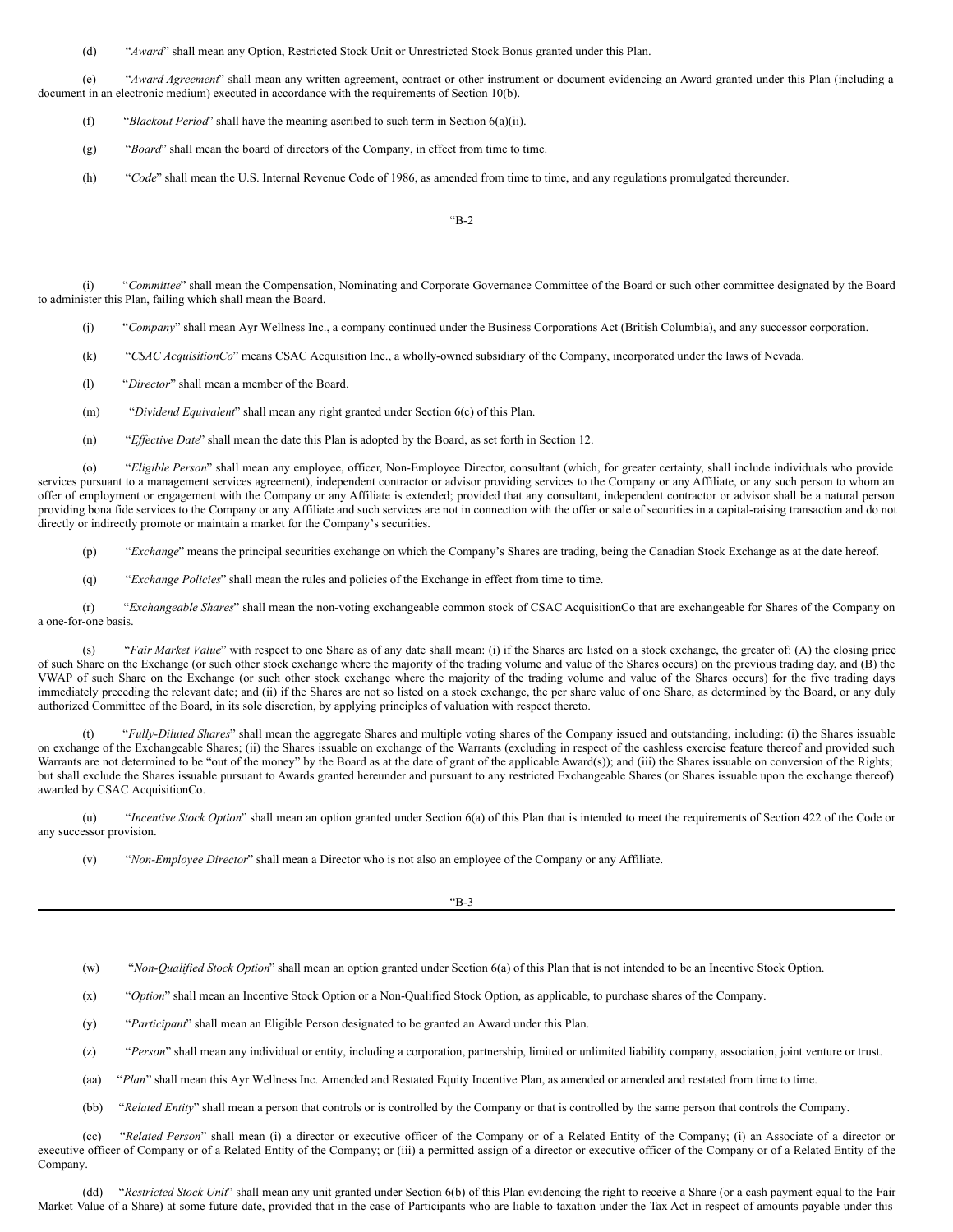Plan, that such date shall not be later than December 31 of the third calendar year following the year services were performed in respect of the corresponding Restricted Stock Unit awarded.

(ee) "*Rights*" shall mean the rights of the Company, each of which became exercisable for one-tenth (1/10) of one Share upon the closing of the Company's qualifying transaction.

(ff) "*Section 409A*" shall mean Section 409A of the Code, or any successor provision, and applicable Treasury Regulations and other applicable guidance thereunder.

(gg) "*Securities Act*" shall mean the U.S. Securities Act of 1933, as amended.

(hh) "*Security* Based Compensation Arrangements" shall have the meaning ascribed to such term (or equivalent term) in the Exchange Policies.

(ii) "Share" or "Shares" shall mean, collectively, the subordinate voting shares, restricted voting shares and/or limited voting shares of the Company (or such other securities or property as may become subject to Awards pursuant to an adjustment made under Section 4(b) of this Plan).

(jj) "*Specified Employee*" shall mean a specified employee as defined in Section 409A(a)(2)(B) of the Code or applicable proposed or final regulations under Section 409A, determined in accordance with procedures established by the Company and applied uniformly with respect to all plans maintained by the Company that are subject to Section 409A.

(kk) "*Tax Act*" shall mean the Income Tax Act (Canada), as amended from time to time, including regulations thereunder.

(ll) "*U.S. Award Holder*" shall mean any holder of an Award who is a "U.S. person" (as defined in Rule 902(k) of Regulation S under the Securities Act) or who is holding or exercising Awards in the United States.

(mm) "*United States*" shall mean the United States of America, its territories and possession, any State of the United States, and the District of Columbia.

"B-4

(nn) "*Unrestricted Stock Bonus*" shall mean an issue of Shares in consideration of past services, or an issue of Shares in exchange for cash consideration at the Fair Market Value thereof (with the cash consideration representing up to the after-withholding tax value of a cash bonus paid).

(oo) "*VWAP*" shall mean the volume weighted average trading price of the Shares, calculated by dividing the total value by the total volume of securities traded for the relevant period.

(pp) "*Warrants*" shall mean the share purchase warrants of the Company, each of which entitle the holder thereof to purchase one Share at a price of C\$11.50.

Unless otherwise specified, all dollar amounts are expressed in United States dollars and all references to "\$" or "US\$" are to United States dollars. References to "C\$" are to Canadian dollars.

## **Section 3. Administration**

(a) Power and Authority of the Board. The Plan shall be administered by the Board, and the Board shall have the power to manage this Plan and may delegate such power at its discretion to any committee of the Company, including the Committee. All references hereinafter to the "Committee" shall mean the Committee, as delegated to by the Board, if applicable, failing which shall mean the Board. Subject to the express provisions of this Plan and to applicable law, the Committee shall have full power and authority to: (i) designate Participants; (ii) determine the type or types of Awards to be granted to each Participant under this Plan; (iii) determine the number of Shares to be covered by (or the method by which payments or other rights are to be calculated in connection with) each Award; (iv) determine the terms and conditions of any Award or Award Agreement, including any terms relating to the forfeiture of any Award and the forfeiture, recapture or disgorgement of any cash, Shares or other amounts payable with respect to any Award; (v) amend the terms and conditions of any Award or Award Agreement, subject to the limitations under Section 7; (vi) accelerate the exercisability of any Award or the lapse of any restrictions relating to any Award, subject to the limitations in Section 7, (vii) determine whether, to what extent and under what circumstances Awards may be exercised in cash, Shares, other securities or other property (excluding promissory notes), or canceled, forfeited or suspended, subject to the limitations in Section 7; (viii) determine whether, to what extent and under what circumstances amounts payable with respect to an Award under this Plan shall be deferred either automatically or at the election of the holder thereof or the Committee, subject to the requirements of Section 409A; (ix) interpret and administer this Plan and any instrument or agreement, including an Award Agreement, relating to this Plan; (x) establish, amend, suspend or waive such rules and regulations and appoint such agents as it shall deem appropriate for the proper administration of this Plan; (xi) make any other determination and take any other action that the Committee deems necessary or desirable for the administration of this Plan; and (xii) adopt such modifications, rules, procedures and subplans as may be necessary or desirable to comply with provisions of the laws of the jurisdictions in which the Company or an Affiliate may operate, including, without limitation, establishing any special rules for Affiliates, Eligible Persons or Participants located in any particular country, in order to meet the objectives of this Plan and to ensure the viability of the intended benefits of Awards granted to Participants located in non-United States jurisdictions. Unless otherwise expressly provided in this Plan, all designations, determinations, interpretations and other decisions under or with respect to this Plan or any Award or Award Agreement shall be within the sole discretion of the Committee, may be made at any time and shall be final, conclusive and binding upon any Participant, any holder or beneficiary of any Award or Award Agreement, and any employee of the Company or any Affiliate.

(b) Delegation. The Committee may delegate to one or more officers or Directors of the Company, subject to such terms, conditions and limitations as the Committee may establish in its sole discretion, the authority to grant Awards; *provided*, *however*, that the Committee shall not delegate such authority in such a manner as would cause this Plan not to comply with applicable Exchange Policies or applicable law.

(c) Power and Authority of the Committee. Notwithstanding anything to the contrary contained herein, (i) the Committee may, at any time and from time to time, without any further action of the Board, exercise the powers and duties of the Board under this Plan, unless the exercise of such powers and duties by the Committee would cause this Plan not to comply with the requirements of all applicable securities rules and Exchange Policies and (ii) only the Board (or a committee of the Board comprised of directors who qualify as independent directors within the meaning of the independence rules of any applicable stock exchange on which the Shares are then listed) may grant Awards to Directors who are not also employees of the Company or an Affiliate.

Indemnification. To the full extent permitted by law, (i) no member of the Board, the Committee or any person to whom the Committee delegates authority under this Plan shall be liable for any action or determination taken or made in good faith with respect to this Plan or any Award made under this Plan, and (ii) the members of the Board, the Committee and each person to whom the Committee delegates authority under this Plan shall be entitled to indemnification by the Company with regard to such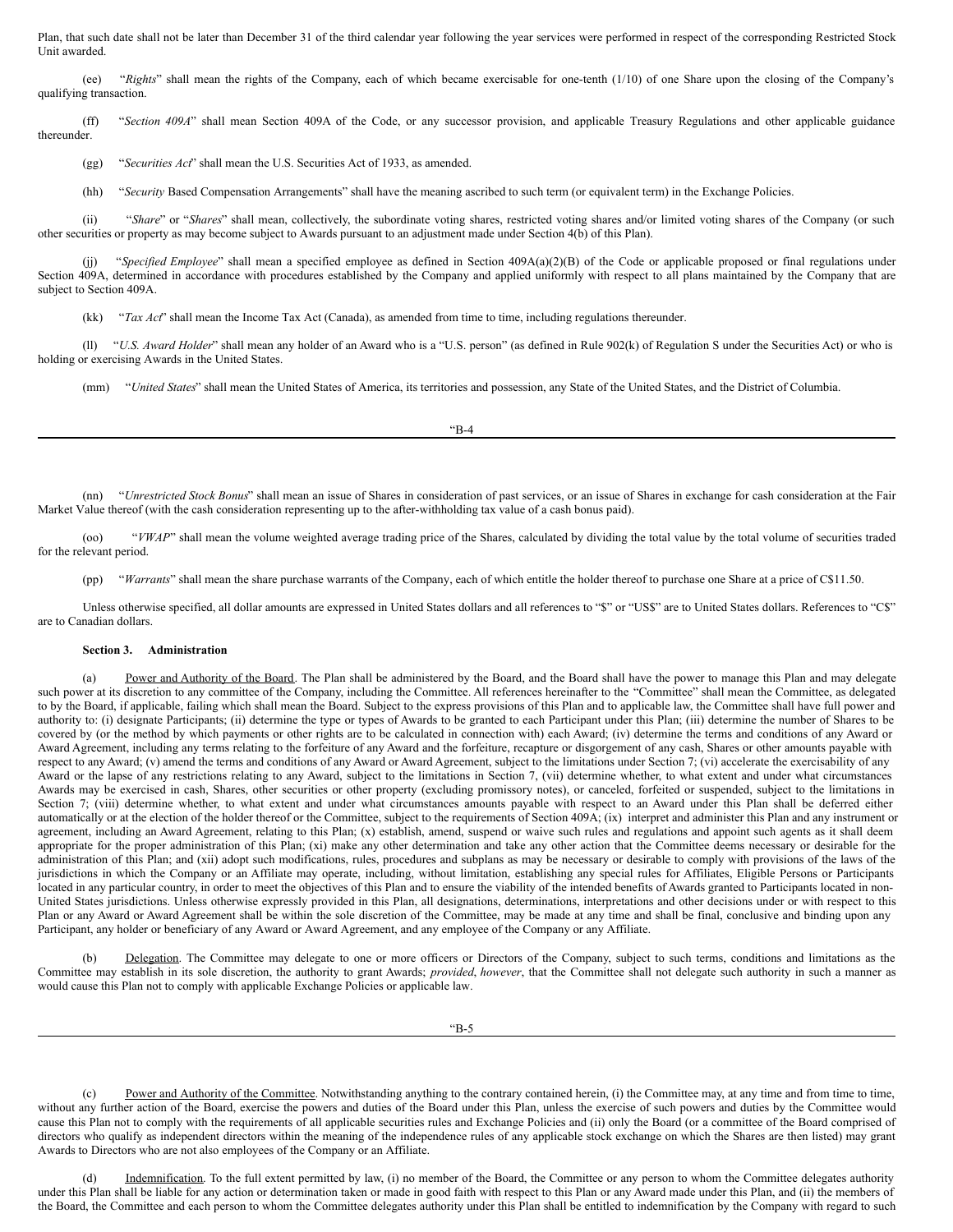actions and determinations. The provisions of this paragraph shall be in addition to such other rights of indemnification as a member of the Board, the Committee or any other person may have by virtue of such person's position with the Company.

| Section 4. | <b>Shares Reserved for Awards</b> |  |
|------------|-----------------------------------|--|
|            |                                   |  |

#### (a) Shares Reserved.

- (i) Subject to Section 4(b), the securities that may be acquired by Participants under this Plan will consist of (A) authorized but unissued Shares; or (B) issued and outstanding Shares held by the Company for its own account to the extent permitted by applicable law.
- (ii) The Company will at all times during the term of this Plan ensure that it is authorized to issue such number of Shares as are sufficient to satisfy the requirements of this Plan.
- (iii) Subject to adjustment as provided in Section 4(b) of this Plan, the maximum aggregate number of Shares issuable under this Plan and under all other Security Based Compensation Arrangements shall not exceed 12% of the total number of Fully Diluted Shares issued and outstanding from time to time. This Plan is considered an "evergreen" plan, since (i) any Shares subject to an Award which has been exercised or settled in cash by a Participant or for any reason is cancelled or terminated without having been exercised or settled in Shares will again be available for grants under this Plan, and (ii) the number of Awards available to grant will increase as the number of issued and outstanding Shares increases from time to time.
- (iv) For the purposes of Section 4(a)(iii), in the event that the Company cancels or purchases to cancel any of its issued and outstanding Shares ("**Cancellation**") and as a result of such Cancellation, the Company exceeds the limit set out in Section 4(a)(iii), no approval of the Company's shareholders will be required for the issuance of Shares on the exercise or settlement of any Awards which were granted prior to such Cancellation.
- (v) For greater certainty, Awards that do not entitle the holder thereof to receive or purchase Shares shall not be counted against the aggregate number of Shares available for Awards under this Plan.

"B-6

(vi) Shares issued under Awards granted in substitution for awards previously granted by an entity that is acquired by or merged with the Company or an Affiliate shall not be counted against the aggregate number of Shares available for Awards under this Plan.

(b) Adjustments. In the event that any dividend (other than a regular cash dividend) or other distribution (whether in the form of cash, Shares, other securities or other property), recapitalization, forward stock split, reverse stock split, reorganization, plan of arrangement, merger, amalgamation, consolidation, split-up, spin-off, combination, repurchase or exchange of Shares or other securities of the Company, issuance of warrants or other rights to purchase Shares or other securities of the Company or other similar corporate transaction or event which affects the Shares, or unusual or nonrecurring events affecting the Company or the financial statements of the Company, or changes in applicable rules, rulings, regulations or other requirements of any governmental body or stock exchange or inter-dealer quotation, accounting principles or law, such that an adjustment is considered by the Committee to be appropriate in order to prevent dilution or enlargement of the benefits or potential benefits intended to be made available under this Plan, then the Committee may, in such manner as it may deem equitable, subject to any required regulatory or Exchange approvals, adjust any or all of (i) the number and kind of Shares (or other securities or other property) that thereafter may be made the subject of Awards, (ii) the number and kind of Shares (or other securities or other property) subject to outstanding Awards, (iii) the purchase price or exercise price with respect to any Award or, if deemed appropriate, make provision for a cash payment with respect to any outstanding Award, and/or (iv) any share limit set forth in this Plan; provided, however, that the number of Shares covered by any Award or to which such Award relates shall always be a whole number. Such adjustment shall be made by the Committee or the Board, whose determination in that respect shall be final, binding and conclusive**.**

- (c) Additional Award Limitations.
	- (i) From and after the Effective Date and subject to Section 4(b), to the extent that s. 2.25 of National Instrument 45-106 –*Prospectus Exemptions* applies to an Award or to the issuance of Shares pursuant thereto:  $(X)$  after a grant, the number of Shares, calculated on a fully-diluted basis, reserved for issuance under Options granted to (A) any one Related Person shall not exceed 5% of the total number of Shares that are outstanding at the time of the grant, or (B) Related Persons shall not exceed 10% of the total number of Shares that are outstanding at the time of the grant; and  $(Y)$  after a grant, the number of Shares, calculated on a fully-diluted basis, issued within any 12 months to (A) any one Related Person and the Associates of such Related Person shall not exceed 5% of the total number of Shares that are outstanding at the time of the grant, or (B) Related Persons shall not exceed 10% of the total number of Shares that are outstanding at the time of the grant.
	- (ii) The maximum number of Shares that may be issued under this Plan to the Company's Non-Employee Directors, as a whole, or the number of securities that may be issuable on exercise of the Awards granted to the Company's Non-Employee Directors, as a whole, as compensation within any one-year period, shall not exceed 1% of the total number of Fully-Diluted Shares, in aggregate, at the time of grant, subject to adjustment pursuant to Section 4(b). The Board shall not (i) grant Options to any one Non-Employee Director in which the aggregate Fair Market Value of the Shares underlying such Options during any calendar year (and including any awards under any equity compensation program of CSAC AcquisitionCo or its Affiliates) shall exceed US\$100,000, or (ii) grant Awards in which the aggregate Fair Market Value of the Shares in respect to which the Awards are exercisable by such Non-Employee Director during any calendar year (and including any awards under any equity compensation program of CSAC AcquisitionCo or its Affiliates) shall exceed C\$150,000, and in each case of (i) and (ii), measured as at the date of grant.

"B-7

(d) Restricted Exchangeable Shares. If, during the term of this Plan, CSAC AcquisitionCo grants awards of restricted Exchangeable Shares to Persons who are Eligible Persons under this Plan, any restricted Exchangeable Shares awarded by CSAC AcquisitionCo will reduce the number of Shares that may be awarded under this Plan on a one-for-one basis. If any restricted Exchangeable Shares awarded by CSAC AcquisitionCo are forfeited, cancelled, or are used or withheld to satisfy tax withholding obligations of an award recipient thereunder, any such restricted Exchangeable Shares that are forfeited, cancelled, used or withheld will thereafter not be treated as reducing the number of Shares that are available for Awards under this Plan.

(e) Financial Assistance. The Company or any Affiliate or Related Entity may provide financial assistance to, or enter into support agreements with, Participants in connection with grants under this Plan, including without limitation, full, partial or non-recourse loans (to the extent permitted by applicable laws), provided approval of the disinterested members of the Board is obtained.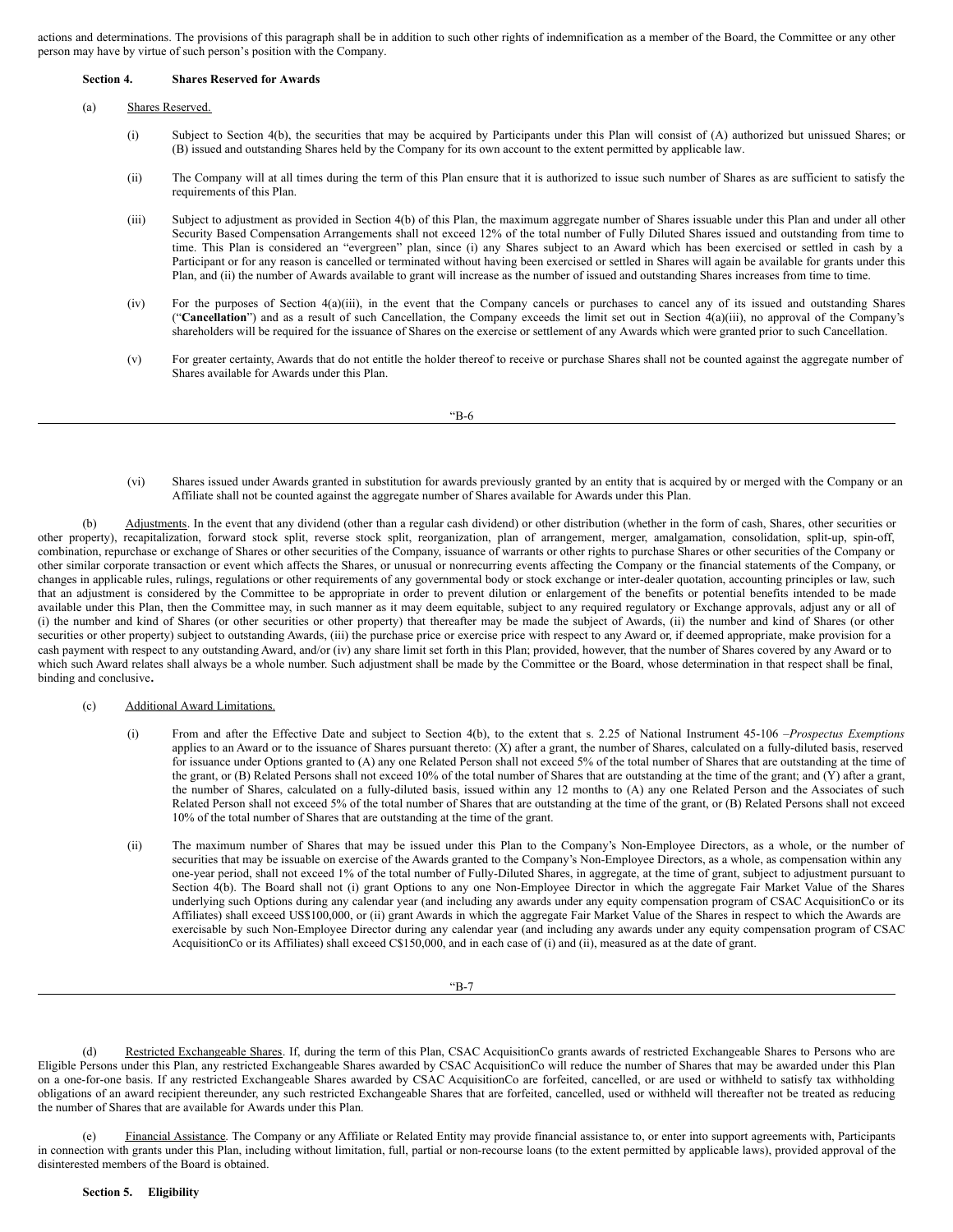Any Eligible Person shall be eligible to be designated as a Participant. In determining which Eligible Persons shall receive an Award and the terms of any Award, the Committee may take into account the nature of the services rendered by the respective Eligible Persons, their present and potential contributions to the success of the Company and/or such other factors as the Committee, in its discretion, shall deem relevant. Notwithstanding the foregoing,

- (i) an Incentive Stock Option may only be awarded to an employee of the Company or any "Parent Corporation" or "Subsidiary Corporation" of the Company (in each case, within the meaning of Section 424 of the Code); and
- (ii) in the case of an Eligible Person who is subject to United States income tax, a Non-Qualified Stock Option may only be awarded to such Eligible Person to the extent the Eligible Person performs direct services to (A) the Company or any corporation (other than the Company), in an unbroken chain of corporations beginning with the Company, in which each of the corporations other than the last corporation in the unbroken chain owns, directly or indirectly, stock representing at least 50% of the voting power of all classes of stock entitled to vote or at least 50% of the value of all classes of stock in one of the other corporations in such chain, or (B) to an entity that otherwise qualifies as an eligible issuer of service recipient stock pursuant to United States Treasury Regulation Section 1.409A-1(b)(5)(iii)(E)(1).

Receipt of Awards by a Participant is subject to the grant being voluntary within the meaning of section 2.23(2) of National Instrument 45-106 – *Prospectus Exemptions*, to the extent applicable.

## **Section 6. Awards**

(a) Options. The Committee is hereby authorized to grant Options to Eligible Persons with the following terms and conditions and with such additional terms and conditions not inconsistent with the provisions of this Plan, as the Committee shall determine:

> (i) Exercise Price. The purchase price per Share purchasable under an Option shall be determined by the Committee and shall not be less than 100% of the Fair Market Value of a Share on the date of grant of such Option; provided, however, that, to the extent permitted under Section 409A and Section 424 of the Code, as applicable, the Committee may designate a purchase price below Fair Market Value on the date of grant if the Option is granted in substitution for a stock option previously granted by an entity that is acquired by or merged with the Company or an Affiliate.

- (ii) Option Term. The term of each Option shall be fixed by the Committee at the date of grant but shall not be longer than ten (10) years from the date of grant. Notwithstanding the foregoing, in the event that the expiry date of an Option falls within a trading blackout period imposed by the Company (a "Blackout Period"), and neither the Company nor the individual in possession of the Options is subject to a cease trade order in respect of the Company's securities, then the expiry date of such Option shall be automatically extended to the 10th business day following the end of the Blackout Period, provided that the extension contemplated by this paragraph (ii) shall not apply to Incentive Stock Options.
- (iii) Time and Method of Exercise. The Committee shall determine the time or times at which an Option may be exercised in whole or in part and the method or methods by which, and the form or forms, including, subject to applicable law, but not limited to, cash, check, or surrender of other securities or other property, or any combination thereof, having a Fair Market Value on the exercise date equal to the applicable exercise price, in which payment of the exercise price with respect thereto may be made or deemed to have been made.
	- (A) Promissory Notes. Notwithstanding the foregoing, the Committee may not permit payment of the exercise price, either in whole or in part, with a promissory note.
	- (B) Net Exercises. The Committee may, in its discretion, permit an Option to be exercised by delivering to the Participant a number of Shares having an aggregate Fair Market Value (determined as of the date of exercise) equal to the excess, if positive, of the Fair Market Value of the Shares underlying the Option being exercised on the date of exercise, over the exercise price of the Option for such Shares.
- (iv) Options Subject to Targets. Options may be made subject to the achievement by the Company of specified performance targets, such that such Options will only be exercisable if such targets are met.
- (v) Incentive Stock Options. Unless an Award Agreement specifies that an Option is intended to be an Incentive Stock Option, the Option will be a Non-Qualified Stock Option. The Company makes no assurances that an Option that it designates as an Incentive Stock Option will meet all requirements for qualification under Section 422 of the Code, and neither the Company, nor its officers, directors or employees, shall have any liability to the Participant if the Option does not qualify as an Incentive Stock Option under Section 422 of the Code. If an Award Agreement specifies that an Option is intended to be an Incentive Stock Option, the following additional provisions shall apply:
	- (A) To the extent that the aggregate Fair Market Value (determined at the time of grant) of the Shares with respect to which Incentive Stock Options are exercisable for the first time by any Participant during any calendar year (under all plans of the Company and any Affiliates) exceeds \$100,000 (or such other limit established in the Code) or otherwise does not comply with the rules governing Incentive Stock Options, the Options or portions thereof that exceed such limit (according to the order in which they were granted) or otherwise do not comply with such rules will be treated as Non-Qualified Stock Options, notwithstanding any contrary provision of the applicable Award Agreement(s).

- (B) The Incentive Stock Option granted to a Participant who, at the time the Incentive Stock Option is granted, owns (within the meaning of Sections 422 and 424 of the Code) stock possessing more than 10% of the total combined voting power of all classes of stock of the Company or any "Parent Corporation" or "Subsidiary Corporation" of the Company (in each case, within the meaning of Section 424 of the Code), shall not be exercisable after the expiration of five (5) years from the date such Incentive Stock Option is granted.
- (C) The purchase price per Share for an Incentive Stock Option shall be not less than 100% of the Fair Market Value of a Share on the date of grant of the Incentive Stock Option; provided, however, that, in the case of the grant of an Incentive Stock Option to a Participant who, at the time such Option is granted, owns (within the meaning of Section 422 and 424 of the Code) stock possessing more than 10% of the total combined voting power of all classes of stock of the Company or any "Parent Corporation" or "Subsidiary Corporation" of the Company (in each case, within the meaning of Section 424 of the Code), the purchase price per Share purchasable under an Incentive Stock Option shall be not less than 110% of the Fair Market Value of a Share on the date of grant of the Incentive Stock Option.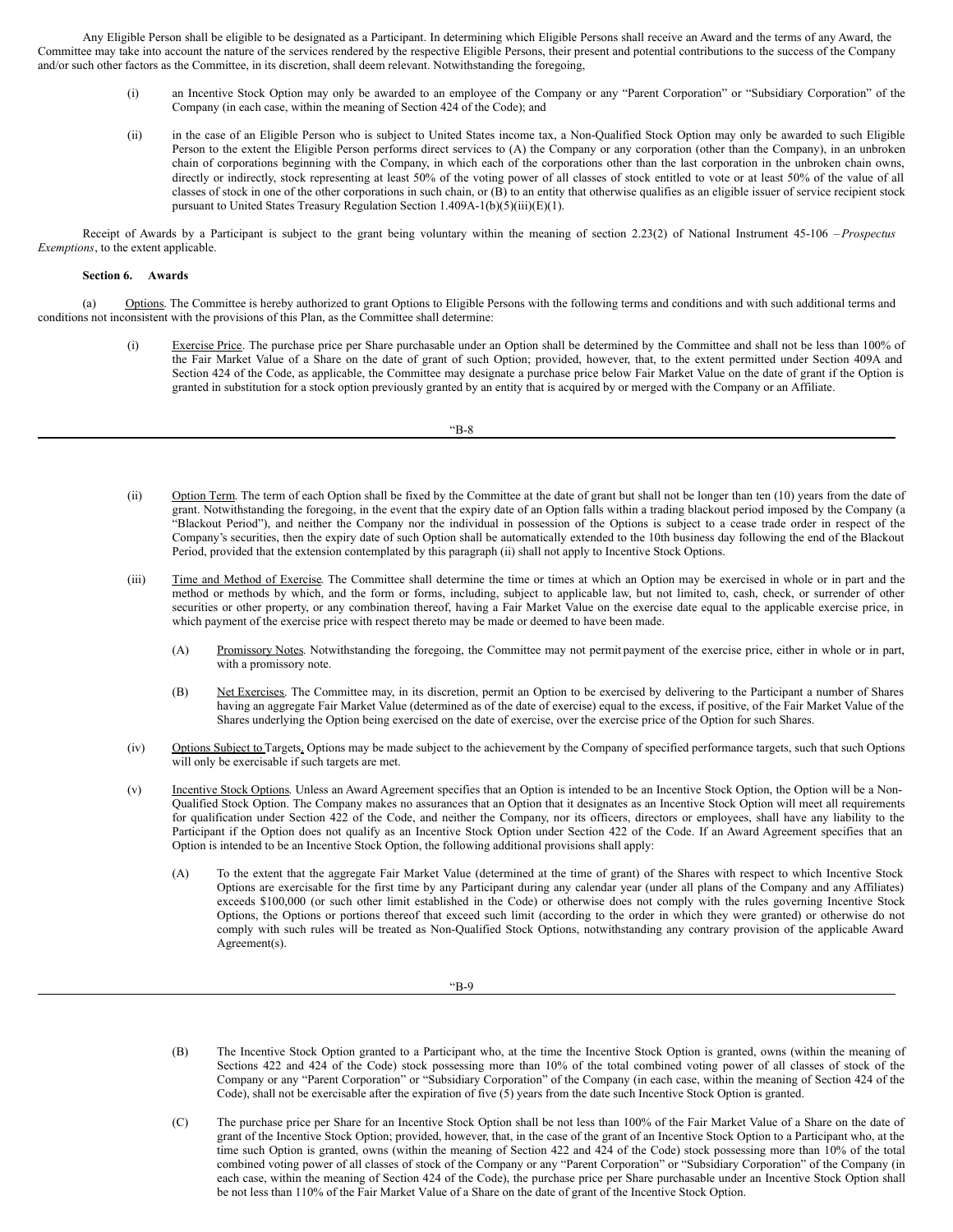- (D) An Incentive Stock Option will not be transferable by a Participant other than by will or the laws of descent and distribution and, during the Participant's lifetime, may only be exercised by the Participant.
- (E) Any Incentive Stock Option authorized under this Plan shall contain such other provisions as the Committee shall deem advisable, but shall in all events be consistent with and contain all provisions required in order to qualify the Option as an Incentive Stock Option.
- (F) No Incentive Stock Option may be granted more than ten (10) years after the earlier of (i) the date this Plan is adopted by the Board, and (ii) the date on which this Plan is approved by shareholders of the Company.
- (G) In order to retain status as an Incentive Stock Option, an Incentive Stock Option must be exercised within three (3) months following the date the optionee ceases to be an employee, except in the case of death or Disability as defined under Section 22(e) of the Code. Any Incentive Stock Option that is not exercised within the time periods required under Section 422 of the Code, with automatically be deemed to be a Non-Qualified Stock Option (to the extent it would otherwise remain exercisable according to its terms).
- (H) In the event this Plan is not approved by the shareholders of the Company in accordance with the requirements of Section 422 of the Code within twelve (12) months before or after this Plan is adopted by the Board, any Incentive Stock Option granted under this Plan automatically will be deemed to be a Non-Qualified Stock Option.

"B-10

(b) Restricted Stock Units. The Committee is hereby authorized to grant an Award of Restricted Stock Units to Eligible Persons with the following terms and conditions and with such additional terms and conditions not inconsistent with the provisions of this Plan as the Committee shall determine:

- (i) Restrictions. Restricted Stock Units shall be subject to such restrictions as the Committee may impose (including, without limitation, any limitation on the right to receive any dividend, Dividend Equivalents, or other right or property with respect thereto), which restrictions may lapse separately or in combination at such time or times, in such installments or otherwise as the Committee may deem appropriate. Notwithstanding the foregoing, rights to dividend or Dividend Equivalent payments shall be subject to the limitations described in Section 6(c).
- (ii) Issuance and Delivery of Shares. In the case of Restricted Stock Units, no Shares shall be issued at the time such Awards are granted. Upon the lapse or waiver of restrictions and the restricted period relating to Restricted Stock Units evidencing the right to receive Shares, one Share for each such Share covered by the Restricted Stock Unit shall be issued and delivered to the holder of the Restricted Stock Units; provided, that the Committee may elect to pay cash, or part cash and part Shares in lieu of delivering only Shares.
- (iii) Acceleration of Vesting. The Committee may, in its discretion, accelerate the vesting, all or in part, of the Restricted Stock Units.
- (iv) Forfeiture. Except as otherwise determined by the Committee or as provided in an Award Agreement, upon a Participant's termination of employment or service or resignation or removal as a Director (in either case, as determined under criteria established by the Committee) during the applicable restriction period, all Restricted Stock Units held by such Participant that, at such time, remain subject to restrictions, shall be forfeited and reacquired by the Company for cancellation at no cost to the Company; provided, however, that the Committee may waive in whole or in part any or all remaining restrictions with respect to Restricted Stock Units.
- (v) Performance Targets. Restricted Stock Units may be made subject to the achievement by the Company of specified performance targets established by the Board or after a period of continued service with the Company or its Affiliates or any combination of the above, as set forth in the applicable Award Agreement, such that such Restricted Stock Units will only become vested if such targets or periods are met (or waived at the discretion of the Committee).

(c) Dividend Equivalents. The Committee is hereby authorized to grant Dividend Equivalents to Eligible Persons under which the Participant shall be entitled to receive payments (in cash, Shares, other securities or other property, as determined in the discretion of the Committee) equivalent to the amount of cash dividends paid by the Company to holders of Shares with respect to a number of Shares determined by the Committee. Subject to the terms of this Plan and any applicable Award Agreement, such Dividend Equivalents may have such terms and conditions as the Committee shall determine. Notwithstanding the foregoing, (i) the Committee may not grant Dividend Equivalents to Eligible Persons in connection with grants of Options or other Awards the value of which is based solely on an increase in the value of the Shares after the date of grant of such Award, and (ii) dividend and Dividend Equivalent amounts may be accrued but shall not be paid unless and until the date on which all conditions or restrictions relating to such Award have been satisfied, waived or lapsed.

(d) Unrestricted Stock Bonuses. The Committee is hereby authorized to grant an Award of Unrestricted Stock Bonuses to Eligible Persons under which the Participant shall be entitled to receive fully paid and non-assessable Shares as consideration for services rendered to the Company or an Affiliate in the prior calendar year, or may purchase fully paid and non-assessable Shares for cash consideration at the Fair Market Value thereof (with the cash consideration representing up to the after-withholding tax value of a cash bonus paid). Subject to the terms of this Plan and any applicable Award Agreement, such Unrestricted Stock Bonuses may have such terms and conditions as the Committee shall determine.

"B-11

- (e) General
	- (i) Consideration for Awards. Awards may be granted for no cash consideration or for any cash or other consideration as may be determined by the Committee or required by applicable law or the Exchange Policies.
	- (ii) Limits on Transfer of Awards. Except as otherwise provided by the Committee in its discretion and subject to such additional terms and conditions as it determines, no Award (other than fully vested and unrestricted Shares issued pursuant to any Award) and no right under any such Award shall be transferable by a Participant other than by will or by the laws of descent and distribution, and no Award (other than fully vested and unrestricted Shares issued pursuant to any Award) or right under any such Award may be pledged, alienated, attached or otherwise encumbered, and any purported pledge, alienation, attachment or encumbrance thereof shall be void and unenforceable against the Company or any Affiliate. Where the Committee does permit the transfer of an Award other than a fully vested and unrestricted Share, such permitted transfer shall be for no value and in accordance with all applicable law and Exchange Policies. The Committee may also establish procedures as it deems appropriate for a Participant to designate a person or persons, as beneficiary or beneficiaries, to exercise the rights of the Participant and receive any property distributable with respect to any Award in the event of the Participant's death.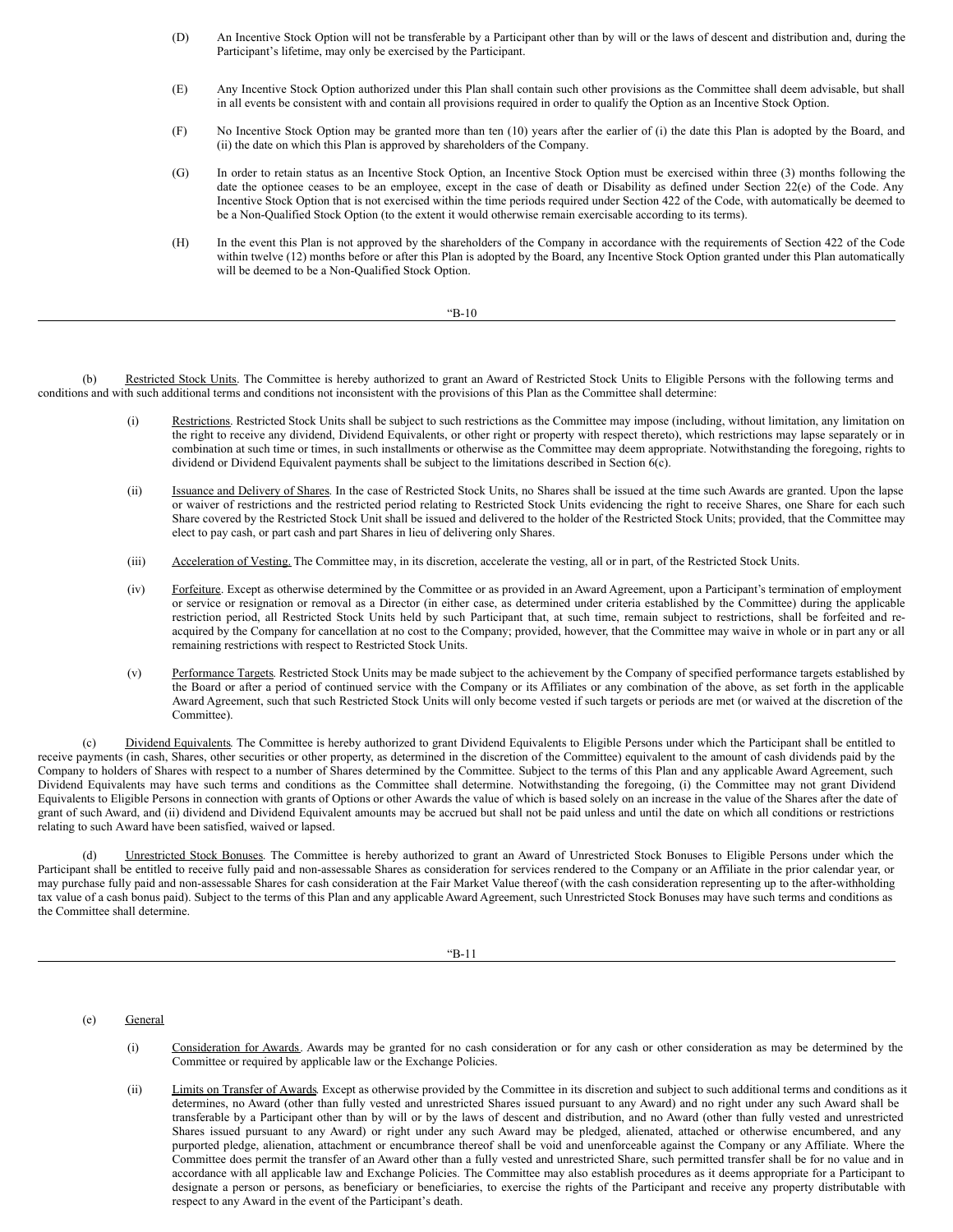- (iii) Restrictions; Exchange Listing. All Shares or other securities delivered under this Plan pursuant to any Award or the exercise thereof shall be subject to such restrictions as the Committee may deem advisable under this Plan, applicable laws and Exchange Policies, and the Committee may cause appropriate entries to be made with respect to, or legends to be placed on the certificates or direct registration statements or electronic positions, as applicable, for, such Shares or other securities to reflect such restrictions. The Company shall not be required to deliver any Shares or other securities covered by an Award unless and until the requirements of any securities or other laws, rules or regulations (including the Exchange Policies) as may be determined by the Company to be applicable are satisfied.
- (iv) Prohibition on Option Repricing. Except as provided in Section 4(b) hereof, the Committee may not, without prior approval of the Company's shareholders and applicable stock exchange approval, seek to effect any repricing of any previously granted, "out-of-the money" Option by: (i) amending or modifying the terms of the Option to lower the exercise price; (ii) canceling the out-of-the money Option and granting either (A) replacement Options having a lower exercise price; or (B) Restricted Stock Units in exchange; or (iii) cancelling or repurchasing the out-of-the money Option for cash or other securities. An Option will be deemed to be "out-of-the money" at any time when the Fair Market Value of the Shares covered by such Award is less than the exercise price of the Award.

- (v) Section 409A Provisions. Notwithstanding anything in this Plan or any Award Agreement to the contrary, to the extent that any amount or benefit that constitutes "deferred compensation" to a Participant under Section 409A and applicable guidance thereunder ("Deferred Compensation") is otherwise payable or distributable to a Participant under this Plan or any Award Agreement solely by reason of the occurrence of a change in control or due to the Participant's disability or "separation from service" (as such term is defined under Section 409A), such amount or benefit will not be payable or distributable to the Participant by reason of such circumstance unless the Committee determines in good faith that (i) the circumstances giving rise to such change in control event, disability or separation from service meet the definition of a change in control event, disability, or separation from service, as the case may be, in Section  $409A(a)(2)(A)$  of the Code and applicable proposed or final regulations, or (ii) the payment or distribution of such amount or benefit would be exempt from the application of Section 409A by reason of the short-term deferral exemption or otherwise. Any payment or distribution that is Deferred Compensation that otherwise would be made to a Participant who is a Specified Employee (as determined by the Committee in good faith) on account of separation from service may not be made before the date which is six months after the date of the Specified Employee's separation from service (or if earlier, upon the Specified Employee's death) unless the payment or distribution is exempt from the application of Section 409A by reason of the short-term deferral exemption or otherwise.
- (vi) Acceleration of Vesting. Upon a change of control event (as described in Section 7(b)), all securities (namely the Shares or Options) granted pursuant to this Plan shall immediately vest.

## **Section 7. Amendment and Termination; Corrections**

(a) Amendments to this Plan and Awards. The Board may from time to time amend, suspend, discontinue or terminate this Plan, and the Committee may amend the terms of any previously granted Award at any time, provided that, except as contemplated herein (i) no amendment, alteration, suspension, discontinuation or termination may (except as expressly provided in this Plan) materially and adversely alter or impair the terms or conditions of the Award previously granted to a Participant under this Plan without the written consent of the Participant or holder thereof; and (ii) any amendment, alteration, suspension, discontinuation or termination is subject to compliance with all applicable laws, rules, regulations and policies of any applicable governmental entity or stock exchange, including receipt of any required approval from the governmental entity or stock exchange, and any such amendment, alteration, suspension, discontinuation or termination of an Award shall be in compliance with the Exchange Policies. For greater certainty and notwithstanding the foregoing, the Board may amend, suspend, terminate or discontinue this Plan, and the Committee may amend or alter any previously granted Award, as applicable, without obtaining the approval of shareholders of the Company, in order to:

- (i) amend the eligibility for, and limitations or conditions imposed upon, participation in this Plan, except that any amendment to this Plan to change the class or classes of Persons eligible to be awarded Incentive Stock Options will be submitted for shareholder approval to the extent required by Code Section 422;
- (ii) amend any terms relating to the granting or exercise of Awards, including but not limited to terms relating to the amount and payment of the exercise price, or the vesting, expiry, assignment or adjustment of Awards, or otherwise waive any conditions of or rights of the Company under any outstanding Award, prospectively or retroactively;
- (iii) make changes that are necessary or desirable to comply with applicable laws, rules, regulations and policies of any applicable governmental entity or the Exchange, including the Exchange Policies (including amendments to Awards necessary or desirable to avoid any adverse tax results under Section 409A), and no action taken to comply shall be deemed to impair or otherwise adversely alter or impair the rights of any holder of an Award or beneficiary thereof; or

#### "B-13

(iv) amend any terms relating to the administration of this Plan, including the terms of any administrative guidelines or other rules related to this Plan.

Notwithstanding the foregoing and for greater certainty, prior approval of the shareholders of the Company shall be required for any amendment to this Plan or an Award that would require shareholder approval under the rules or regulations of the Exchange that is applicable to the Company or:

- (v) increase the shares authorized under this Plan as specified in Section 4 of this Plan;
- (vi) permit repricing of Options, which is currently prohibited by Section 6(e)(iii) of this Plan;
- (vii) permit the award of Options at a price less than 100% of the Fair Market Value of a Share on the date of grant of such Option, contrary to the provisions of Section 6(a)(i) of this Plan;
- (viii) permit Options to be transferable other than as provided in Section  $6(e)(i)$ ;
- (ix) amend this Section 7(a); or
- (x) increase the maximum term permitted for Options, as specified in Section 6(a), other than under Section 6(a)(ii), or extend the terms of any Options beyond their original expiry date.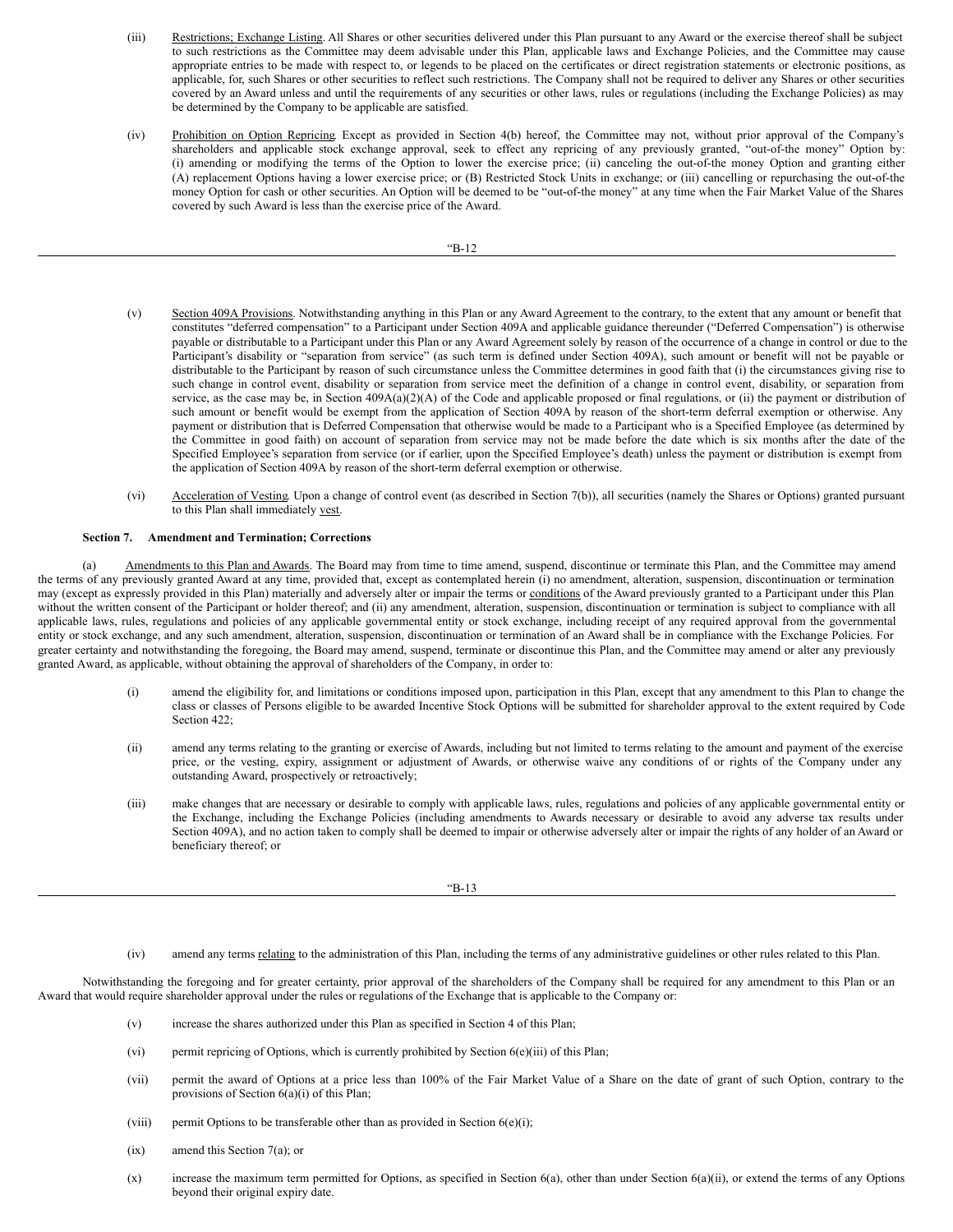(b) Corporate Transactions. In the event of any reorganization, merger, amalgamation, consolidation, split-up, spin-off, combination, plan of arrangement, takeover bid or tender offer, repurchase or exchange of Shares or other securities of the Company or any other similar corporate transaction or event involving the change of control of the Company (or if the Company shall enter into a written agreement to undergo such a transaction or event), the Committee or the Board may, in its sole discretion, provide for any of the following to be effective upon the consummation of the event (or effective immediately prior to the consummation of the event, *provided that* the consummation of the event subsequently occurs), and no action taken under this Section 7(b) shall be deemed to impair or otherwise adversely alter the rights of any holder of an Award or beneficiary thereof:

- (i) either (A) termination of the Award, whether or not vested, in exchange for an amount of cash and/or other property, if any, equal to the amount that would have been attained upon the exercise of the vested portion of the Award or realization of the Participant's vested rights (and, for the avoidance of doubt, if, as of the date of the occurrence of the transaction or event described in this Section 7(b)(i)(A), the Committee or the Board determines in good faith that no amount would have been attained upon the exercise of the Award or realization of the Participant's rights, then the Award may be terminated by the Company without any payment) or (B) the replacement of the Award with other rights or property selected by the Committee or the Board, in its sole discretion;
- (ii) that the Award be assumed by the successor or survivor corporation, or a parent or subsidiary thereof, or shall be substituted for by similar options, rights or awards covering the stock of the successor or survivor corporation, or a parent or subsidiary thereof, with appropriate adjustments as to the number and kind of shares or property and prices;

$$
B-14
$$

- (iii) that, subject to Section  $6(e)(v)$ , the Award shall be exercisable or payable or fully vested with respect to all Shares covered thereby, notwithstanding anything to the contrary in the applicable Award Agreement; or
- (iv) that the Award cannot vest, be exercised or become payable after a date certain in the future, which may be the effective date of the event.

For greater certainty, a change of control event shall not include: (i) the conversion of multiple voting shares of the Company into Shares, (ii) the exchange of the Exchangeable Shares or other exchangeable shares of a subsidiary of the Company into Shares, or (iii) the exchange or conversion of other securities that are exchangeable or convertible, as applicable, into Shares or multiple voting shares of the Company.

(c) Correction of Defects, Omissions and Inconsistencies. The Committee may, without prior approval of the shareholders of the Company, correct any defect, supply any omission or reconcile any inconsistency in this Plan or in any Award or Award Agreement in the manner and to the extent it shall deem desirable to implement or maintain the effectiveness of this Plan.

### **Section 8. Income Tax Withholding**

In order to comply with all applicable federal, state, provincial, local and/or foreign income tax laws or regulations, the Company may take such action as it deems appropriate to ensure that all applicable federal, state, provincial, local or foreign payroll, withholding, income or other taxes, which are the sole and absolute responsibility of a Participant, are withheld or collected from such Participant. Without limiting the foregoing, in order to assist a Participant in paying all or a portion of the applicable taxes to be withheld or collected upon exercise or receipt of (or the lapse of restrictions relating to) an Award, the Committee, in its discretion and subject to such additional terms and conditions as it may adopt, may permit the Participant to satisfy such tax obligation by (a) electing to have the Company withhold a portion of the Shares otherwise to be delivered upon exercise or receipt of (or the lapse of restrictions relating to) such Award with a Fair Market Value equal to the amount of such taxes (subject to any applicable limitations to avoid adverse accounting treatment) or (b) delivering to the Company Shares other than Shares issuable upon exercise or receipt of (or the lapse of restrictions relating to) such Award with a Fair Market Value equal to the amount of such taxes. The election, if any, must be made on or before the date that the amount of tax to be withheld is determined.

## **Section 9. Securities Laws**

If the Awards and the securities which may be acquired pursuant to the exercise of the Awards have not been registered under the Securities Act or under any securities law of any state of the United States, the Awards may not be exercised in the United States unless an exemption from the registration requirements of the Securities Act is available. Any Awards or Shares issued to a Participant in the United States that have not be registered under the Securities Act will be deemed "restricted securities" (as such term is defined in Rule 144(a)(3) under the Securities Act) and shall be certificated and affixed with an applicable restrictive legend as set forth in the Award Agreement. The Awards may not be offered or sold, directly or indirectly, in the United States except pursuant to registration under the Securities Act and the securities laws of all applicable states or available exemptions therefrom. Each U.S. Award Holder or anyone who becomes a U.S. Award Holder, who is granted an Award in the United States, who is a resident of the United States or who is otherwise subject to the Securities Act or the securities laws of any state of the United States will be required to complete an Award Agreement which sets out the applicable United States restrictions.

|   | I  |
|---|----|
| × | ۰. |
| u | ×  |
| ٦ |    |

### **Section 10. General Provisions**

No Rights to Awards. No Eligible Person, Participant or other Person shall have any claim to be granted any Award under this Plan, and there is no obligation for uniformity of treatment of Eligible Persons, Participants or holders or beneficiaries of Awards under this Plan. The terms and conditions of Awards need not be the same with respect to any Participant or with respect to different Participants.

Award Agreements. No Participant shall have rights under an Award granted to such Participant unless and until an Award Agreement shall have been signed by the Participant (if requested by the Company), or until such Award Agreement is delivered and accepted through an electronic medium in accordance with procedures established and accepted by the Company. An Award Agreement need not be signed by a representative of the Company unless required by the Committee. Each Award Agreement shall be subject to the applicable terms and conditions of this Plan and any other terms and conditions (not inconsistent with this Plan) determined by the Committee.

Availability of Information. At least annually, copies of the Company's balance sheet and income statement for the just completed fiscal year shall be made available (including by way of filing on SEDAR), to each Participant and purchaser of shares upon the exercise of an Award upon written request; provided, however, that this requirement shall not apply if all offers and sales of securities pursuant to this Plan comply with all applicable conditions of Rule 701 under the Securities Act; provided that for purposes of determining such compliance, any registered domestic partner shall be considered a "family member" as that term is defined in Rule 701 of the Securities Act. The Company shall not be required to make such information available to key persons whose duties in connection with the Company assure them access to equivalent information.

(d) Plan Provisions Control. In the event that any provision of an Award Agreement conflicts with or is inconsistent in any respect with the terms of this Plan as set forth herein or subsequently amended, the terms of this Plan shall control.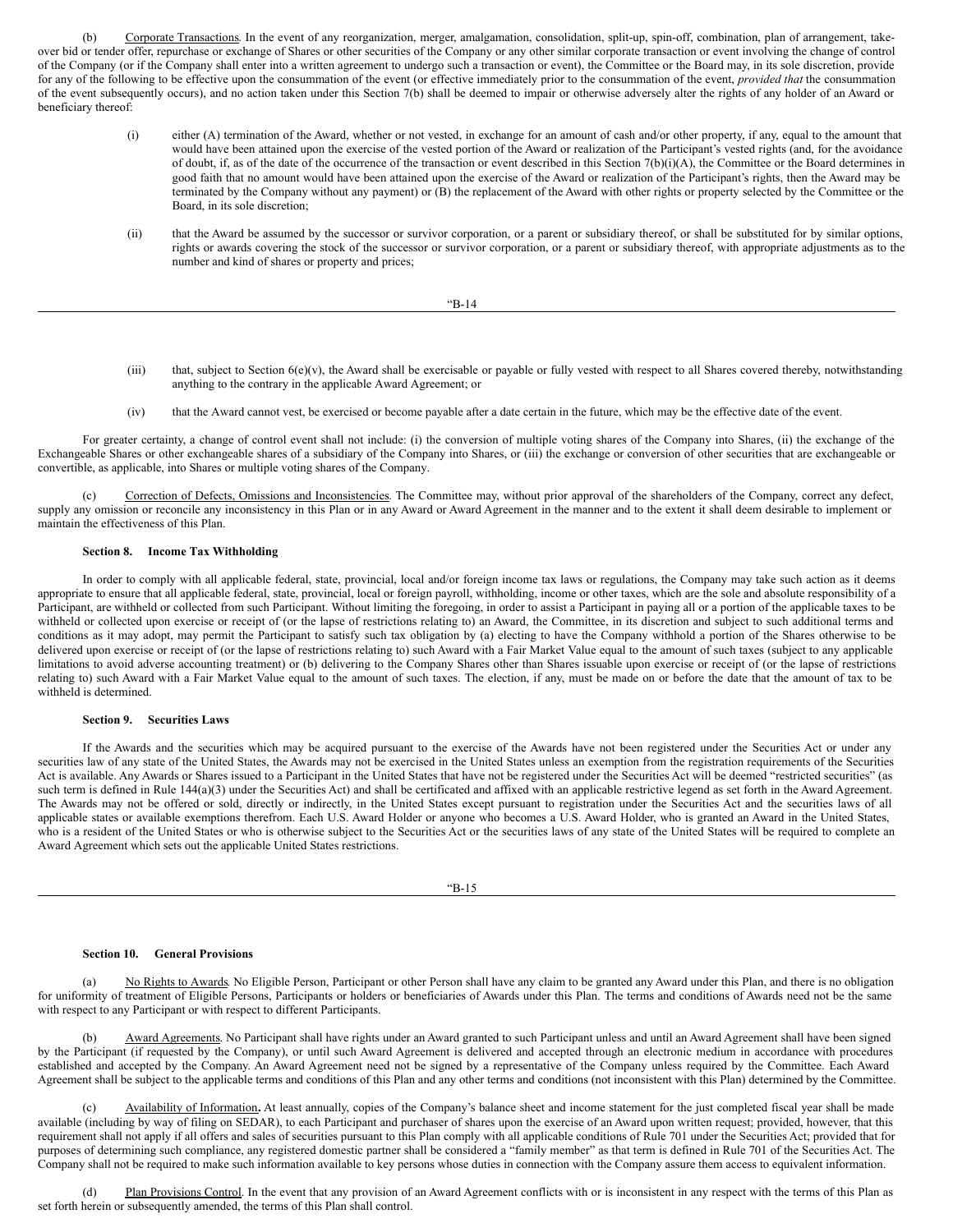(e) No Rights of Shareholders. Except with respect to Shares issued under Awards (and subject to such conditions as the Committee may impose on such Awards pursuant to Section 6(b)(i) or Section 6(c)), neither a Participant nor the Participant's legal representative shall be, or have any of the rights and privileges of, a shareholder of the Company with respect to any Shares issuable upon the exercise or payment of any Award, in whole or in part, unless and until such Shares have been issued.

(f) No Limit on Other Compensation Arrangements. Nothing contained in this Plan shall prevent the Company or any Affiliate from adopting or continuing in effect other or additional compensation plans or arrangements, and such plans or arrangements may be either generally applicable or applicable only in specific cases.

(g) No Right to Employment. The grant of an Award shall not be construed as giving a Participant the right to be retained as an employee of the Company or any Affiliate, nor will it affect in any way the right of the Company or an Affiliate to terminate a Participant's employment at any time, with or without cause, in accordance with applicable law. In addition, the Company or an Affiliate may at any time dismiss a Participant from employment free from any liability or any claim under this Plan or any Award, unless otherwise expressly provided in this Plan or in any Award Agreement. Nothing in this Plan shall confer on any person any legal or equitable right against the Company or any Affiliate, directly or indirectly, or give rise to any cause of action at law or in equity against the Company or an Affiliate. Under no circumstances shall any person ceasing to be an employee of the Company or any Affiliate be entitled to any compensation for any loss of any right or benefit under this Plan which such employee might otherwise have enjoyed but for termination of employment, whether such compensation is claimed by way of damages for wrongful or unfair dismissal, breach of contract or otherwise. By participating in this Plan, each Participant shall be deemed to have accepted all the conditions of this Plan and the terms and conditions of any rules and regulations adopted by the Committee and shall be fully bound thereby.

"B-16

(h) Governing Law. The Plan, including the validity, construction and effect of this Plan or any Award, and any rules and regulations relating to this Plan or any Award, shall be governed by and construed in accordance with the Laws of the Province of British Columbia and the federal Laws of Canada applicable therein, but references to such laws shall not, by conflict of laws, rules or otherwise require application of the law of any jurisdiction other than the Province of British Columbia and the parties hereby further irrevocably attorn to the jurisdiction of the courts of the Province of British Columbia in respect of any matter arising hereunder.

(i) Severability. If any provision of this Plan or any Award is or becomes or is deemed to be invalid, illegal or unenforceable in any jurisdiction or would disqualify this Plan or any Award under any law or the Exchange Rules deemed applicable by the Committee, such provision shall be construed or deemed amended to conform to applicable laws or the Exchange Rules, or if it cannot be so construed or deemed amended without, in the determination of the Committee, materially altering the purpose or intent of this Plan or the Award, such provision shall be stricken as to such jurisdiction or Award, and the remainder of this Plan or any such Award shall remain in full force and effect.

No Trust or Fund Created. Neither this Plan nor any Award shall create or be construed to create a trust or separate fund of any kind or a fiduciary relationship between the Company or any Affiliate and a Participant or any other Person. To the extent that any Person acquires a right to receive payments from the Company or any Affiliate pursuant to an Award, such right shall be no greater than the right of any unsecured general creditor of the Company or any Affiliate.

Other Benefits. No compensation or benefit awarded to or realized by any Participant under this Plan shall be included for the purpose of computing such Participant's compensation or benefits under any pension, retirement, savings, profit sharing, group insurance, disability, severance, termination pay, welfare or other benefit plan of the Company, unless required by law or otherwise provided by such other plan.

No Fractional Shares. No fractional Shares shall be issued or delivered pursuant to this Plan or any Award, and the Committee shall determine whether cash shall be paid in lieu of any fractional Share or whether such fractional Share or any rights thereto shall be canceled, terminated or otherwise eliminated.

(m) Headings. Headings are given to the sections and subsections of this Plan solely as a convenience to facilitate reference. Such headings shall not be deemed in any way material or relevant to the construction or interpretation of this Plan or any provision thereof.

## **Section 11. Clawback or Recoupment**

All Awards under this Plan shall be subject to recovery or other penalties pursuant to (i) any Company clawback policy, as may be adopted or amended from time to time, or (ii) any applicable law, rule or regulation or applicable Exchange Policies.

## **Section 12. Effective Date of Amendment**

The Plan was adopted by the Board on May 2, 2021 and grants following the annual shareholders' meeting of the Company in 2022 shall be subject to being approved by the shareholders of the Company on or before the date of the Company's annual shareholders' meeting in 2022. The amendments to the 2019 Plan set out in this Plan shall be effective on the Effective Date and any and all outstanding Awards that were previously subject to the 2019 Plan shall, as of the Effective Date, be governed by this Plan as amended and restated hereby. No further Awards shall be granted under the 2019 Plan.

| ×<br>u<br>٦ |  |
|-------------|--|
|-------------|--|

## **Section 13. Term of this Plan**

No Award shall be granted under this Plan, and this Plan shall terminate, on the tenth  $(10<sup>th</sup>)$  anniversary of the date this Plan is approved by the shareholders of the Company, or any earlier date of discontinuation or termination established pursuant to Section 7(a) of this Plan. Notwithstanding the foregoing, an Award may only be awarded within ten (10) years from the date this Plan is adopted by the Board or, if earlier, the date this Plan is approved by the shareholders of the Company. Unless otherwise expressly provided in this Plan or in an applicable Award Agreement, any Award theretofore granted may extend beyond such dates, and the authority of the Committee provided for hereunder with respect to this Plan and any Awards, and the authority of the Board to amend this Plan, shall extend beyond the termination of this Plan. Regardless of whether this Plan is approved by the shareholders of the Company every three (3) years or when otherwise required under the Exchange Rules, after the initial approval of this Plan by the shareholders of the Company, all previously granted Awards shall remain valid.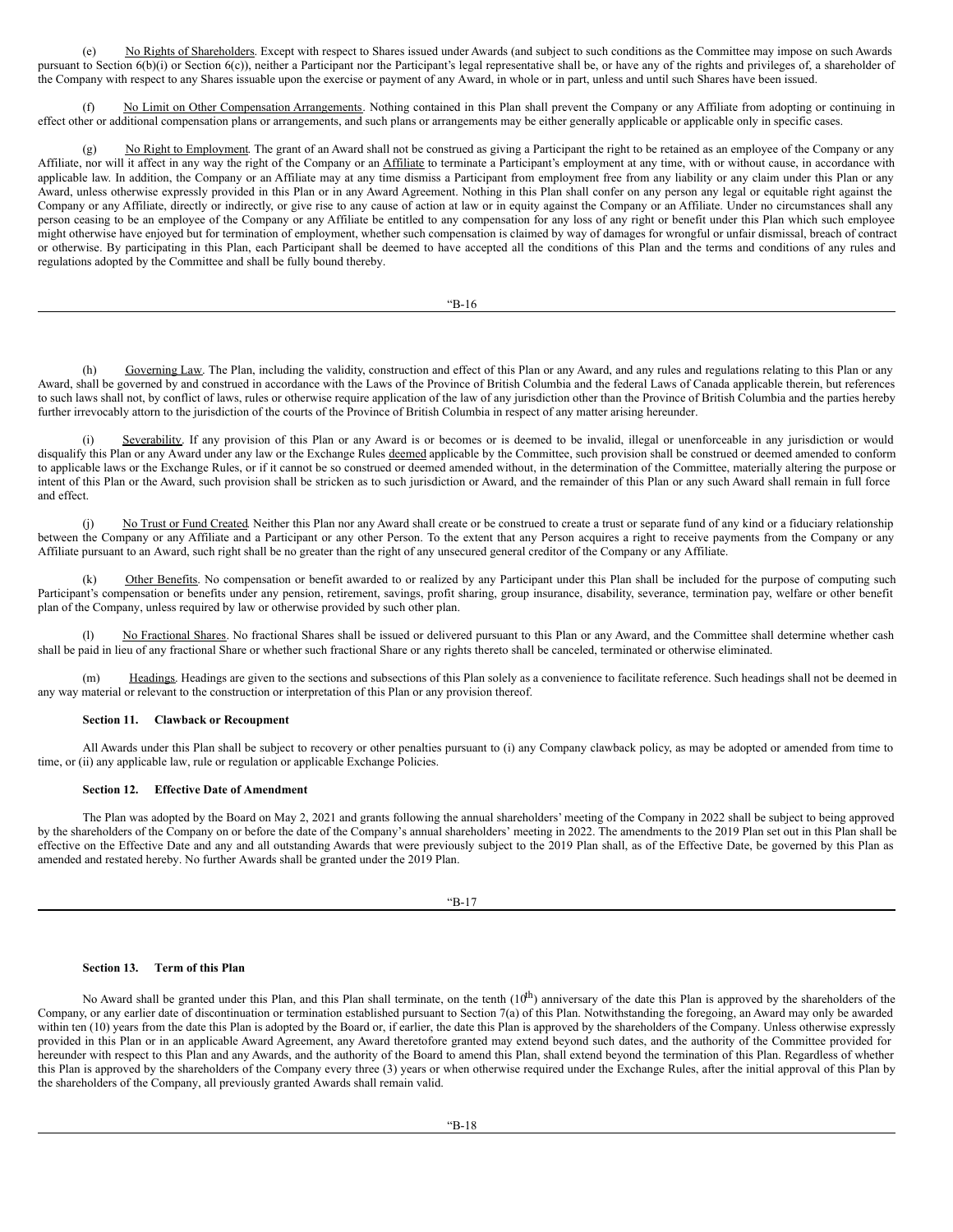Trader's Bank Building<br>702, 67 Yonge St.<br>Toronto, ON M5E 1J8

## <span id="page-34-0"></span>**AYR WELLNESS INC. Form of Proxy – Annual General and Special Meeting to be held on June 23, 2022**

### **Appointment of Proxyholder**

I/We being the undersigned holder(s) of Ayr Wellness Inc. ("**Ayr**") hereby appoint Jennifer Drake or failing this person, Jonathan Sandelman

**Print the name of the person you are appointing if this person is OR someone other than the Management Nominees listed herein:**

as my/our proxyholder with full power of substitution and to attend, act, and to vote for and on behalf of the holder in accordance with the following direction (or if no directions have been given, as the proxyholder sees fit) and all other matters that may properly come before the Annual General and Special Meeting (the "**Meeting**") of Ayr Wellness Inc. to be held at the offices of Stikeman Elliott LLP, 199 Bay Street, Commerce Court West, 53rd Floor, Toronto, Ontario M5L 1B9 at 10:00 am (Eastern time) or at any adjournment thereof.

| <b>Election of Directors.</b>                                                                                                                                                                                                                                             | For           | Withhold |                   | For                                             | Withhold |                                                                                                                                                                                                                        | For                      | Withhold       |
|---------------------------------------------------------------------------------------------------------------------------------------------------------------------------------------------------------------------------------------------------------------------------|---------------|----------|-------------------|-------------------------------------------------|----------|------------------------------------------------------------------------------------------------------------------------------------------------------------------------------------------------------------------------|--------------------------|----------------|
| a. Jonathan Sandelman                                                                                                                                                                                                                                                     | $\mathcal{L}$ |          | b. Charles Miles  |                                                 |          | c. Chris R. Burggraeve                                                                                                                                                                                                 |                          | ΙI             |
| Louis F. Karger<br>d.                                                                                                                                                                                                                                                     |               |          | e. Glenn Isaacson |                                                 |          | f. William Pfeiffer                                                                                                                                                                                                    |                          |                |
| <b>Joyce Johnson</b><br>g.                                                                                                                                                                                                                                                |               |          |                   |                                                 |          |                                                                                                                                                                                                                        |                          |                |
| 2. Appointment of Auditors. At the Meeting, Ayr's shareholders will be asked to appoint Marcum LLP to hold office as its auditor until the<br>close of the next annual meeting of shareholders and to authorize the board to fix the auditor's remuneration.              |               |          |                   |                                                 |          | For<br>$\Box$                                                                                                                                                                                                          | Withhold<br>$\mathsf{L}$ |                |
| 3. Equity Incentive Plan Resolution. At the Meeting, Ayr's shareholders will be asked to approve and renew the equity incentive plan adopted<br>by the board of directors on May 2, 2021                                                                                  |               |          |                   |                                                 |          | For<br>$\Box$                                                                                                                                                                                                          | Against<br>$\Box$        |                |
| 4. Ownership Declaration. I am a resident of the United States.                                                                                                                                                                                                           |               |          |                   |                                                 |          |                                                                                                                                                                                                                        | Yes<br>$\Box$            | N <sub>0</sub> |
| Authorized Signature( $s$ ) – This section must be completed for your instructions to<br>be executed.                                                                                                                                                                     |               |          |                   | Signature(s):                                   |          |                                                                                                                                                                                                                        | Date                     |                |
| I/we authorize you to act in accordance with my/our instructions set out above. I/We<br>hereby revoke any proxy previously given with respect to the Meeting. If no voting<br>instructions are indicated above, this proxy will be voted as recommended by<br>Management. |               |          |                   |                                                 |          |                                                                                                                                                                                                                        |                          | MM / DD / YY   |
| <b>Interim Financial Statements</b> – Check the box to the right if you<br>would like to receive Interim Financial Statements and accompanying<br>Management's Discussion & Analysis by mail. See reverse for<br>instructions to sign up for delivery by email.           |               |          |                   | Financial Statements and accompanying<br>email. |          | <b>Annual Financial Statements – Check the box to</b><br>the right if you would like to receive the Annual<br>Management's Discussion and Analysis by mail. See<br>reverse for instructions to sign up for delivery by |                          |                |

#### **This form of proxy is solicited by and on behalf of Management.**

## **Proxies must be received by 10:00 am, Eastern Time, on June 21, 2022.**

## **Notes to Proxy**

- 1. Each holder has the right to appoint a person, who need not be a holder, to attend and represent him or her at the Meeting. If you wish to appoint a person other than the persons whose names are printed herein, please insert the name of your chosen proxyholder in the space provided on the reverse.
- 2. If the securities are registered in the name of more than one holder (for example, joint ownership, trustees, executors, etc.) then all of the registered owners must sign this proxy in the space provided on the reverse. If you are voting on behalf of a corporation or another individual, you may be required to provide documentation evidencing your power to sign this proxy with signing capacity stated.
- 3. This proxy should be signed in the exact manner as the name appears on the proxy.
- 4. If this proxy is not dated, it will be deemed to bear the date on which it is mailed by Management to the holder.
- 5. The securities represented by this proxy will be voted as directed by the holder; however, if such a direction is not made in respect of any matter, this proxy will be voted as recommended by Management.